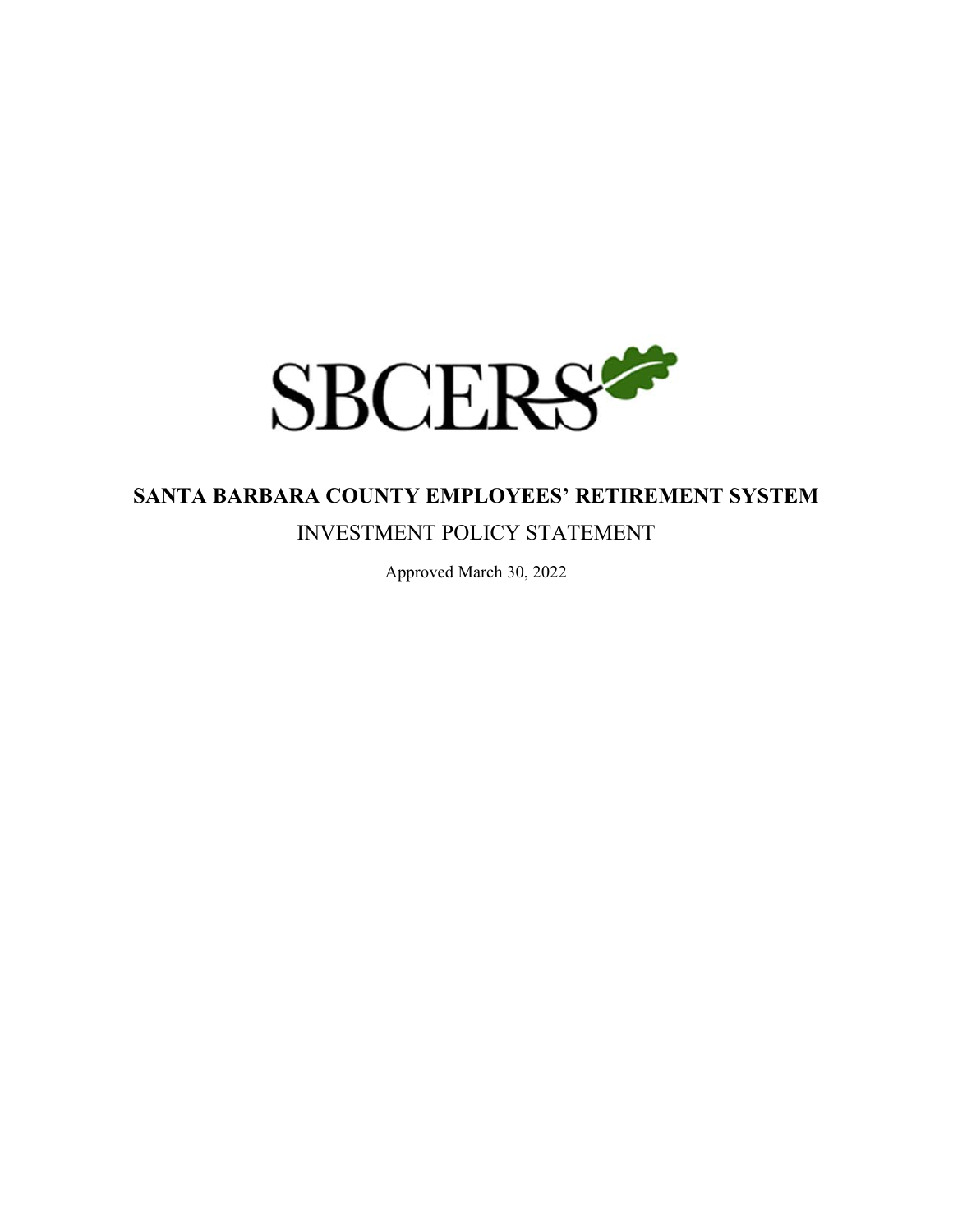# **TABLE OF CONTENTS**

| <b>Statement of Purpose</b><br>I.                                    | 6  |
|----------------------------------------------------------------------|----|
| Governing Authority<br>П.                                            | 6  |
| Investment Objective<br>III.                                         | 7  |
| IV. Investment Philosophy                                            | 7  |
| <b>Risk</b>                                                          | 7  |
| Diversification                                                      | 8  |
| Frequency of Investment Policy Statement and Asset Allocation Review | 8  |
| Standards of Care<br>V.                                              | 9  |
| <b>Standard of Prudence</b>                                          | 9  |
| <b>Conflicts of Interest Prohibited</b>                              | 9  |
| VI. Roles and Responsibilities                                       | 9  |
| Board                                                                | 9  |
| Chief Executive Officer ("CEO") and Investment Staff                 | 10 |
| General Investment Consultant                                        | 11 |
| <b>Specialty Consultants</b>                                         | 11 |
| <b>Investment Managers</b>                                           | 12 |
| Custodian                                                            | 12 |
| VII. Asset Allocation                                                | 12 |
| <b>Asset Class Policy Targets and Ranges</b>                         | 12 |
| Rebalancing                                                          | 13 |
| VIII. Performance Monitoring                                         | 14 |
| IX. Selection, Monitoring, and Termination of Investment Managers    | 14 |
| Process for Selecting Investment Managers                            | 14 |
| Monitoring Investment Managers                                       | 15 |
| Watch Status of an Investment Manager/Portfolio                      | 15 |
| Process for Investment Manager Termination                           | 17 |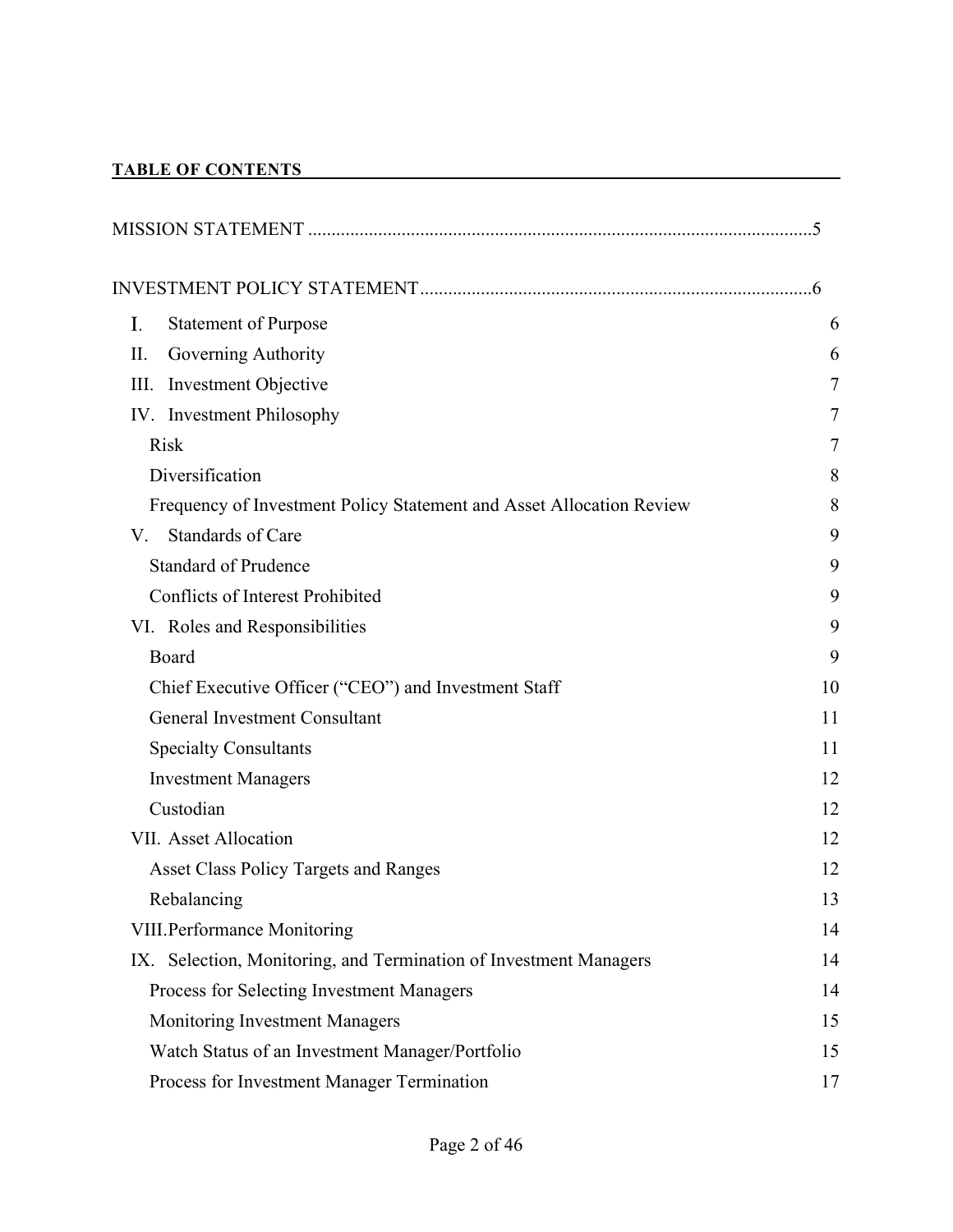| <b>Investment Manager Transitions</b><br>X. | 17 |
|---------------------------------------------|----|
| XI. Securities Lending                      | 18 |
| XII. Risk Management                        | 18 |
| <b>Custodial Credit Risk</b>                | 18 |
| Foreign Currency Risk                       | 19 |
| <b>Investment Concentration Risk</b>        | 19 |
| XIII. Voting of Proxies                     | 19 |
| XIV.Quiet Period                            | 20 |

# APPENDIX A: PRIVATE REAL RETURN PORTFOLIO INVESTMENT GUIDELINES

|     |                                                                 | .21 |
|-----|-----------------------------------------------------------------|-----|
| Ι.  | <b>Statement of Purpose</b>                                     | 21  |
| П.  | Strategic Objective                                             | 21  |
| Ш.  | Performance Objective and Benchmark                             | 21  |
| IV. | Responsibilities and Delegations                                | 22  |
| V.  | <b>Investment Approaches and Parameters</b>                     | 23  |
| 1.  | General Approach and Target Exposures                           | 23  |
| 2.  | <b>Investment Limitations</b>                                   | 25  |
| 3.  | <b>Specific Risk Parameters</b>                                 | 25  |
| 4.  | <b>Quality Control Processes</b>                                | 26  |
|     | APPENDIX B: PRIVATE EQUITY PORTFOLIO INVESTMENT GUIDELINES      | .27 |
| I.  | <b>Statement of Purpose</b>                                     | 27  |
| П.  | Strategic Objective                                             | 27  |
| Ш.  | Performance Objective and Benchmark                             | 27  |
| IV. | Responsibilities and Delegations                                | 28  |
| V.  | <b>Investment Approaches and Parameters</b>                     | 29  |
| 1.  | General Approach and Target Exposures                           | 29  |
| 2.  | <b>Specific Risk Parameters</b>                                 | 31  |
| 3.  | <b>Quality Control Process</b>                                  | 31  |
|     | APPENDIX C: PRIVATE REAL ESTATE PORTFOLIO INVESTMENT GUIDELINES | .33 |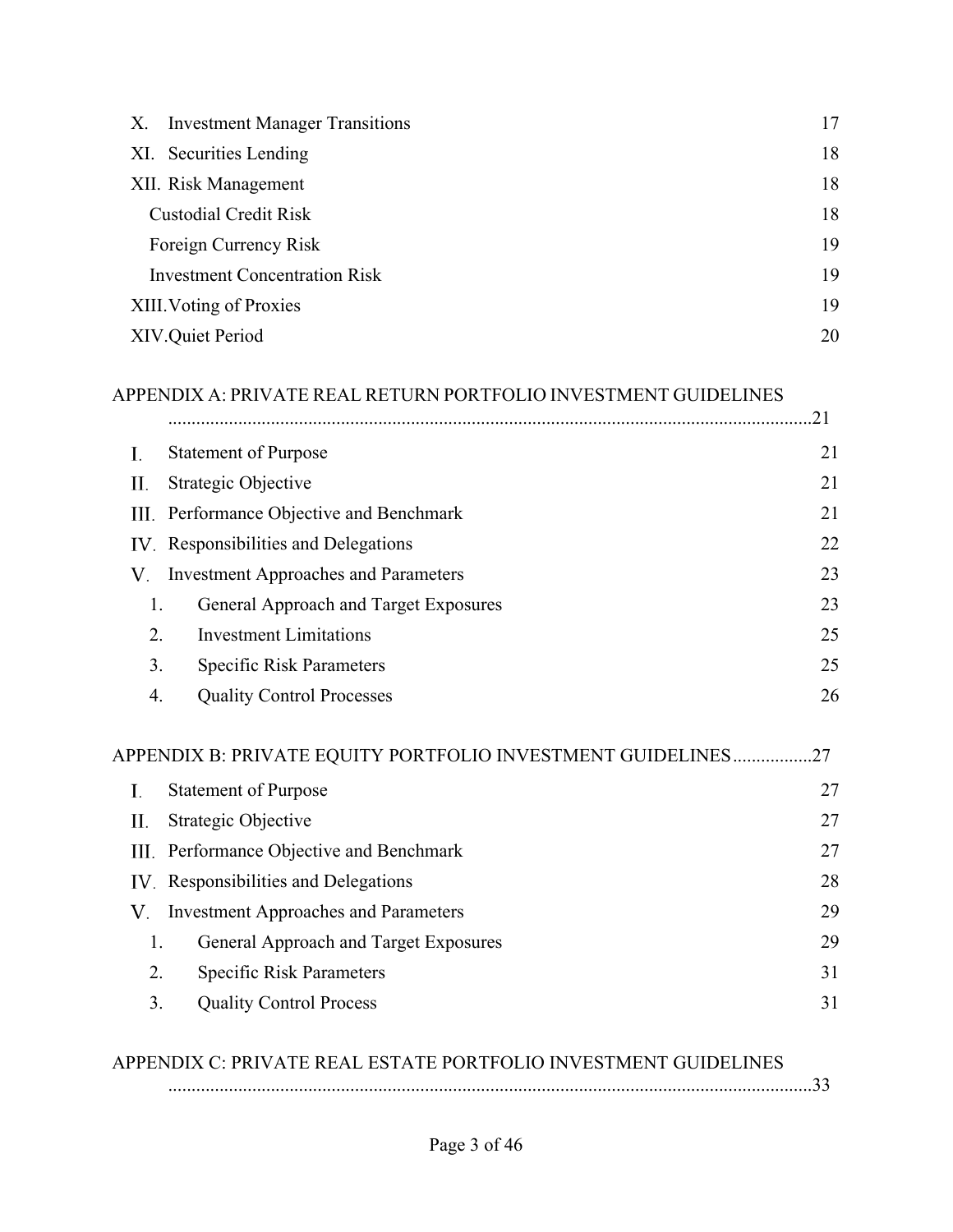| I.   | <b>Statement of Purpose</b>                                   | 33 |
|------|---------------------------------------------------------------|----|
| П.   | Strategic Objective                                           | 33 |
| III. | Performance Objective and Benchmark                           | 34 |
| IV.  | Responsibilities and Delegations                              | 34 |
| V.   | <b>Investment Approaches and Parameters</b>                   | 35 |
| 1.   | General Approach and Target Exposures                         | 35 |
| 2.   | <b>Specific Risk Parameters</b>                               | 38 |
| 3.   | <b>Quality Control Processes</b>                              | 39 |
|      | APPENDIX D: PRIVATE CREDIT PORTFOLIO INVESTMENT GUIDELINES 40 |    |
| I.   | <b>Statement of Purpose</b>                                   | 40 |
| П.   | Strategic Objective                                           | 40 |
| Ш.   | Performance Objective and Benchmark                           | 41 |
| IV.  | Responsibilities and Delegations                              | 41 |
| V.   | <b>Volatility Target</b>                                      | 42 |
| VI.  | <b>Investment Approaches and Parameters</b>                   | 43 |
| 1.   | General Approach and Target Exposures                         | 43 |
| 2.   | Capital Pacing Plan                                           | 44 |
| 3.   | <b>Specific Risk Parameters</b>                               | 44 |

4. Investment Limitations 44 5. Quality Control Process 46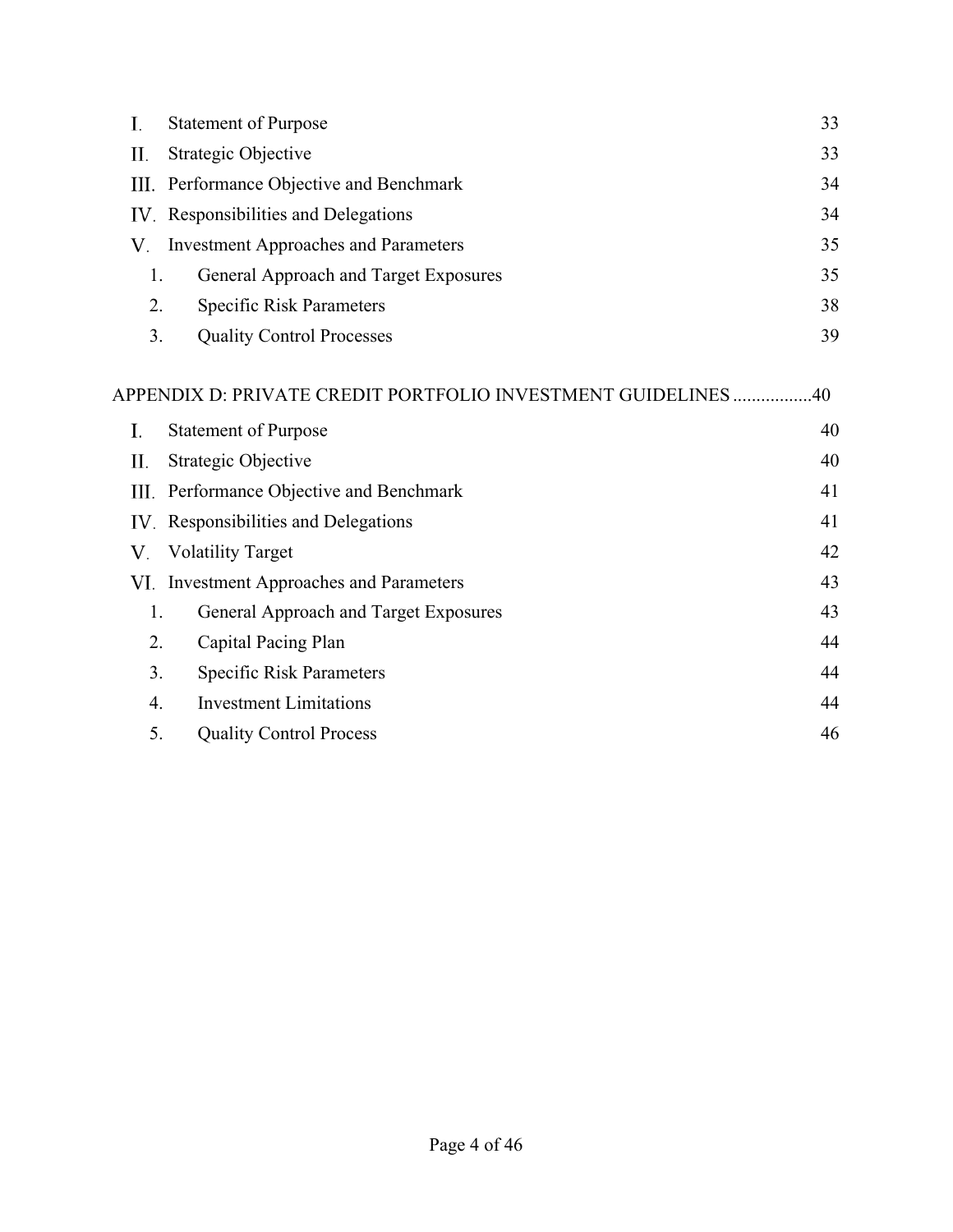# **MISSION STATEMENT**

The Board of Retirement ("Board") of the Santa Barbara County Employees' Retirement System ("SBCERS") has a fiduciary responsibility to the members and beneficiaries of SBCERS. In recognition of this responsibility, the Board has adopted the following Mission Statement:

Santa Barbara County Employees' Retirement System is committed to:

- Fulfilling its fiduciary responsibility by providing the highest quality of service to all members and plan sponsors, and
- Protecting promised benefits through prudent investing while ensuring reasonable expenses of administration.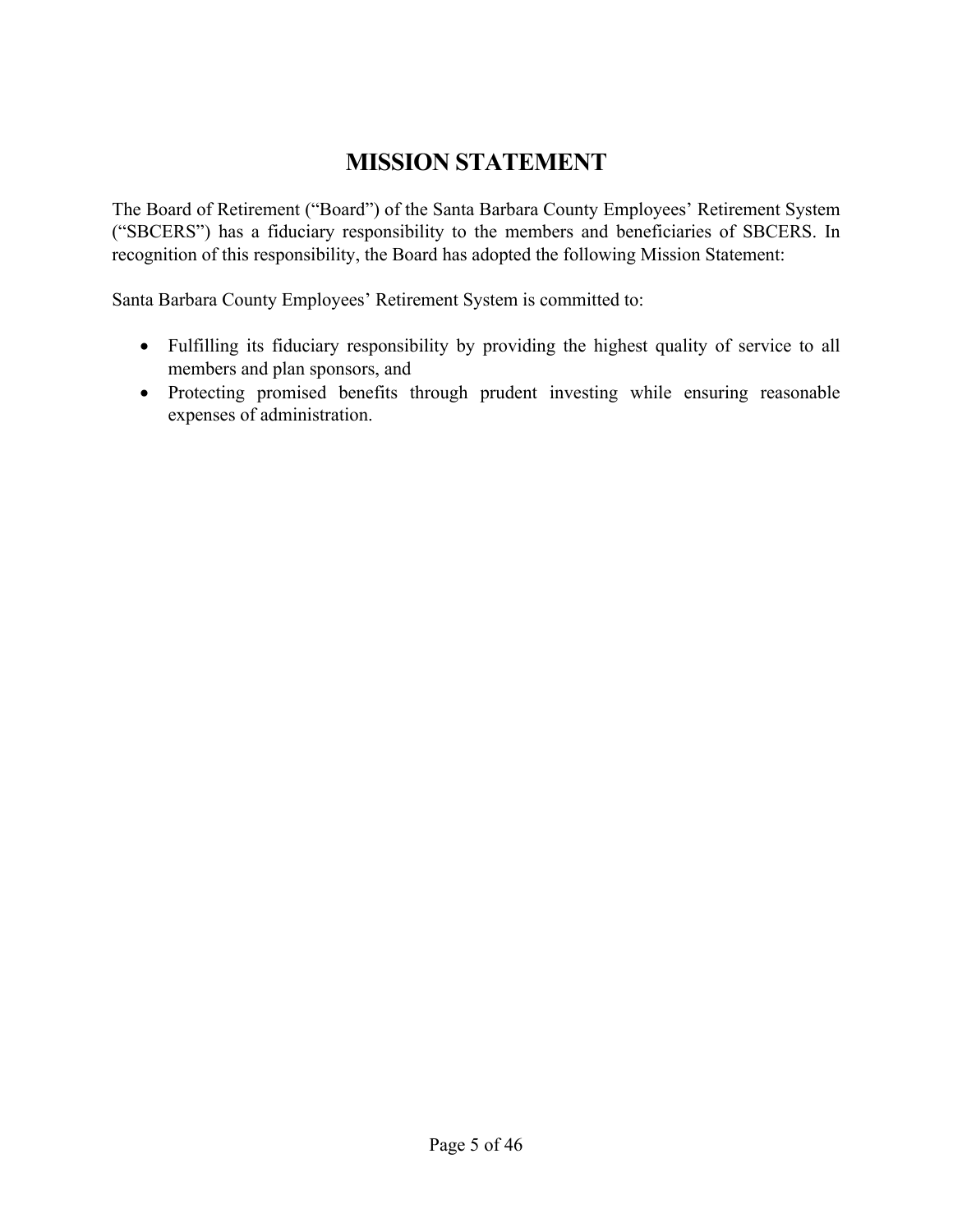# **INVESTMENT POLICY STATEMENT**

#### L. **STATEMENT OF PURPOSE**

This Investment Policy Statement establishes the policies of the Board for administering the assets held in trust (the "Fund") for the benefit of the members and beneficiaries of SBCERS. The Board retains the sole authority to revise this Investment Policy Statement.

The Board recognizes that a prudent, well-articulated investment policy is crucial to the longterm success of SBCERS. As such, the Board has developed this Investment Policy Statement with the following goals in mind:

- 1. To clearly and explicitly establish the objectives and parameters that govern the investment of SBCERS' assets.
- 2. To establish a target asset allocation designed to satisfy SBCERS' long-term objective of funding the benefits promised to members and beneficiaries.
- 3. To establish the guidelines by which the Board will delegate a portion of its authority over investment of the assets of SBCERS to consultants, and investment managers, and will monitor their performance to assure compliance with this Investment Policy Statement.

The Board intends that the assets be at all times invested in a manner consistent with all applicable state and federal laws and regulations. The Board will retain legal counsel as appropriate to review the investment process and third-party contracts and provide advice with respect to applicable laws and regulations.

# **II. GOVERNING AUTHORITY**

SBCERS was established on January 1, 1944. It is administered by the Board to provide service retirement, disability, death, and survivorship benefits for employees and beneficiaries of the County and contracting agencies under the California State Government Code §31450 et seq., (County Employees' Retirement Law of 1937 or CERL). Members include all permanent full and part-time employees of the County of Santa Barbara, Santa Barbara County Employees' Retirement System, the Santa Barbara County Superior Court, and the following ten local governments:

- Carpinteria, Goleta, Oak Hill and Santa Maria Cemetery Districts
- Carpinteria-Summerland Fire Protection District
- Mosquito & Vector Management District of Santa Barbara County
- Santa Barbara County Air Pollution Control District
- Santa Barbara County Association of Governments
- Summerland Sanitary District
- Santa Barbara County Local Agency Formation Commission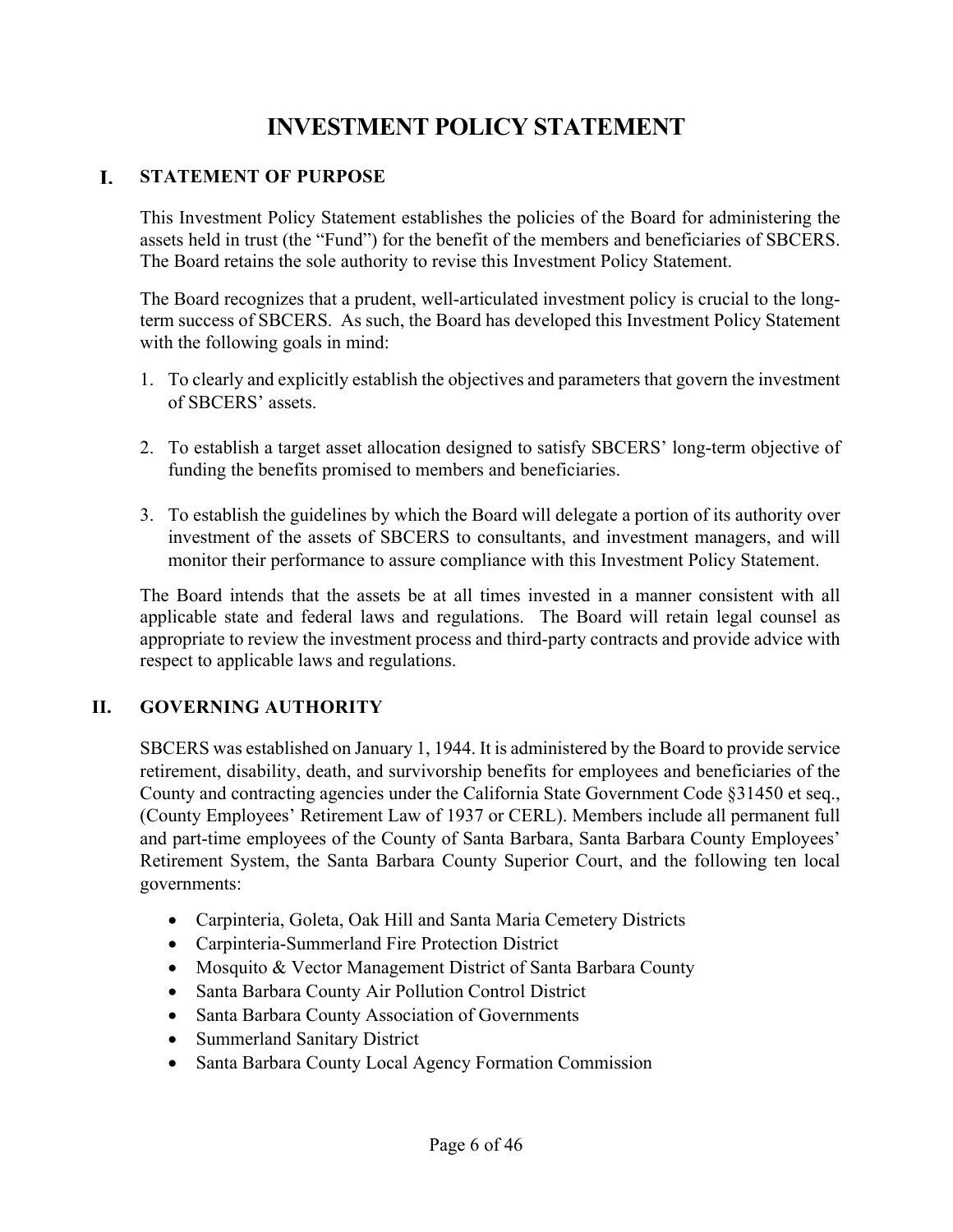The Board is responsible for establishing policies governing the administration of the retirement plan and managing the investment of SBCERS' assets under authority granted by the California State Constitution. The Board consists of nine members and two alternates. Four members are appointed by the County Board of Supervisors; four members and two alternates are elected by the membership (two by general members, one member and one alternate by safety members, and one member and one alternate by retirees); and the County Treasurer is an ex-officio member. The Board retains a Chief Executive Officer responsible for the organization who oversees investment staff.

# **III. INVESTMENT OBJECTIVE**

The Board has sole and plenary authority to administer SBCERS to provide promised benefits to its members and their beneficiaries in a timely, effective and efficient manner and invest its assets in order to successfully achieve the purpose of SBCERS.

The Board seeks to achieve a return on investment relative to acceptable levels of liquidity and investment risk given prevailing capital market conditions. While the Board recognizes the importance of preserving capital, it also acknowledges the theory of capital market pricing which maintains that varying degrees of investment risk should be rewarded with compensating returns. Consequently, the Board believes that prudent risk-taking is appropriate.

The specific investment return objective is to maximize the risk adjusted return of the portfolio within the parameters established by the Board.

# **IV. INVESTMENT PHILOSOPHY**

The Board's investment strategy is designed to ensure the prudent and diversified investment of assets in such a manner as to provide real growth of assets over time while protecting the value of such assets from undue risk of loss, while considering the cost and benefit of available investment strategies.. The Board will administer the assets on a going-concern basis. The assets will be invested with a long-term time horizon (twenty years or more).

# **Risk**

The investment beliefs of the Board are based on capital market theories that are generally accepted and followed by similarly situated institutional investors, who by definition are longterm oriented investors. These beliefs hold that:

- 1. Increasing risk is rewarded with compensating returns over time and, therefore, prudent risk-taking is justifiable for long-term investors.
- 2. Risk can be decreased through broad diversification of asset classes, investment strategies and investment managers as well as through diversification of individual securities.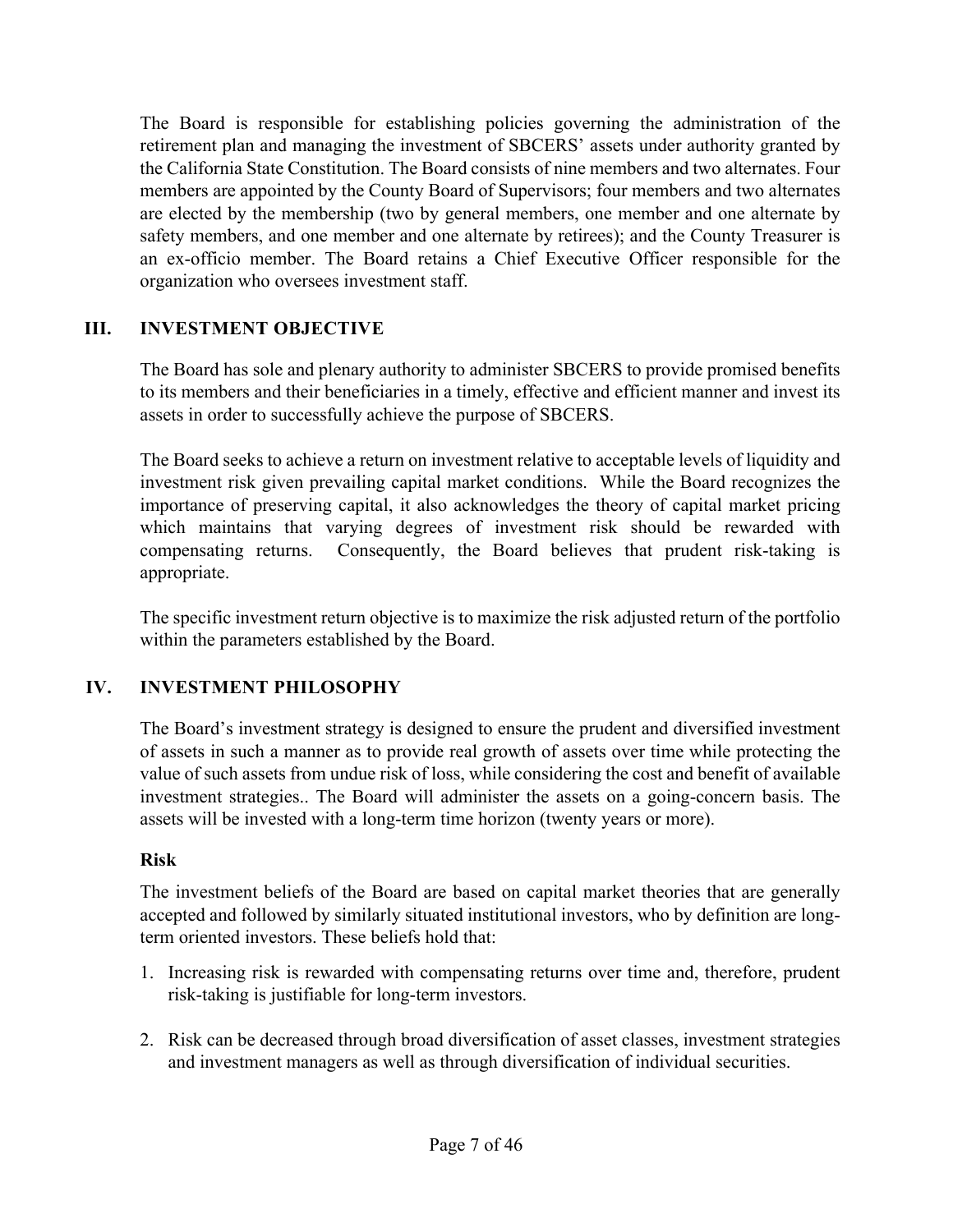- 3. Over time, the relative performance of different asset classes is reasonably consistent. For example, over the long-term, equity investments have provided and should continue to provide superior returns over other security types while certain fixed-income securities can protect capital and provide liquidity in periods of depressed economic activity.
- 4. The primary determinant of long-term investment performance is the strategic, or longterm, allocation of assets among various asset classes.
- 5. Short-term (tactical) shifts between asset classes are hard to time and execute and are therefore unlikely to be rewarded with any degree of reliability. These shifts should be utilized rarely, and only in extraordinary circumstances.
- 6. The potential to increase risk-adjusted returns through active management exists in capital markets and is inversely correlated to the efficiency of the market.

In determining its risk posture, the Board has properly considered SBCERS' purpose and characteristics, current and projected financial condition, liquidity needs, sources of contribution, income, and general business concerns in the context of its fiduciary obligations and statutory requirements.

# **Diversification**

The Board recognizes that an important element of risk control is diversification. Therefore, investments will be allocated across multiple asset classes, chosen in part based upon the expected correlation or non-correlation of their returns. Within each asset type, the Board will seek to distribute investments across many individual holdings, thus expecting to further reduce volatility. In addition, guidelines applicable to Specialty Consultants, defined below, and Investment Managers, defined below, specify concentration limitations and set other diversification requirements.

# **Frequency of Investment Policy Statement and Asset Allocation Review**

The Investment Policy Statement will be reviewed no less frequently than every three years to ensure that it remains appropriate. However, the Board recognizes the need for a stable longterm policy for SBCERS, and major changes to this Investment Policy Statement should be made only when there are significant developments in market conditions, circumstances, objectives, or constraints.

The asset allocation of SBCERS will be considered on an on-going basis, and formally reviewed at least every three years. The Board shall conduct an asset liability modeling study in conjunction with an actuarial experience study every three years. In general, the Board intends that SBCERS will adhere to its long-term target allocations, and that major changes to these targets will be made only in response to significant developments in the circumstances, objectives, or constraints of SBCERS or in capital market conditions.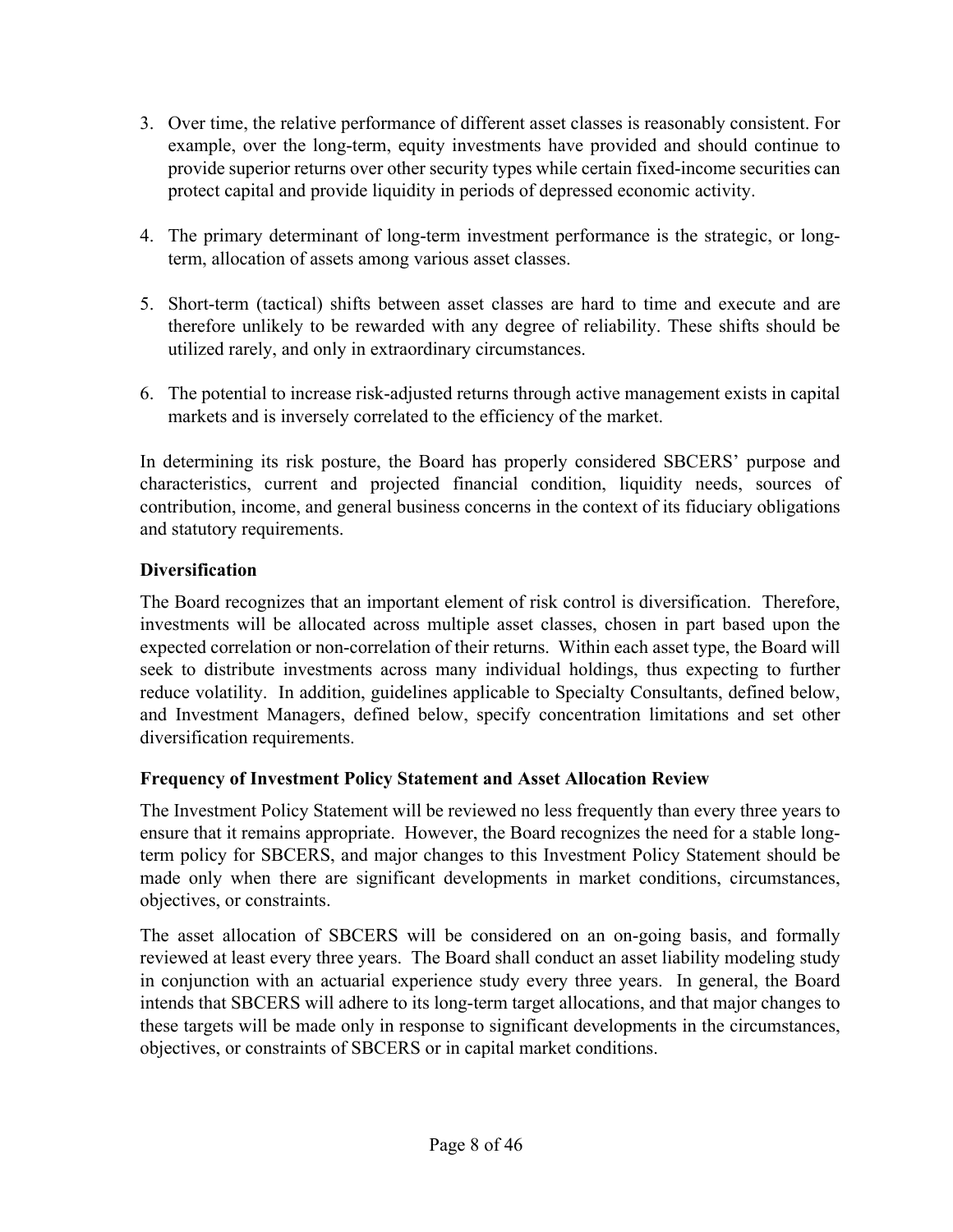# **V. STANDARDS OF CARE**

## **Standard of Prudence**

All participants in the investment process will act responsibly. The standard of prudence to be applied to the board members, investment staff and consultants is as follows:

- 1. In satisfying this standard, board members, investment staff and consultants shall discharge their duties with respect to the system with the care, skill, prudence and diligence under circumstances then prevailing that a prudent person acting in like capacity and familiar with those matters would use in an enterprise of a like character and with like aims.
- 2. Investment and management decisions respecting individual assets will be evaluated not in isolation but in the context of the investment portfolio as a whole and as a part of an overall investment strategy having risk and return objectives reasonably suited to the Fund.

# **Conflicts of Interest Prohibited**

Members of the Board, investment staff, investment managers, and consultants involved in the investment of SBCERS' assets will act in accordance with other Board policies and refrain from any activity that could conflict with the proper execution and management of SBCERS' investment program, or that could impair their ability to make impartial recommendations and decisions.

# **VI. ROLES AND RESPONSIBILITIES**

# **Board**

The Board is responsible for overseeing the investment of the funds supporting SBCERS. Its primary duty is to set the asset allocation by determining the asset classes to be used and allocating a certain percentage of funds to each class. The Board diversifies investments in order to achieve an optimal rate of return for a reasonable amount of risk. It is also responsible for setting an investment policy detailing the process for hiring, evaluating, and terminating investment managers. Specific duties include:

- 1. Review and confirm or amend the asset allocation and investment policy of the Retirement System investment portfolio not less than every three years taking into account Retirement System liabilities.
- 2. Review and confirm or amend the Board's investment policies, following completion of any significant change in the asset allocation, as appropriate.
- 3. Approve investment strategies for achieving the investment objectives of SBCERS, which will include at a minimum: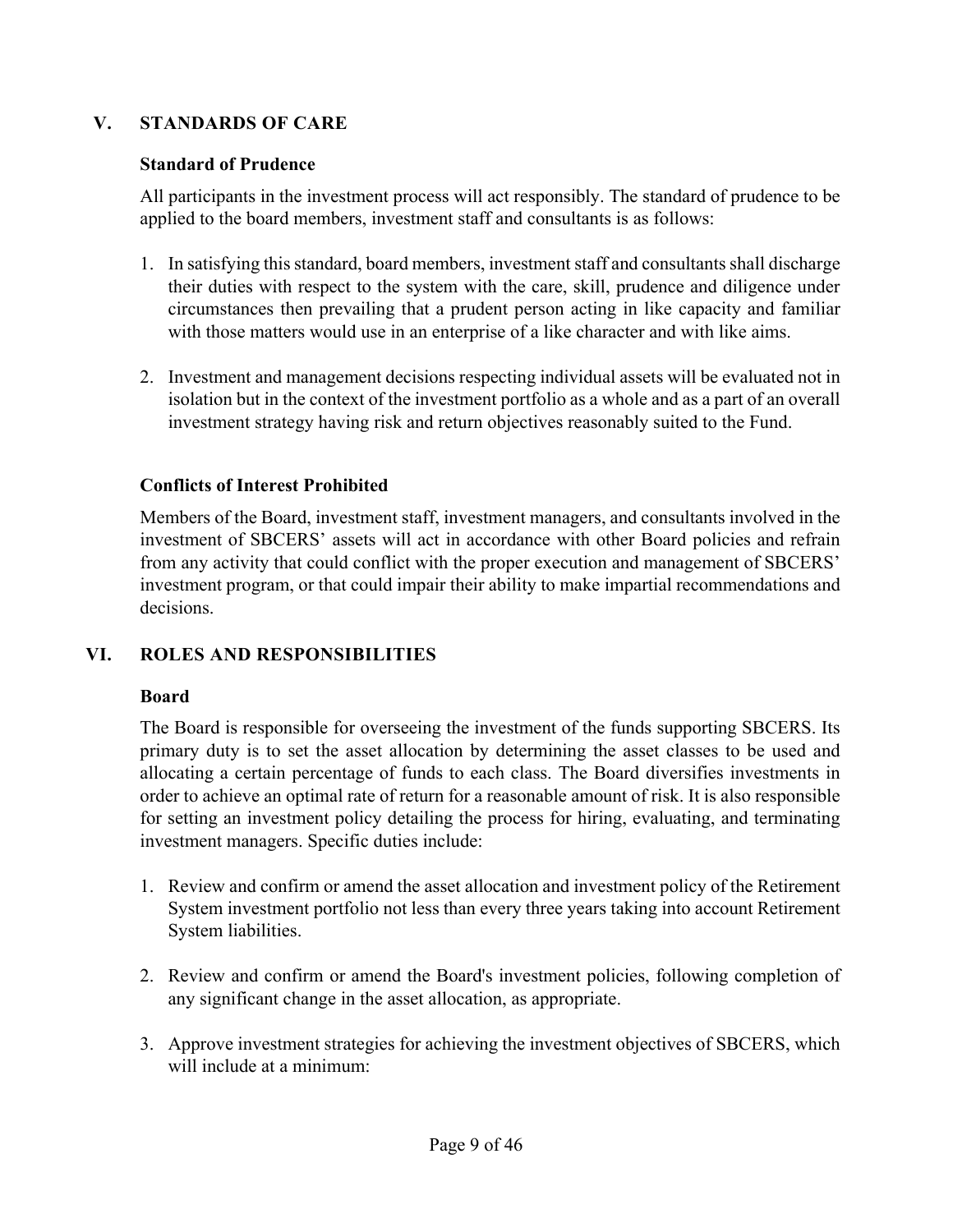- a. investment structure;
- b. guidelines concerning each asset class in which SBCERS is invested; and,
- c. allocation range for each asset class.
- 4. Review the performance of investment managers and investments not less often than quarterly, including the balance of each asset class relative to the targets and ranges established in this policy.
- 5. Review the performance of the Board's investment consultants.

The Board may, at its discretion, retain or discharge the services of any investment professional, advisor or service provider at any time and in its sole discretion, to further its prudent administration of the SBCERS' investments, policies, and procedures. The Board may also re-direct the assigned functions of any professional or provider firm it engages, at any time.

### **Chief Executive Officer ("CEO") and Investment Staff**

The CEO oversees investment staff and has the responsibility and authority to assist the Board in establishing investment and administrative policies as well as monitoring the implementation of the policies and programs established by the Board. The CEO will work with the Board to monitor the performance of consultants participating in the investment process and make recommendations to the Board as appropriate. Specific duties include working with the Board's investment consultants to:

- 1. Recommend to the Board and/or designated committees periodic updates to investment policies, including the Investment Policy Statement.
- 2. Recommend to the Board and/or designated committees strategies for achieving investment objectives.
- 3. Implement Board approved investment policies, strategies and establish contractual terms with investment managers and consultants.
- 4. Ensure execution of portfolio rebalancing and portfolio transitions pursuant to Board approved policies.
- 5. Together with the Board's investment consultants, ensure that necessary research is performed into investment trends, issues and opportunities that may have implications for the investment program of SBCERS.
- 6. Ensure all necessary investment manager and consultant due diligence is performed as directed by the Board.
- 7. Implement the process of identifying and selecting investment managers.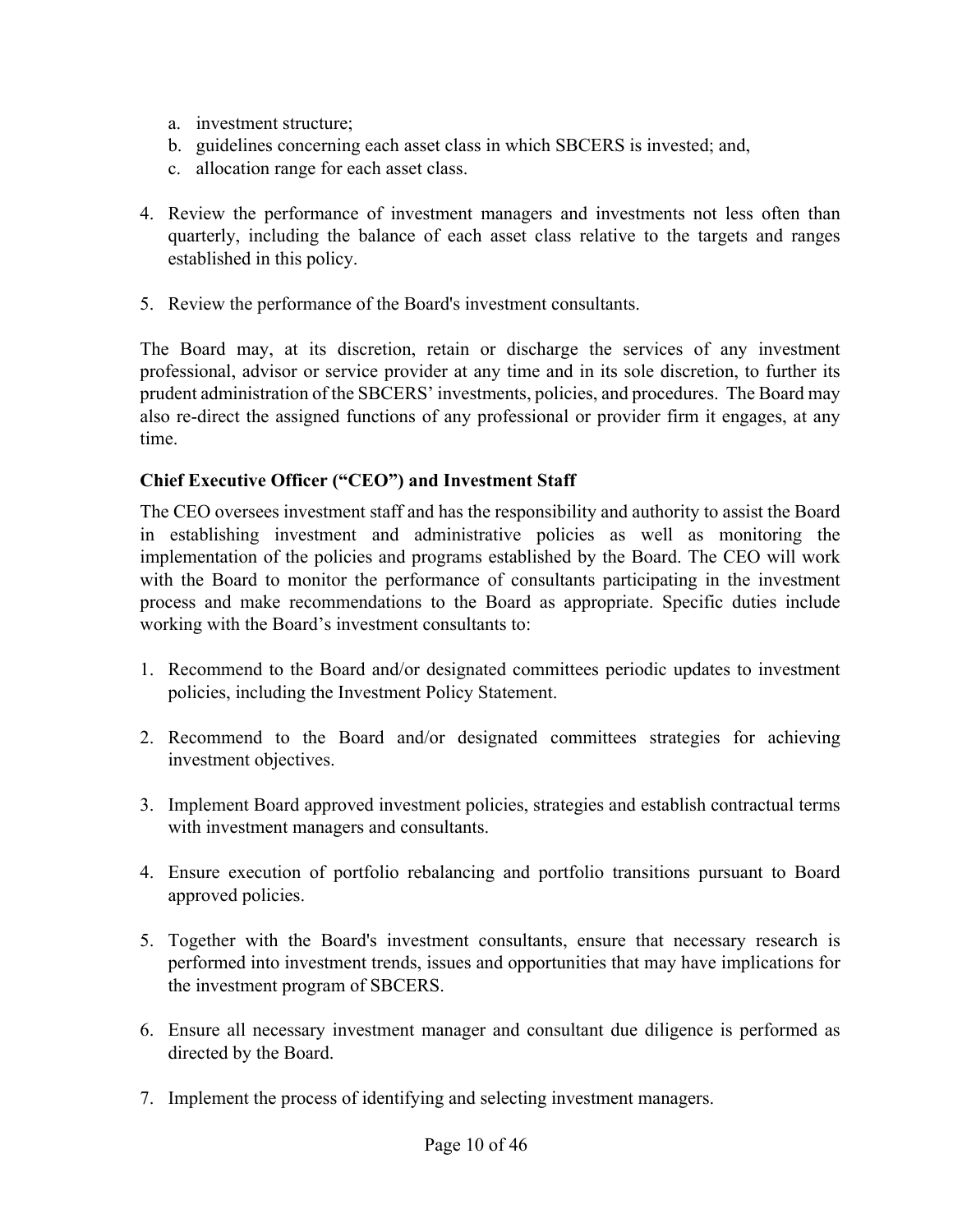### **General Investment Consultant**

The General Investment Consultant is hired by, and reports to, the Board. The General Investment Consultant provides advice to the Board and investment staff and prepares materials for the following items:

- 1. All investment-related matters, including the development of investment goals and objectives.
- 2. Investment policies and strategies.
- 3. Asset allocation decisions.
- 4. Investment implementation issues.
- 5. Publicly traded investment manager selection, monitoring, and termination.
- 6. Private credit investment manager selection in accordance with the guidelines established in appendix D.
- 7. Publicly traded and private credit investment manager guidelines and restrictions.
- 8. Reporting and analysis of investment performance.
- 9. Educational opportunities designed to improve each board member's knowledge of investment practices and issues.

# **Specialty Consultants**

In addition to the General Investment Consultant, the Board retains specialty consultants to provide advice on private market investments and other matters ("Specialty Consultants"). Certain specialty consultants retained to manage private equity, private real estate and private real return allocations have discretionary authority to enter into investments on behalf of SBCERS pursuant to the terms of their contractual agreement. Specific policies and guidelines related to private equity, private real estate and private real return investments are contained in the appendices to this policy. All specialty consultants are hired by, and report to, the Board. Specialty consultants with discretionary authority perform services for the Board and provide advice on:

- 1. Asset class specific policies.
- 2. Commitment pacing.
- 3. The process for selection, monitoring and termination of private market investments.
- 4. Private market investment guidelines and restrictions (exclusive of private credit).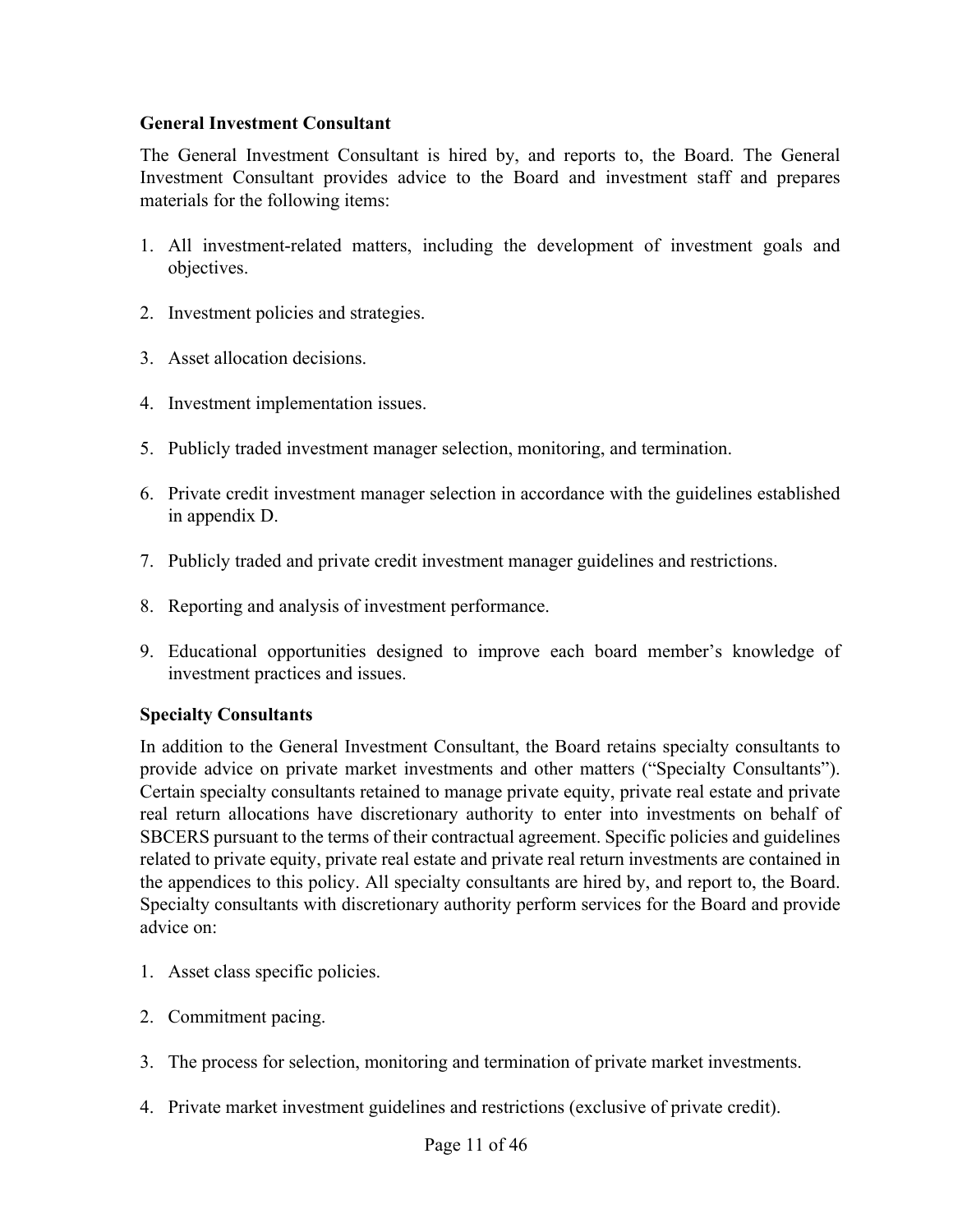- 5. The due diligence process and ongoing monitoring of private market investments, including policy compliance.
- 6. Reporting and analysis of investment performance.
- 7. Establishing compliance with California law governing investments under their purview and in accordance with the guidelines established in appendix  $A - C$ .

### **Investment Managers**

Except in cases where the Board has explicitly delegated discretionary authority to a specialty consultant, investment managers are selected by, and serve at the pleasure of the Board. The Board will retain investment managers that specialize in particular asset classes. Investment staff and the General Investment Consultant will provide investment managers with explicit written directions detailing their particular mandates. Investment managers have full discretion to select, buy, and sell securities or investments within the parameters established by the investment management agreement between the Board and the investment manager. Investment managers will construct and manage investment portfolios that are consistent with the investment philosophy and disciplines for which they were hired.

### **Custodian**

The Custodian serves as the master custodian of the SBCERS assets and is responsible for maintaining the official book of record, calculating investment performance, and serving as an additional layer of risk control in the safekeeping of the SBCERS assets.

# **VII. ASSET ALLOCATION**

### **Asset Class Policy Targets and Ranges**

The Board recognizes that the allocation of funds to various asset classes will be the major determinant of the SBCERS return and risk experience over time. Therefore, the Board will allocate investments across those asset classes that, based on historical and expected returns and risks, provide the highest likelihood of meeting the SBCERS investment objectives.

Based on the investment objectives and constraints of SBCERS, and on the expected behavior of asset classes, the Board will specify a long-term target allocation for each asset class. These targets are expressed as a percentage of SBCERS' overall market value, limited by a band of permissible variation.

The long-term target allocations are intended as strategic goals, not short-term imperatives. Thus, it is permissible for the overall SBCERS' asset allocation to deviate from the long-term target. Examples of when this deviation will occur is during investment manager transitions, asset class restructurings, short-term market volatility and other temporary changes.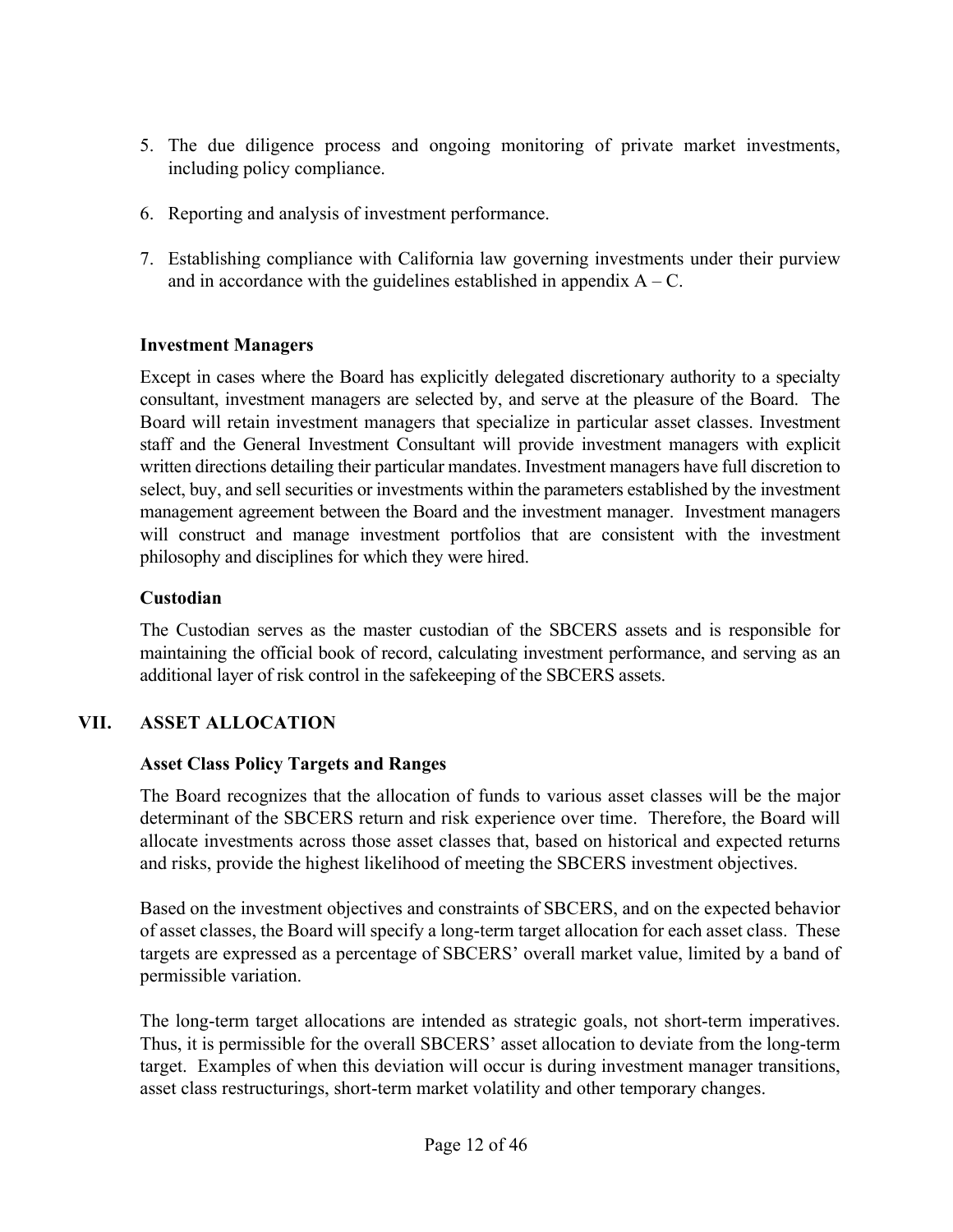SBCERS' target allocations for all permissible asset classes are shown below. The Board formally reviews its target allocation no less than every three years. The corresponding capital market return assumptions for each asset class are developed by the Board's General Investment Consultant and considered as market changes warrant. The triennial asset allocation studies are available on the Board's agenda management system at www.sbcers.org.

| <b>Asset Class</b>               | <b>Target</b><br>Allocation $(\% )$ | <b>Target Range</b><br>(%) |
|----------------------------------|-------------------------------------|----------------------------|
| U.S. Equity                      | 19                                  | $15 - 23$                  |
| Developed Market non-U.S. Equity | 11                                  | $8 - 14$                   |
| <b>Emerging Market Equity</b>    | 7                                   | $4 - 10$                   |
| Core Fixed Income                | 17                                  | $14 - 20$                  |
| Non-Core Fixed Income            | 11                                  | $8 - 14$                   |
| <b>Real Return</b>               | 15                                  | $8 - 22$                   |
| <b>Real Estate</b>               | 10                                  | $5 - 15$                   |
| Private Equity                   | 10                                  | $5 - 15$                   |
| Cash                             | 0                                   | $0 - 2$                    |

# **Rebalancing**

Investment staff and the General Investment Consultant will monitor the portfolio's asset allocation relative to target allocations and ranges on a monthly basis. The General Investment Consultant will report monthly to the Board on the asset allocation balances relative to target. Investment portfolio cash inflows and outflows will be allocated in a manner consistent with the strategic target allocation. If the actual allocation for an asset class falls outside the range determined by the Board, the CEO has delegated authority to direct transactions intended to return asset levels to the target range, and to determine the time frame for accomplishing the rebalance.

The Board's asset allocation targets for each asset class set forth in this document will be used to facilitate the rebalancing procedure. When an asset class has fallen outside the minimum or maximum of its allocation range, rebalancing will be achieved by moving the relevant asset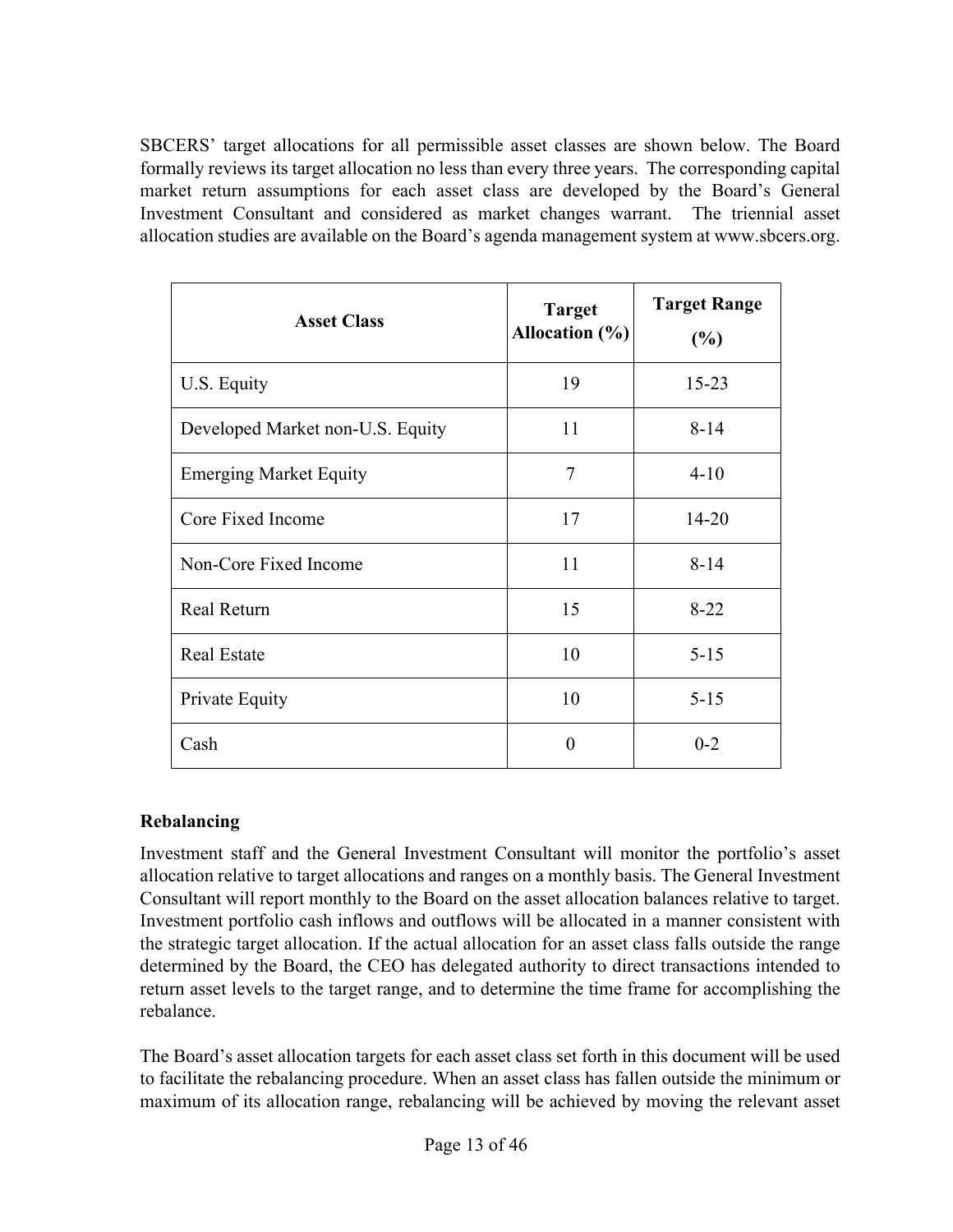class halfway back to target. The General Investment Consultant will identify asset classes most overweight/underweight relative to target (with possible exceptions being made for less liquid asset classes such as Real Return, Real Estate and Private Equity) and recommend by investment manager, the appropriate amounts to reallocate. If residual assets remain when rebalancing halfway back to target, the residual assets will be distributed consistent with the General Investment Consultants recommendations. A report will be provided to the Board on rebalancing actions in the month immediately following completion of any rebalancing.

# **VIII. PERFORMANCE MONITORING**

Performance measurement will be based on total rate of return and will be monitored over a sufficient time period to reflect the investment expertise of the investment manager(s) over one full market cycle, or five years, whichever is less. In general, the Board will utilize relative, rather than absolute, benchmarks in evaluating performance. The total performance of the Retirement System will be evaluated relative to the investment objectives and constraints identified in this investment policy statement. Specifically, total fund performance will be evaluated relative to a "custom benchmark" that weights the returns of available market indices on the basis of SBCERS' target investment structure, to assess the impact of active portfolio decisions, including portfolio structure, drift away from policy weights, and active managers' relative performance. An additional benchmark, which "dynamically" weights the actual percentages allocated to the current investment managers, will also be utilized to evaluate whether active managers are adding value relative to the combined performance of their benchmarks. Investment performance shall be reviewed at least quarterly.

# **IX. SELECTION, MONITORING, AND TERMINATION OF INVESTMENT MANAGERS**

# **Process for Selecting Investment Managers**

The selection of a public investment manager shall generally be initiated by an action of the Board and based upon the recommendation of the General Investment Consultant. This recommendation will identify the investment allocation affected, the proposed amount of the new investment mandate, the goal for the mandate, the proposed timeline of the selection process, and the method used (e.g. public request for proposal, invitation to bid, sole source). If a public request for proposal is not recommended, the General Investment Consultant should provide a memo explaining the reason for the recommended method of selection. Unless the Board decides otherwise, all selection processes shall be conducted by the General Investment Consultant. Throughout the selection process the General Investment Consultant shall consult with and keep the CEO and investment staff fully informed of progress and determinations made during the process.

The first step shall be consultation with investment staff and the Board about the need for a new manager selection. The consultant shall develop appropriate minimum criteria such as minimum asset base, performance history, special firm qualifications, years of experience, etc. that reflect an appropriate level of institutional investment service. Based upon these criteria,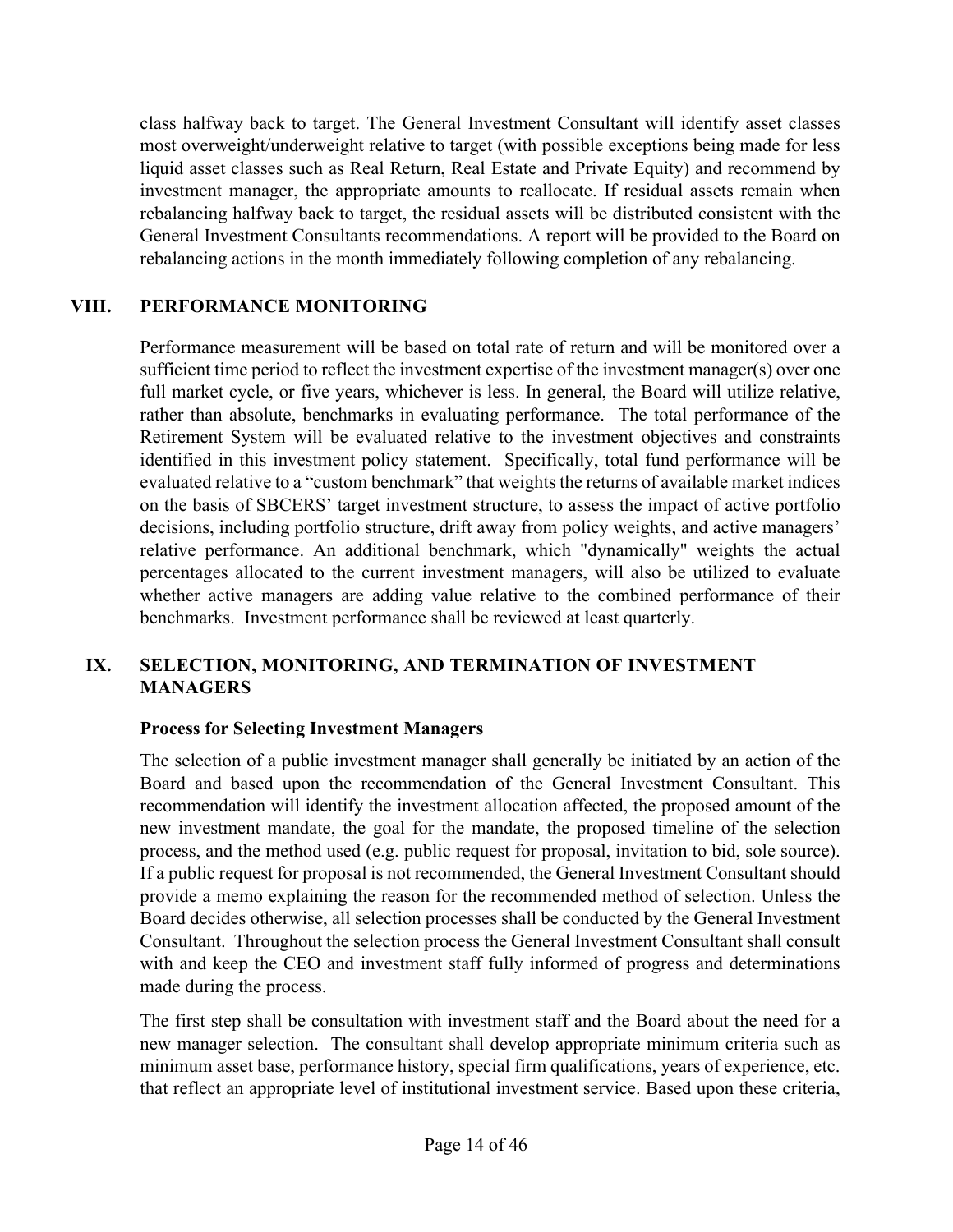the General Investment Consultant will design the appropriate solicitation documents to be delivered to the institutional marketplace.

The General Investment Consultant will implement a scoring system to evaluate the qualifications of firms meeting the minimum search criteria. Their objective shall be to narrow the field to several firms for in-depth review and finalist selection to be performed. As part of selecting finalists, the General Investment Consultant will provide prospective investment managers with SBCERS' contract templates and side letter provisions (if any) along with requesting information on and entering into preliminary negotiation on fees. Once general agreement has been achieved on contractual provisions, the finalists shall then be scheduled for Board presentations.

Following the Board's selection, investment staff, with the assistance of the General Investment Consultant and legal counsel, shall negotiate final terms and conditions with the chosen investment manager(s) and complete the review and negotiation of all appropriate contracts and agreements.

# **Monitoring Investment Managers**

As part of the ongoing monitoring process, investment managers will report monthly, quarterly, and trailing annualized performance for each mandate under management to SBCERS and its General Investment Consultant. In addition, investment managers will provide performance attribution statistics (typically on a quarterly basis) that explain the causes of under- or out-performance relative to the mandates assigned benchmark. Investment managers will also report any changes in investment-related personnel, organization or investment approach/strategy that may potentially impact the investment results of the portfolio in question, as soon as practical after said change is known.

The General Investment Consultant will evaluate investment performance on an ongoing basis and prepare reports for consideration by the Board. The evaluation shall take into account that when active fees are paid to investment managers, there is an expectation of outperformance relative to the investment manager's benchmark over a long-term time horizon.

As part of its ongoing fiduciary responsibilities, as well as in assessing the potential of an investment manager to produce future added value, the Board, CEO, investment staff and its General Investment Consultant will also consider the guidelines put into place for each investment manager. This review will include consideration of applicable benchmark(s), and the purpose of the mandate as part of the broader portfolio. Investment manager guidelines will be issued separately to each investment manager, these guidelines will be developed by the General Investment Consultant and included in negotiated agreements with investment managers.

# **Watch Status of an Investment Manager/Portfolio**

Investment manager retention decisions are very important to the continued success of SBCERS' investment strategy. The General Investment Consultant shall maintain a watch list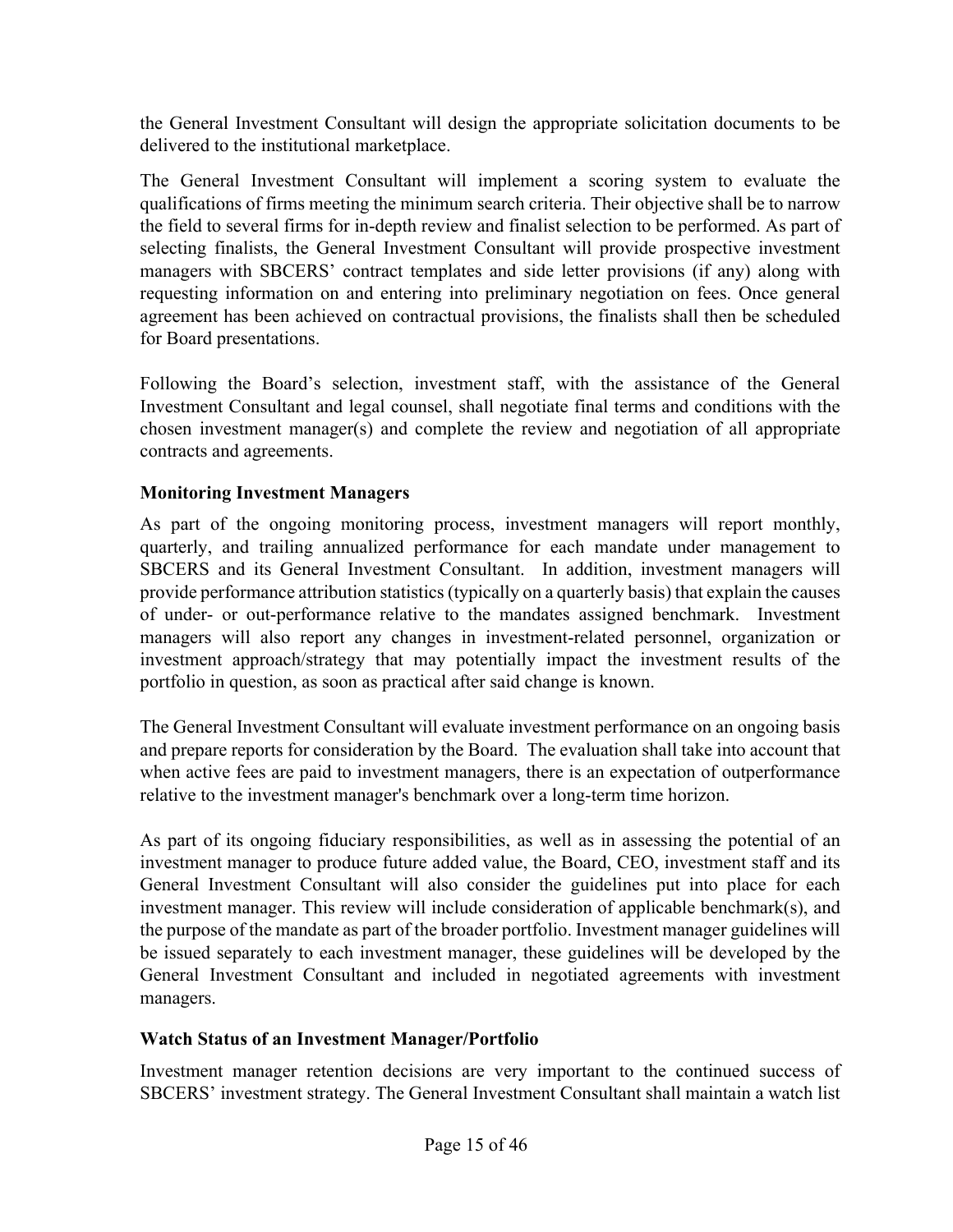and present the list to the Board quarterly. The watch list policy applies to investment managers in the following asset classes: U.S. Equity, Developed Market Non-U.S. Equity, Emerging Market Equity, Core Fixed Income, Non-Core Fixed Income, and Real Return. The watch list does not apply to investment managers and general partners retained by specialty consultants or under agreements that are closed-end or illiquid in nature. The watch list does not necessarily lead to any further action but rather is intended to place an investment manager under increased scrutiny based on failure to meet quantitative or qualitative standards.

The General Investment Consultant will make recommendations regarding watch list additions and removals to the Board on a quarterly basis. When an investment manager is placed on the watch list, all quantitative and qualitative criteria concerning the recommendation will be reviewed and a response to the conditions which resulted in watch list placement will be requested from the investment manager. The investment manager will be closely monitored during the watch list period and remain under close scrutiny until the General Investment Consultant recommends and the Board determines that the quantitative and qualitative criteria for removal from the watch list have been satisfied. The General Investment Consultant shall provide the Board the facts and criteria relied upon in making the recommendation for removal from the watch list.

1. Quantitative Factors Resulting in Watch List Additions

A number of factors may contribute to an investment manager's over- or underperformance at any given time such as market dynamics, investment skill, and externalities beyond the manager's control. The following represent guidelines to be used in making a recommendation to the Board with regard to placing investment managers on the watch list.

- a. Test 1: The investment manager's rolling, five-year return (net of fees) falls below the rolling five-year benchmark return for three consecutive quarters.
- b. Test 2: The investment manager's rolling, five-year return (net of fees) for three consecutive quarters ranks in the bottom third of the General Investment Consultant's peer group universe.
- 2. Qualitative Factors Resulting in Watch List Additions

A significant and potentially adverse event related, but not limited, to any of the following qualitative issues or events, will be considered a reason to add the investment manager to the watch list. Examples include, but are not limited to, these events:

- a. Violation of investment guidelines.
- b. Deviation from stated investment style or shifts in the firm's philosophy or process.
- c. Turnover of one or more key personnel.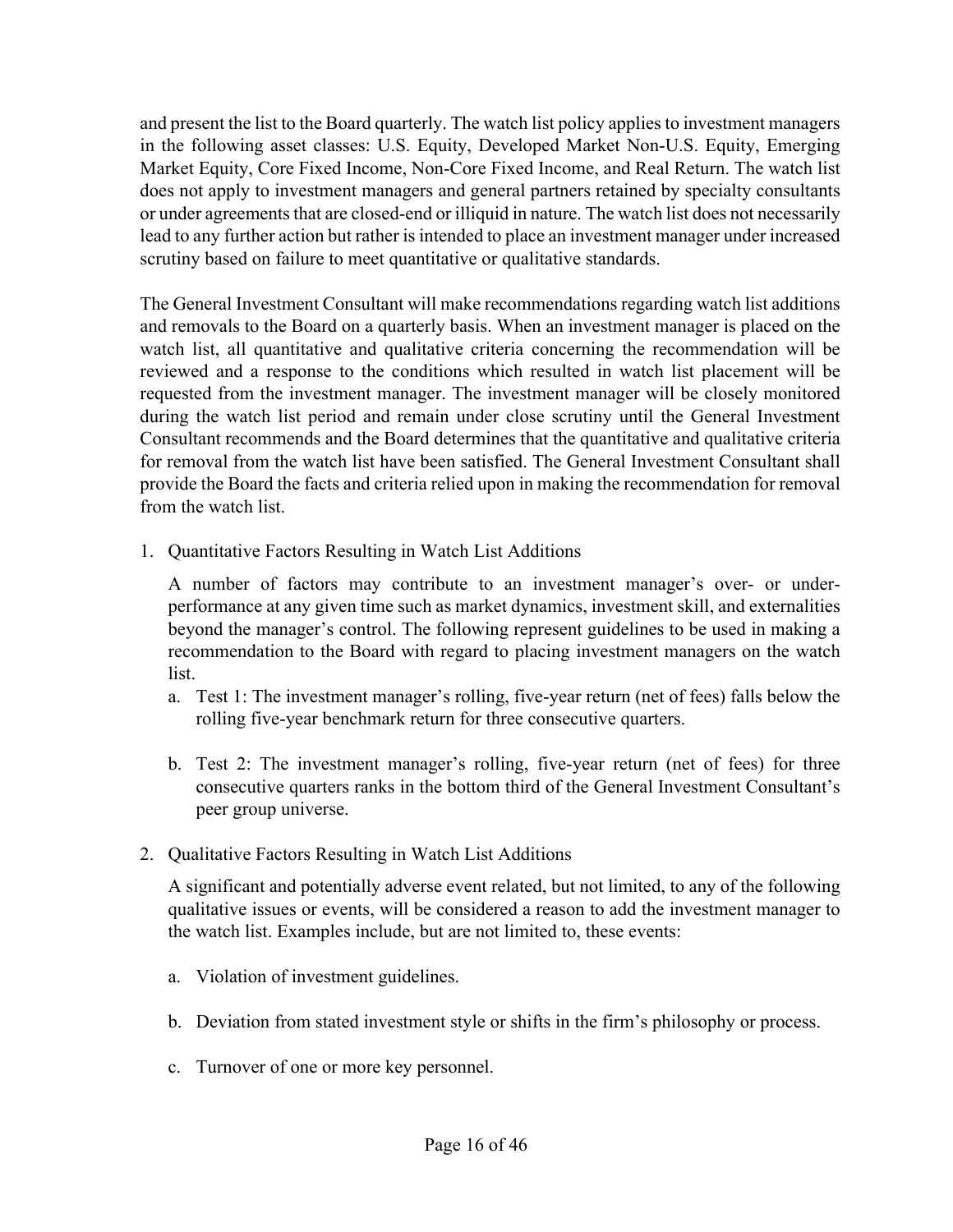- d. Change in firm ownership or structure.
- e. Significant loss of clients and/or assets under management.
- f. Significant and persistent lack of responsiveness to client requests.
- g. The initiation of significant litigation or regulatory action.
- h. Failure to disclose significant information, including potential conflicts of interest.
- i. Chronic violations of this Investment Policy Statement.
- j. Any other issue or situation of which the General Investment Consultant and/or Board become aware that is deemed material.

### **Process for Investment Manager Termination**

The Board reserves the right to terminate an investment manager for any reason, including, but not limited to the factors and criteria described above for the watch list. However, the Board may elect to not place an investment manager on the watch list prior to termination.

# **X. INVESTMENT MANAGER TRANSITIONS**

In the event of the need to perform transition management activities (including, but not limited to, the transfer of the management of assets from one investment management firm to another, exposure management during funding or de-funding of an investment management mandate, or the like), the General Investment Consultant will recommend the most efficient and prudent manner to perform such transition, including determining whether to use a transition manager to manage the asset transition (a "Transition Manager"), the legacy investment manager(s) or the target investment manager(s) to effect the contemplated asset restructuring.

- 1. If it is determined that it is prudent to use a transition manager, the transition manager will be selected by staff, with advice from the General Investment Consultant from the Board's pre-approved list of transition managers after review of materials submitted by the transition managers in response to a solicitation. As part of this review, a transition manager's expertise in trading the asset class(es) to be transitioned will be considered. The CEO and investment staff will execute a written agreement for services with the transition manager.
- 2. Following the completion of each transition event, a report will be provided to the Board on the results of the selection process and comparison of the estimated and actual costs of the transition.
- 3. On a periodic and as-needed basis, but not less than every five years, a request for qualifications will be an issued and a report will be provided to the Board that reviews the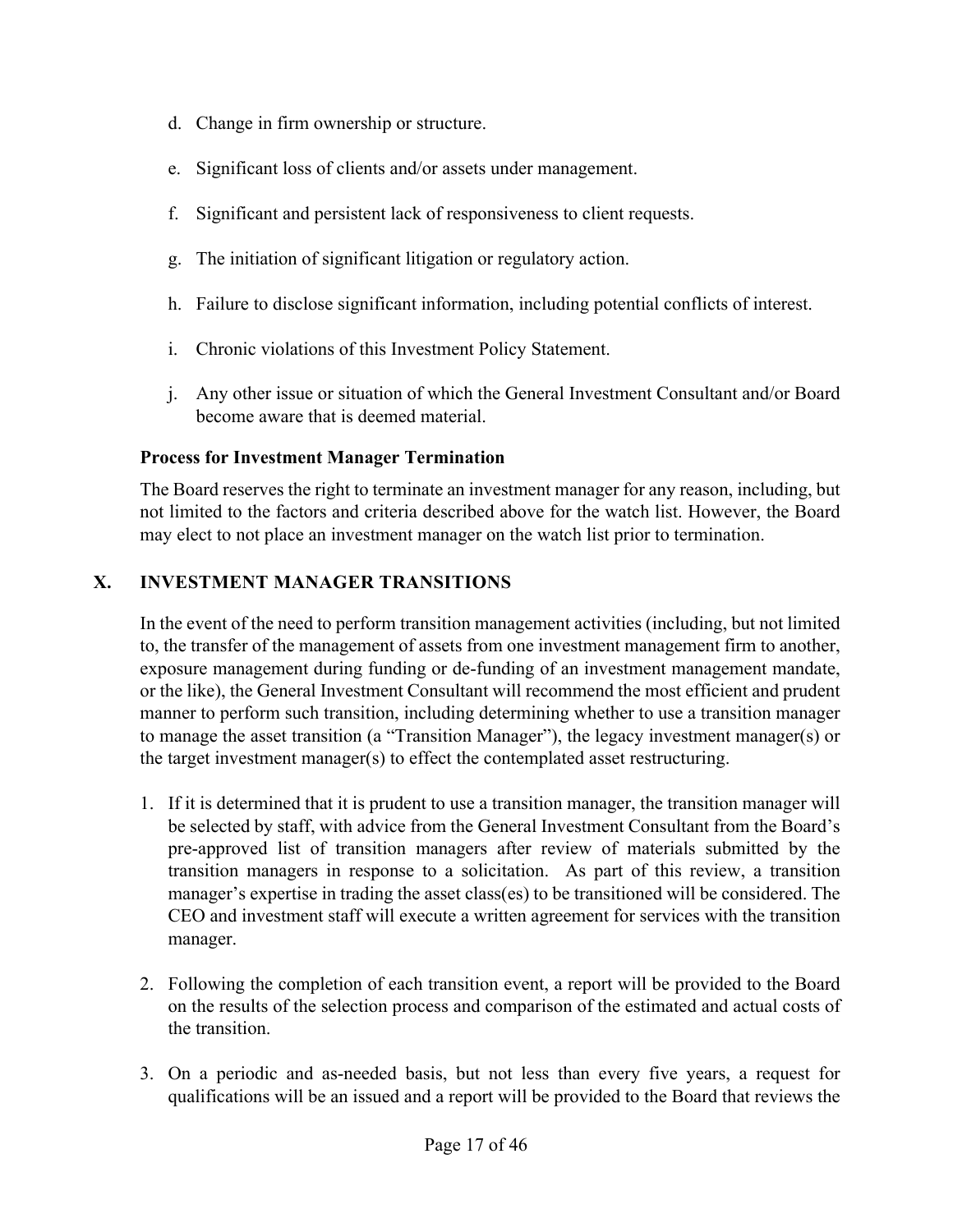Board's preapproved list of Transition Managers, evaluates their qualifications and performance, and any other relevant information. This report will make recommendations for any removal or addition to the pre-approved transition managers.

# **XI. SECURITIES LENDING**

SBCERS participates in securities lending transactions through its Custodian in order to increase income. At a high level, securities lending is a common practice by asset holders whereby securities are lent to brokers and dealers (borrower) in exchange for collateral. Collateral can be in the form of cash (both United States and foreign currency), securities issued or guaranteed by the United States government, sovereign debt of foreign countries, irrevocable bank letters of credit or such other forms as may be agreed upon. SBCERS pays the borrower interest on the collateral received and invests the collateral with the goal of earning a higher yield than the interest rate paid to the borrower. Earnings generated above and beyond the interest paid to the borrower represent income to SBCERS from the transaction.

Based on SBCERS' current contract with the Custodian, securities are collateralized at no less than 100% of the security's market value. This means that SBCERS must receive over 100% of the value of the stock it lends in cash or a highly liquid equivalent. Collateral is marked to market daily. The Custodian invests the collateral received in short-term investment funds (maintained by the Custodian), money market mutual funds, and other similar investments as the Custodian may select.

The average term of SBCERS loans is overnight or "on demand". The Custodian will ensure that, in any agreement with a borrower, it retains its absolute right to terminate the agreement without cause, upon short notice and without penalty. SBCERS cannot pledge or sell collateral securities received unless the borrower defaults. In the event of a borrower default, the Custodian indemnifies SBCERS to the extent of replacing the securities loaned.

# **XII. RISK MANAGEMENT**

# **Custodial Credit Risk**

Custodial credit risk for investments is the risk that, in the event of the failure of the counterparty to a transaction, SBCERS would not be able to recover the value of the investment or collateral securities that are in the possession of an outside party. Investment securities are exposed to custodial credit risk if they are uninsured, are not registered in SBCERS name, and held by a counter party. SBCERS securities are not exposed to custodial risk as they are held by the Custodian bank in SBCERS' name.

Short-term investments are held in pooled funds operated by the Custodian bank. Such pooled funds are not collateralized, meaning they do not have another asset to secure the funds. Investment staff in coordination with the General Investment Consultant monitors and reports on allocation to short-term investments held in uninsured, uncollateralized investment pools by Investment Managers. Amounts held in short-term investment pools, as directed by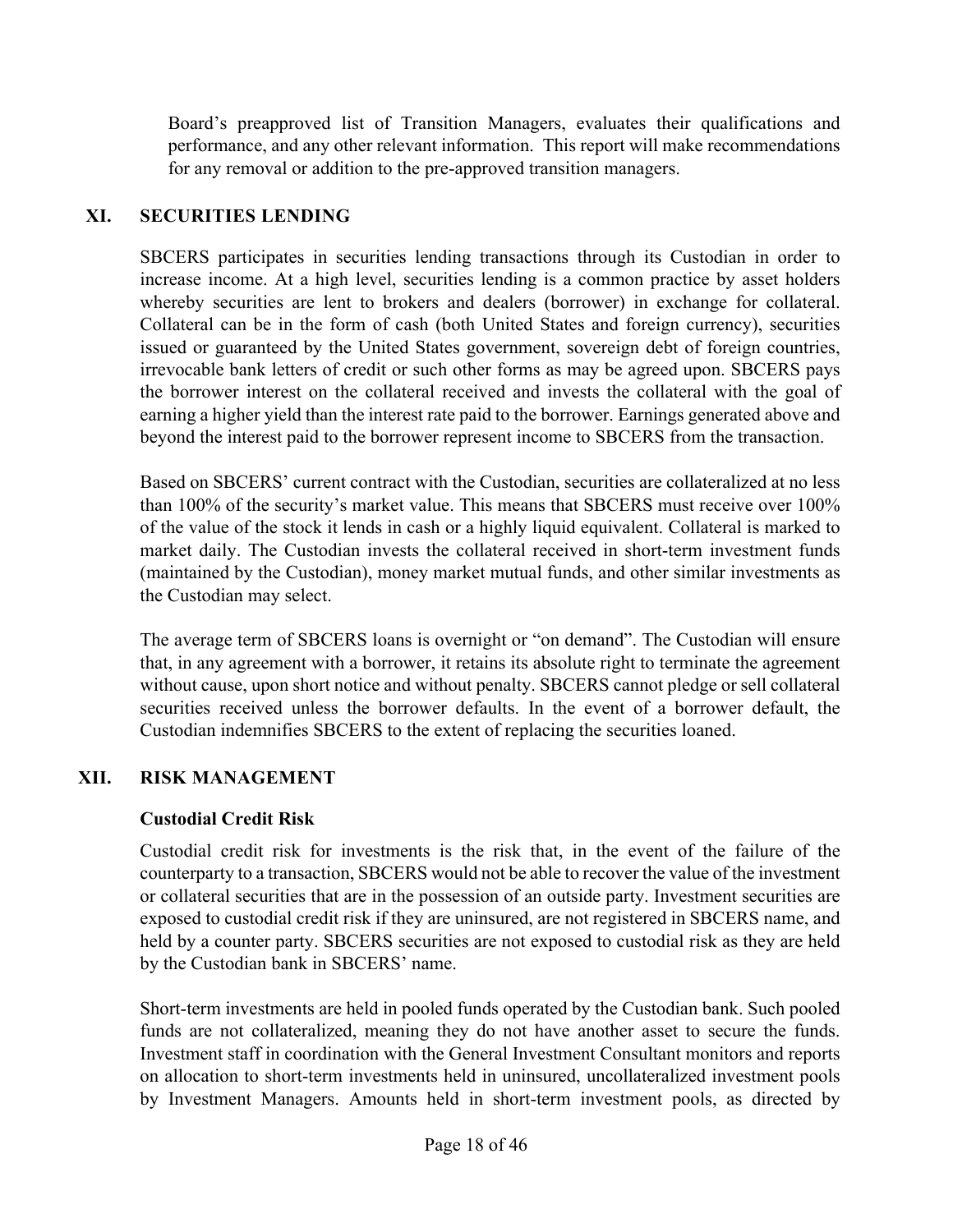Investment Managers, are counted toward the asset allocation target group which holds the underlying Investment Manager allocation and not towards SBCERS' cash allocation.

# **Foreign Currency Risk**

Foreign currency risk is the risk that changes in exchange rates will adversely affect the fair value of an investment or deposit. The Retirement System international equity managers are permitted to invest in authorized countries using a variety of different investment vehicles. Forward currency contracts and currency futures (maturity ranging from at least 20 days and not to exceed one year for either instrument) are permitted for defensive currency hedging. At a high level, forward contracts are privately negotiated agreements made between two parties over-the-counter, to either buy or sell a specific asset at a set price by a certain date in the future. Futures are also agreements to buy or a sell a specific asset at a set price by a certain date. The difference is that futures are standardized contracts which trade on stock exchanges, and thus settle daily rather than a pre-negotiated point in the future. These two types of securities are effectively bets on one currency's future value compared to another currency's future value. Managers may do this to protect SBCERS' investments against any material changes to a currency's value. SBCERS employs specialty consultants to gauge the efficiency of foreign currency transactions by investment managers.

The General Investment Consultant monitors foreign currency risk and reports to the Board on exposure to foreign currency on a quarterly basis. Investment manager guidelines address how currency risk should be handled for each respective mandate. The General Investment Consultant provides advice to investment staff on structuring Investment Manager mandates to reduce the risk that SBCERS' concentrations in any foreign currency exceed established risk tolerances.

# **Investment Concentration Risk**

Investment concentration risk is the risk that SBCERS will aggregate investments in any one security, issuer, asset class or market segment in an amount that materially affects the diversification of the overall portfolio in a manner not intended. The General Investment Consultant and investment staff establish investment policies for each Investment Manager in order to control the concentration risk of the Fund. The General Investment Consultant provides reporting and assists investment staff in monitoring concentration risk when separate investment manager mandates overlap. Examples include the extent to which Investment Managers who have broad mandates (e.g. developed market equities vs. emerging market equities).

# **XIII. VOTING OF PROXIES**

The Board recognizes that the voting of proxies is an important responsibility in assuring the overall performance of the Fund over a long time horizon. The Board has delegated the responsibility of voting all proxies to an outside proxy voting service provider. The Board expects that the proxy voting service will execute all proxies in a timely fashion, and in accordance with proxy voting guidelines established by the Board.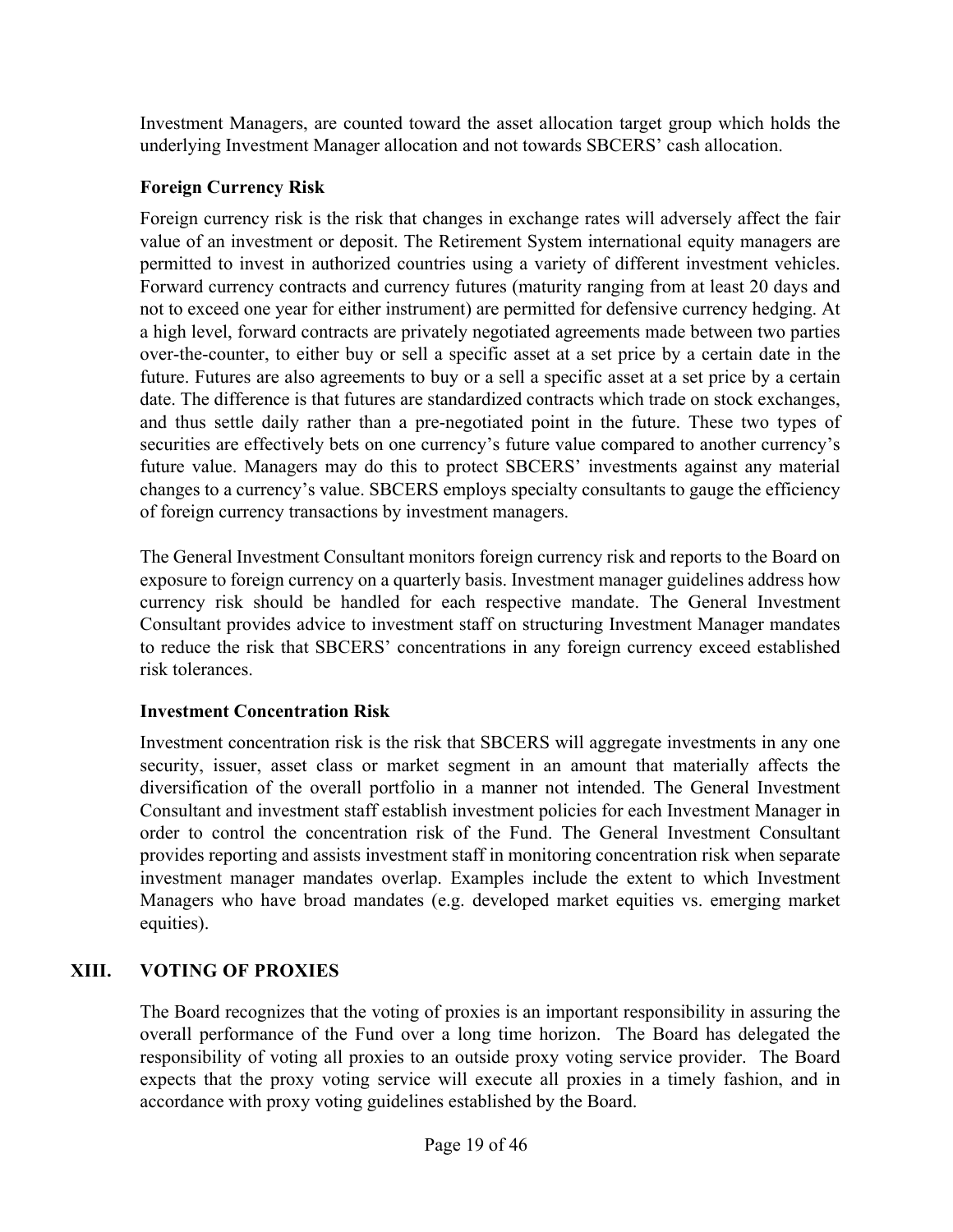# **XIV. QUIET PERIOD**

The Board acknowledges that all procurements, including Investment Manager related searches, are subject to a "Quiet Period." The Board's policies on quiet periods are described in the Board's "Service Provider Selection Policy" which is available on the Retirement System website at www.sbcers.org.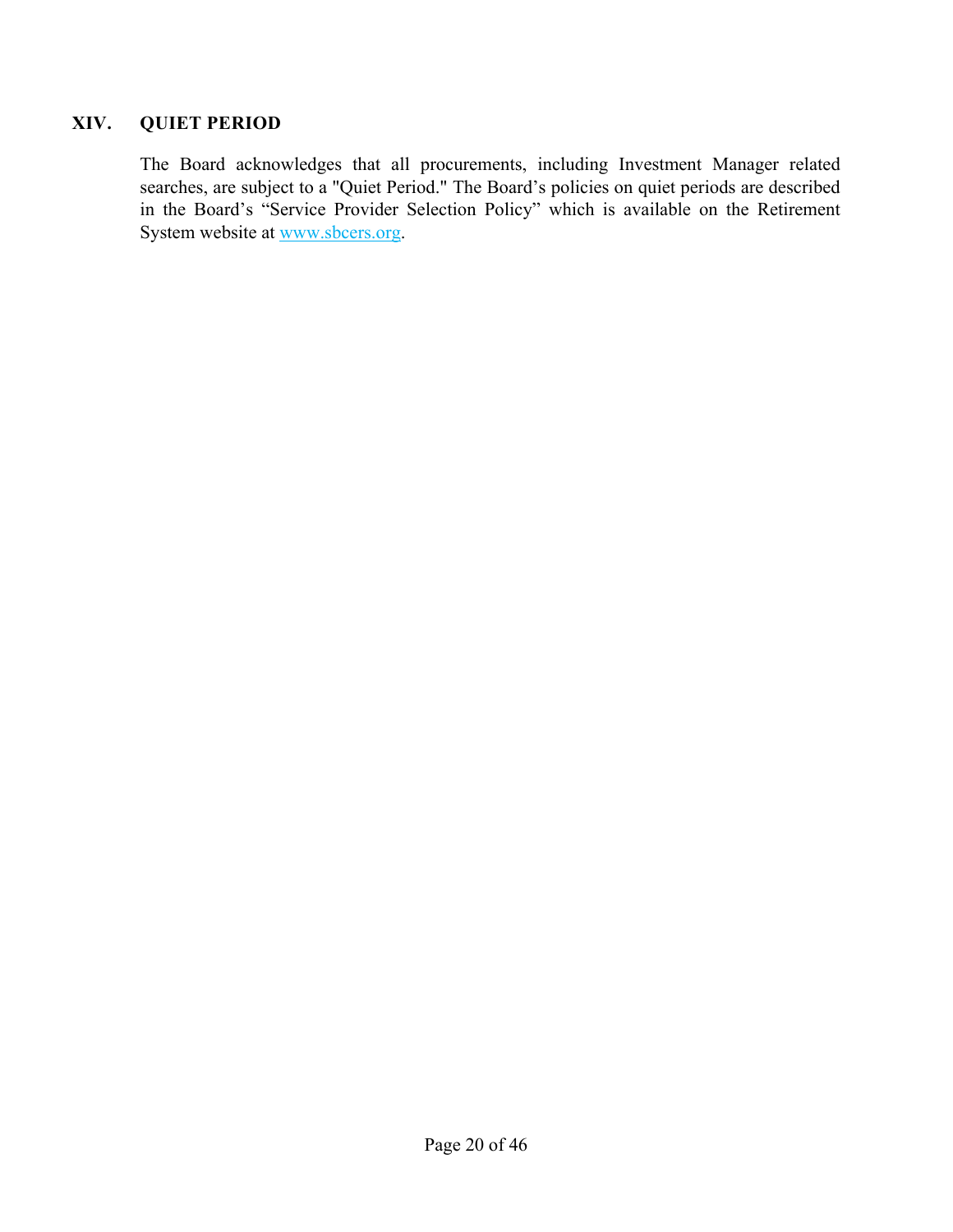# **APPENDIX A: PRIVATE REAL RETURN PORTFOLIO INVESTMENT GUIDELINES**

#### I. **STATEMENT OF PURPOSE**

The Private Real Return Investment Policy ("Policy") is designed to ensure that investment managers, consultants, and SBCERS Board and investment staff engage in prudence and reasonableness while investing the SBCERS Private Real Return Program ("the Program"). Additionally, adherence to this Policy should provide assurance that there is sufficient flexibility in managing the investment risks and returns associated with the Program.

The Program began in 2012. The Board has engaged a specialist ("Consultant") to oversee and manage the Program. The Consultant shall serve in a discretionary capacity and is responsible for discretionary management and control of the assets allocated to the Program. The Consultant is also the investment manager of the Program.

#### **II. STRATEGIC OBJECTIVE**

The strategic objective of the Program is to help SBCERS meet the long-term investment goals of its overall portfolio through participation in investment opportunities that will aim to provide investment returns commensurate with the Program's targets. Private Real Return Investments ("investments") shall be considered solely in the interest of the System's participants and their beneficiaries in accordance with applicable law, and shall be selected to accomplish the following:

- 1. Preserve investment capital.
- 2. Provide diversification to SBCERS' overall investment program.
- 3. Provide a hedge against inflation.
- 4. Provide cash yield as a component of the overall investment return.

#### III. **PERFORMANCE OBJECTIVE AND BENCHMARK**

The objective of the Program is to provide long-term risk-adjusted returns that meet or exceed the Program Benchmark. The Consultant will pursue investments expected to provide returns that adequately compensate for assumed investment risks. The Program Benchmark is the Consumer Price Index All Urban Consumers (CPI-U) plus four percent (4%).

Benchmarks are used as a point of reference for investors to assess the risk and performance of their own portfolio. Given the nature of the asset class and the difficulty benchmarking shorter-term results, there may be significant deviations between Program results and benchmark performance over shorter time periods.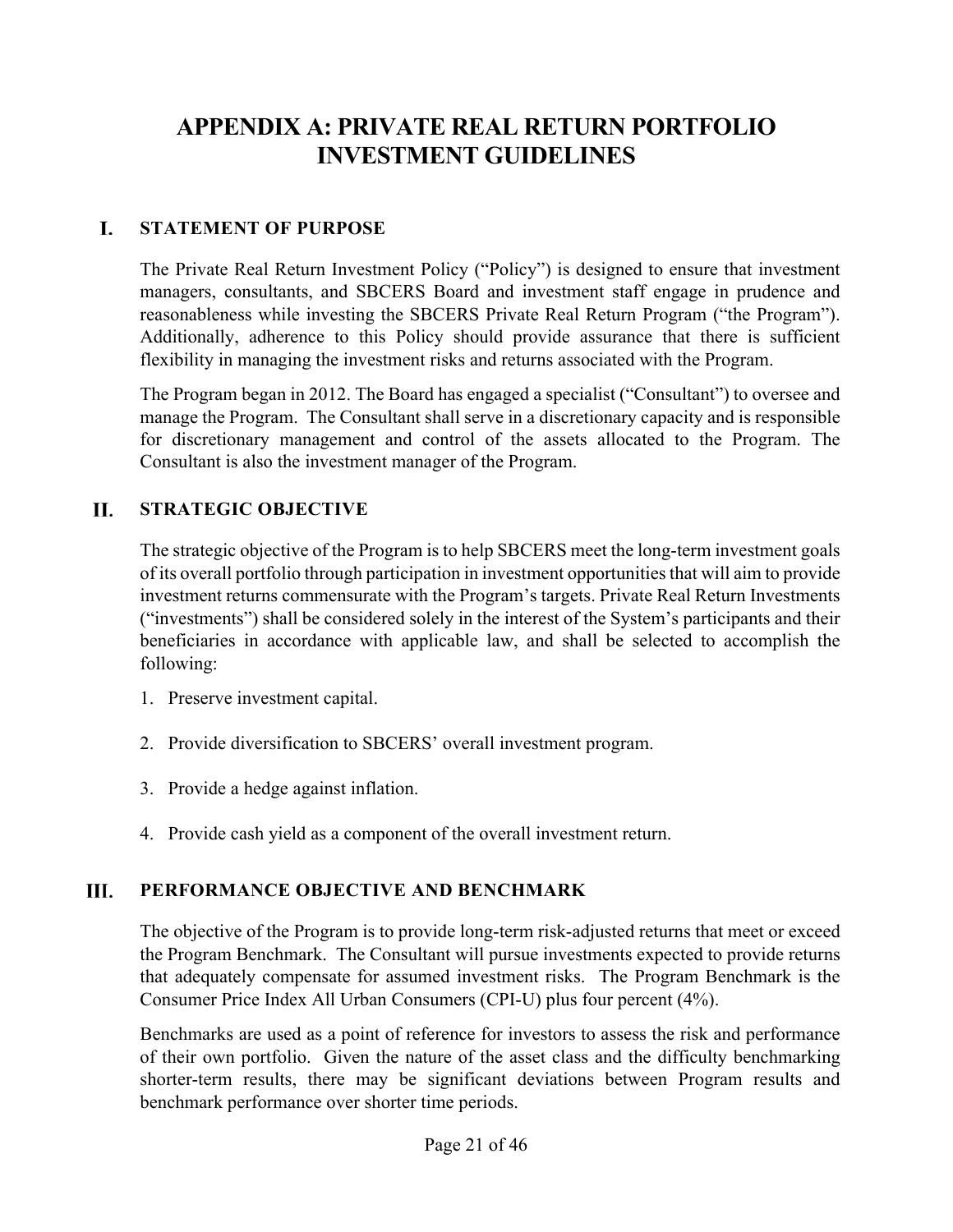#### $\mathbf{IV}$ . **RESPONSIBILITIES AND DELEGATIONS**

The Board shall, from time to time, approve and amend both this Policy and the Annual Strategic Plan as presented by the Consultant. In addition, the Board shall oversee the Program's performance and will act in a fiduciary capacity in the exercise of its duties.

Investment staff shall:

- 1. Oversee day-to-day investment operations not performed by the Consultant and ensure the availability of cash to fund investment commitments.
- 2. Review Consultant's work to ensure completeness, thoroughness, and accuracy.
- 3. Assist Consultant in making recommendations to the Board on written guidelines and policies.
- 4. Assist Consultant in working with SBCERS Counsel on legal matters.
- 5. Coordinate on-going reporting to the Board.

Consultant shall:

- 1. Assist in the development and implementation of the Program.
- 2. Be responsible for discretionary management and control of the assets allocated to the Program subject to the limitations of this policy, and direct all decisions to buy, hold, and sell Program assets.
- 3. Conduct due diligence on investment opportunities under consideration and negotiate agreements on behalf of SBCERS in conformance with contract and side letter templates and provisions established by SBCERS legal counsel.
- 4. Acknowledge and act as a fiduciary to SBCERS.
- 5. Monitor individual partnerships, including compliance with established investment mandates and negotiated agreements as part of its process for monitoring the total portfolio.
- 6. Prepare the Annual Strategic Plan that includes an annual pacing plan and present such to the Board, as soon as practicable after the first of the year.
- 7. Promptly alert the Board and Staff of any changes or events that would reasonably impact the Program.
- 8. Notify investment staff at least six (6) business days prior to the required funding of capital calls.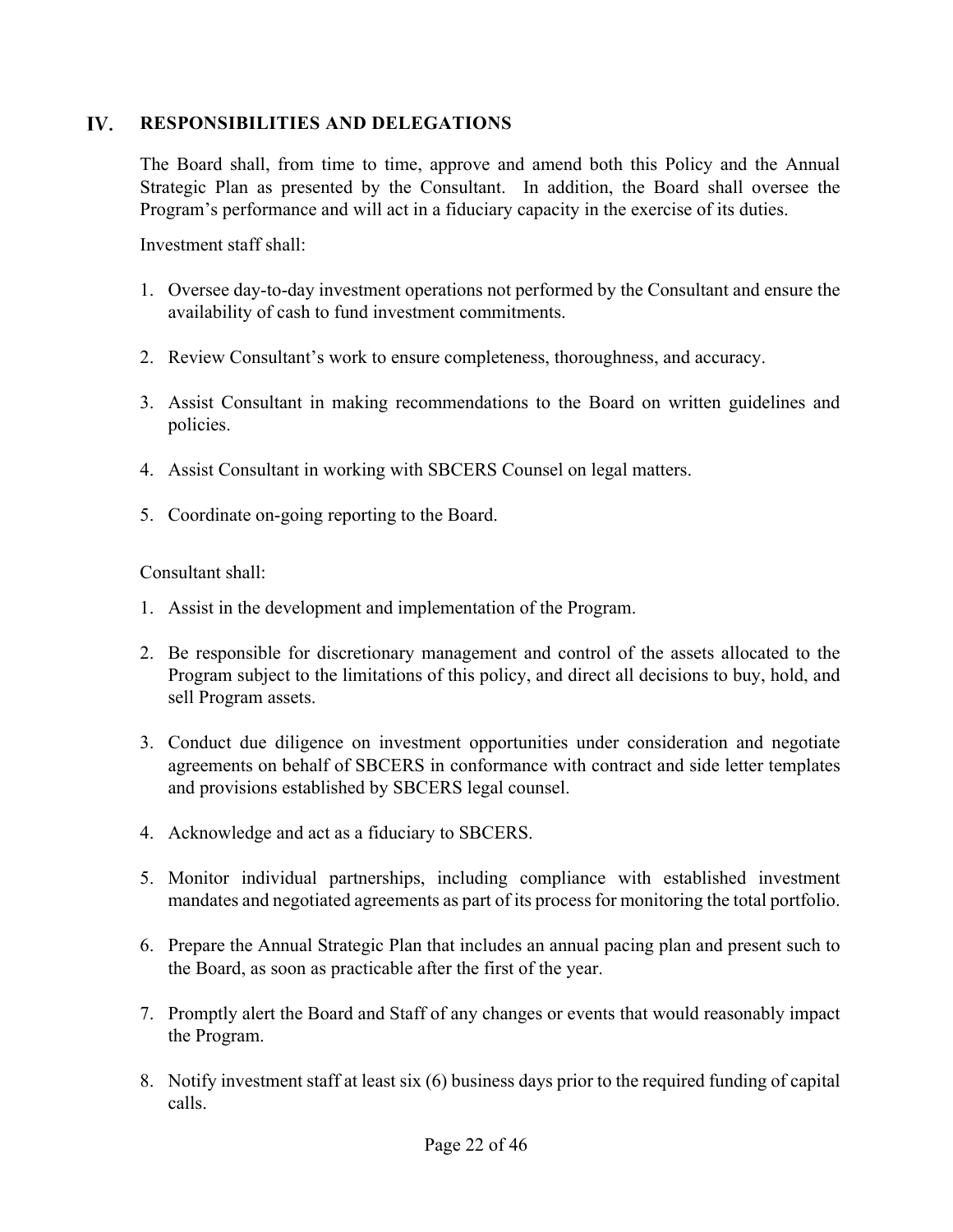- 9. Provide quarterly performance reports to the Board and investment staff that assess investment performance of partnerships and address following areas:
	- a. Objectives established by the partnership.
	- b. Risk undertaken.
	- c. The long-term performance objective, with appropriate interpretation if applied to the short-term.
	- d. All commitments, secondary sales and invested fund closures.
- 10. Consultant shall provide annual reports that comply with California laws applicable to reporting fees for investments in this asset class.

#### V. **INVESTMENT APPROACHES AND PARAMETERS**

The Program is expected to be diversified by industry sector, strategy, vintage year, geographic guidelines, and investment managers. All target exposures and restrictions listed in Section V are long-term goals and may not be achieved during the development stage, defined as the first five years, of portfolio construction. It is acknowledged that in the early stages of development, actual exposures may not conform to long-term targets.

# **1. General Approach and Target Exposures**

The majority of investments will be made through primary partnership vehicles. However, investments may also include fund-of-funds, which are known as efficient vehicles to gain diversified exposure to private market investments. Additionally, investments may include direct secondary investments or secondary focused fund-of-funds. The Consultant shall report to the Board prior to making a secondary or fund-of-funds investment, if it has any relationship, including management of assets or receipt of compensation from such vehicles' underlying investments.

# **Industry Sector**

Exposure to one industry shall not exceed 25-30% of the overall market value of the portfolio. The Consultant will monitor industry sector exposure and will adjust future capital commitments if a given industry sector concentration exceeds acceptable limits.

# **Strategy**

The strategy for the overall Program is designed to provide long-term returns that meet or exceed the Program Benchmark. The risks associated with investments are generally classified by a range of criteria, including the source of revenue, exposure to demand (utilization, GDP growth, market pricing), region (Developed or Emerging Markets), and lifecycle (operational, or in a stage of development or construction).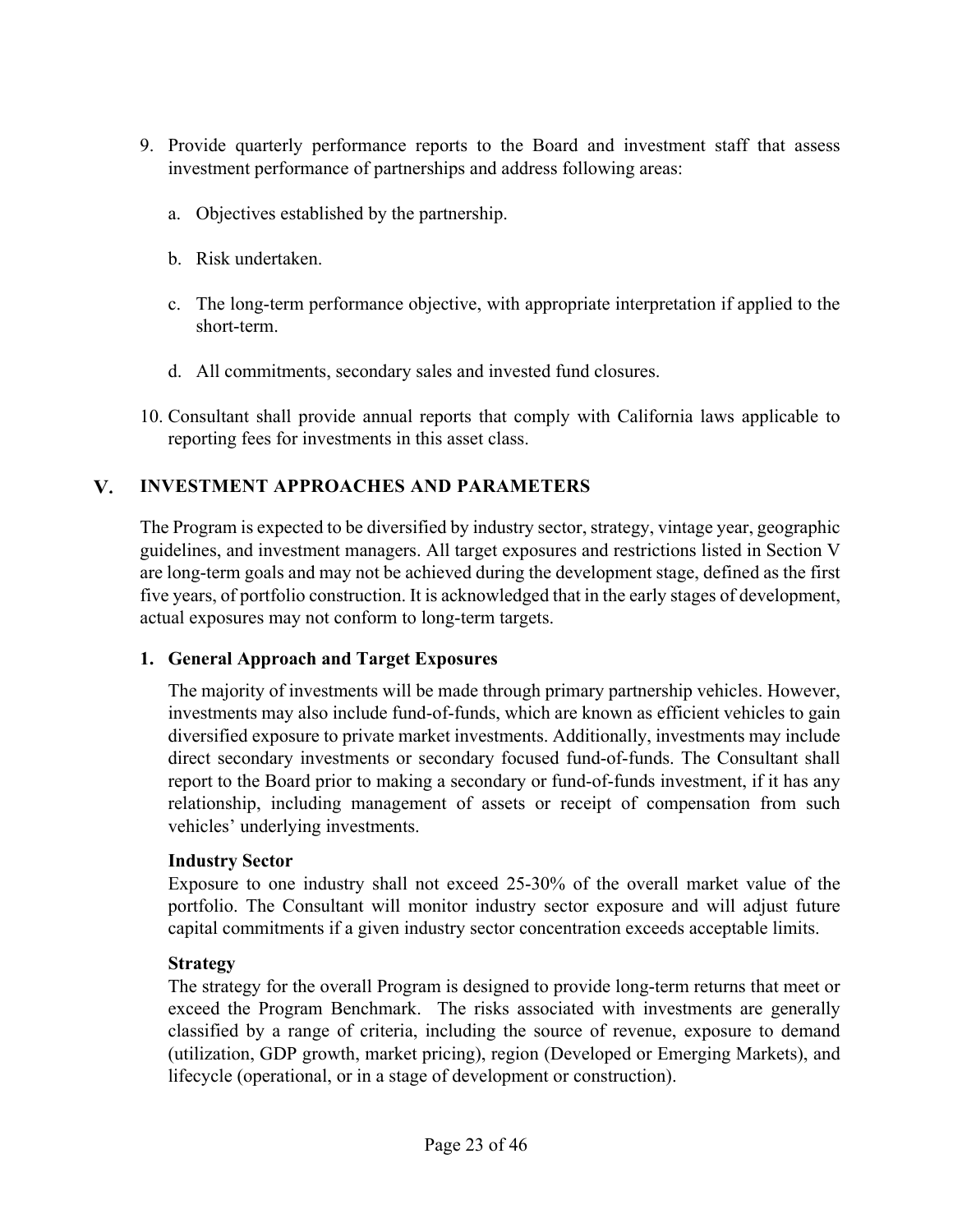| <b>Strategy</b>          | <b>Target</b><br>Range |
|--------------------------|------------------------|
| <b>Natural Resources</b> | $25 - 45%$             |
| Infrastructure           | 55-75%                 |

Natural Resources investments are characterized by investing in the following sectors: oil and gas, mining and minerals, timber, agriculture, and renewables. Infrastructure investments are characterized by investing in assets that provide stable returns and yield primarily in transportation, utilities and energy, communications, and social infrastructure

### **Vintage Year**

Vintage year diversification for the Program will be maintained through commitment pacing. A commitment pacing plan and model will be prepared and presented to the Board annually as part of the Strategic Plan.

# **Geographic Guidelines**

The Program will pursue a diversified global investment strategy to reduce the risk of concentrating investments in one market. Primary focus will be on North America and other Developed Markets, including, but not limited to, the United Kingdom and Western Europe. Investments in less developed markets will only be pursued on an opportunistic and selective basis.

# **Investment Managers and Structures**

The Consultant will survey the market for suitable investment opportunities on an ongoing basis, and seek utilize investment managers who have the resources and experience to achieve the objectives described herein. At any time, the number of qualified investment managers may be limited due to the specialized nature of strategies.

Investments will generally be in managed funds, described below:

- a. Closed-End Funds: A professionally managed pool of capital that primarily invests in unlisted securities. Closed-End Funds are structured as partnerships or private companies and typically have terms that are ten years or longer.
- b. Open-End Funds: Similar to Closed-End Funds, yet without a fixed term. Certain Open-End Funds offer limited options for the redemption of investments.
- c. Secondary Interests: The direct purchase of secondary interests in a partnership from the General Partner, Limited Partner, or third party.
- d. Co-Investments: consists of investments made into a single asset or company alongside a General Partner, project sponsor, or other party. A co-investment may be made directly or indirectly through a private commingled investment vehicle. Coinvestments are to be considered solely on an opportunistic basis and will follow the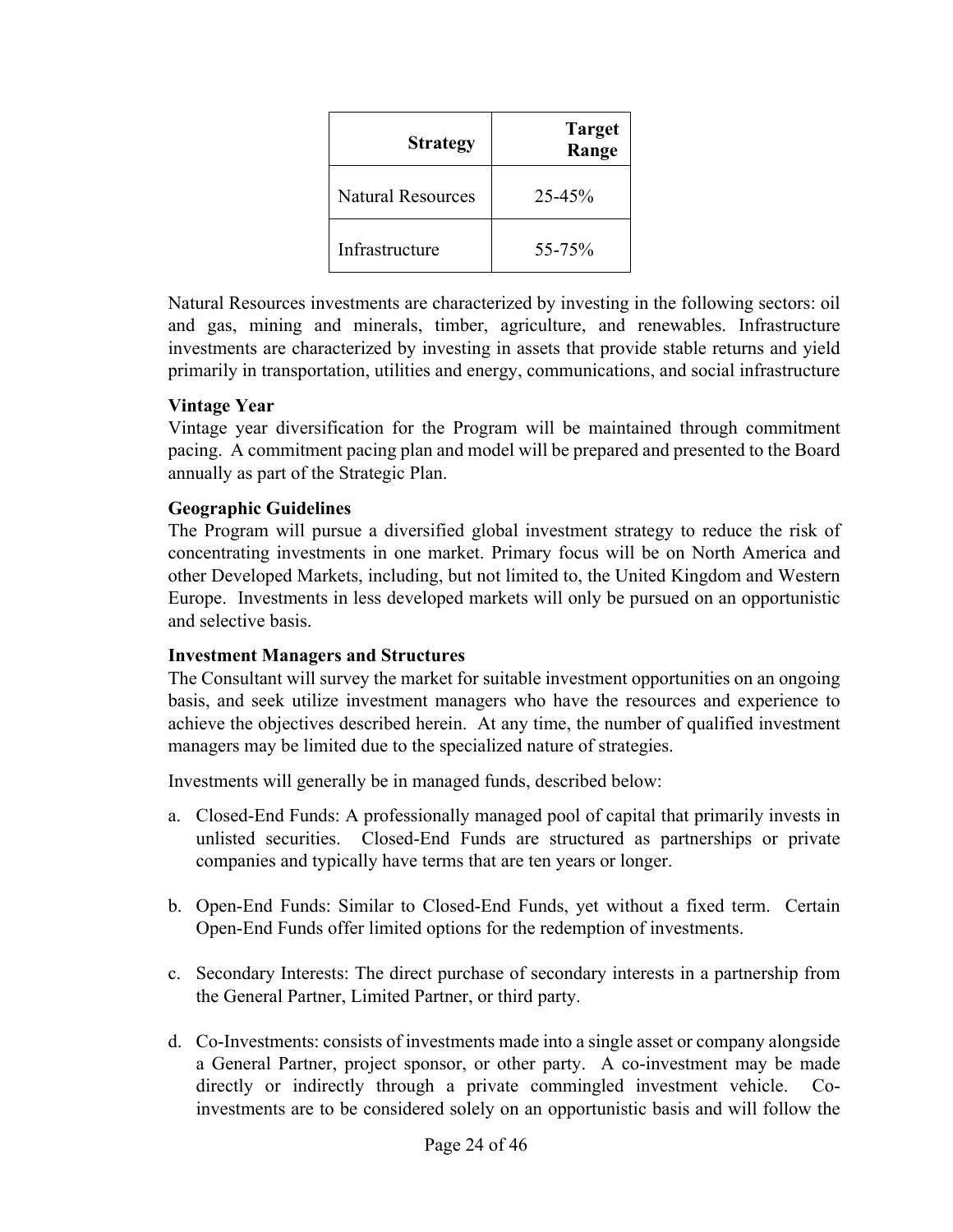investment guidelines described in this Policy. Prior to the completion of a coinvestment, the Consultant will discuss the co-investment with the Board. The Board will have an opportunity to weigh the pros and cons of co-investing and provide the Consultant with their level of comfort given additional risks associated with this type of investing.

# **2. Investment Limitations**

The below ranges are broadly defined to accommodate changing market conditions and a growing portfolio. The long-term target ranges for a mature portfolio are expected to fall within the mid-ranges of each category.

In order to limit concentration risks, investments shall not exceed the following limits:

- a. To any one investment manager, a maximum of twenty-five percent (25%) of the Target Allocation.
- b. To any one co-investment, a maximum of ten percent (10%) of the annual Target Allocation.
- c. In aggregate, co-investments will represent between zero and twenty percent (0-20%) of the Target Allocation
- d. The Portfolio will primarily consist of equity investments with additional exposure to debt. Regardless of the structure, targeted investments will be in line with the strategic objectives and benchmarks outlined in the Policy.

# **3. Specific Risk Parameters**

The Program will be exposed to specific risks that are associated with private real return investments including, but not limited to:

- a. Operating and Business Risk: Certain investments entail above average operating and business risk.
- b. Liquidity Risk: investments lack liquidity and typically have time horizons of 5 to 10 years. Additionally, secondary markets for such investments can be limited based on market conditions and often there is an associated risk that an investment will be sold for less than par if liquidated on the secondary market.
- c. Structural Risk: Specific fundamental rights and protections are negotiated, which include mechanisms for taking remedial action. These basic protections may include specific termination provisions in partnership transactions or the removal of general partners.
- d. Valuation Risk: Partnerships shall be evaluated to determine if the general partner employs an appropriate valuation discipline.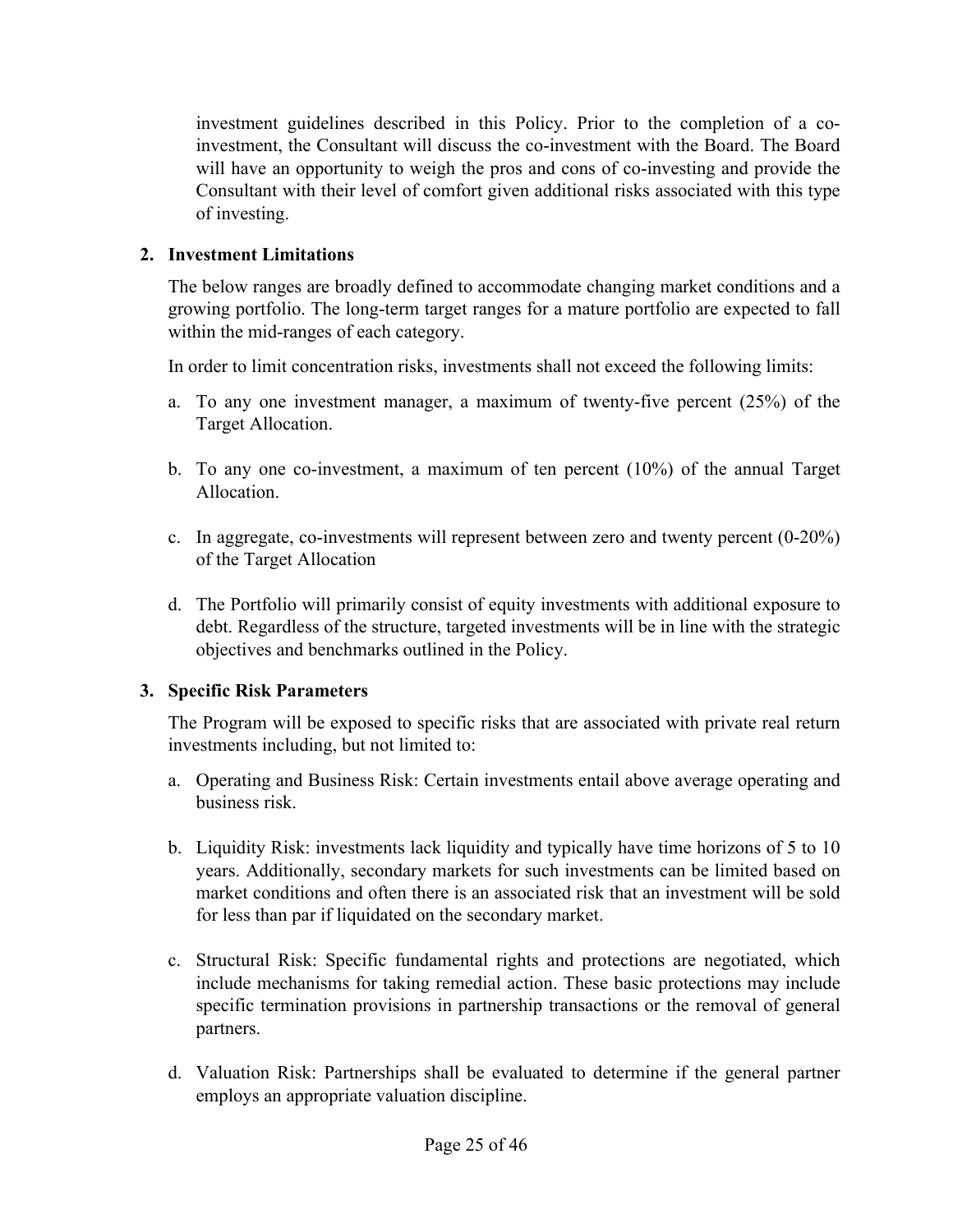- e. Leverage Risk: Investments may employ a substantial degree of leverage, which, depending on the specific terms, could result in significant risk.
- f. Political and Public Risk: Infrastructure investments in particular often require political and public support.
- g. Environmental Risk: Investments could be impacted by environmental conditions and climate change.
- h. Sovereign Risk: Investments outside the US, and particularly in developing markets, could face risks associated with political, economic, and currency instability.
- i. Labor Risk: Investments in public-sector infrastructure and other sub-asset classes could be impacted by labor relations as a result of concerns related to public-sector outsourcing.

### **4. Quality Control Processes**

The Consultant shall employ a quality control process to track investment performance, manage risk, and monitor Program efficiency.

- a. Monitoring Portfolio Performance: Actual returns will be compared to the benchmark(s) as appropriate, and to the expected return for the investment.
- b. Risk Control: The Program's standards are maintained through the following processes:
	- i. Assessing the level of diversification in the portfolio on a continual basis, including the level of diversification across investment style, geographic distribution, industry concentrations, and across other ranges as appropriate.
	- ii. Assessing manager and investment vehicle business and operational risks.
	- iii. Documenting due diligence activities.
- c. Process Monitoring: monitor transaction processing to insure timely decision-making and an effective investment process.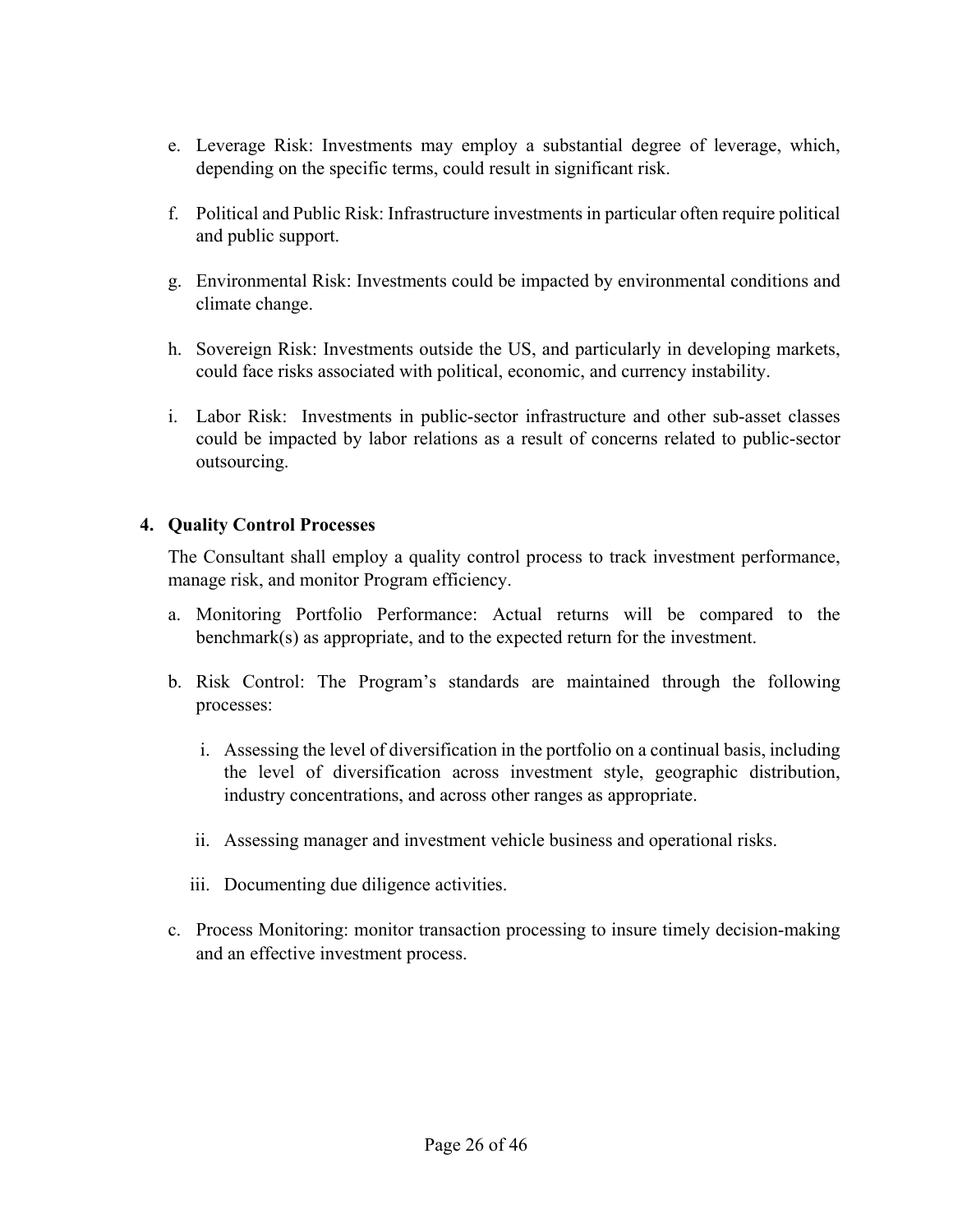# **APPENDIX B: PRIVATE EQUITY PORTFOLIO INVESTMENT GUIDELINES**

#### I. **STATEMENT OF PURPOSE**

The Private Equity Investment Policy ("Policy") is designed to ensure that investment managers, consultants, and SBCERS Board and investment staff engage in prudence and reasonableness while investing the SBCERS Private Equity Program ("Program"). Additionally, adherence to this Policy should provide assurance that there is sufficient flexibility in managing the investment risks and returns associated with the Program.

The Program began in 2005. The Board has engaged a specialist ("Consultant") to oversee and manage the Program. The Consultant shall serve in a discretionary capacity and is responsible for discretionary management and control of the assets allocated to the Program. The Consultant is also the investment manager of the Program.

#### **II. STRATEGIC OBJECTIVE**

The strategic objective of the Program is to develop a diversified Private Equity portfolio capable of achieving investment returns commensurate with Program targets. Private Equity investments ("investments") are expected to achieve attractive risk-adjusted returns and, by definition, possess a higher degree of risk with a higher return potential than traditional public market investments. They are expected to have a low correlation to other investment classes and therefore contribute to enhancing the risk-return of a total portfolio.

Investments shall be considered solely in the interest of the System's participants and their beneficiaries in accordance with applicable law, and shall be selected to accomplish the following:

- 1. Enhance the System's performance result by generating strong long-term results.
- 2. Hedge against long-term liabilities.
- 3. Provide diversification to SBCERS' overall investment program.

#### Ш. **PERFORMANCE OBJECTIVE AND BENCHMARK**

The objective of the Program is to provide long-term risk-adjusted returns that meet or exceed the Program Benchmark. The Consultant will pursue investments expected to provide returns that adequately compensate for assumed investment risks. The Program Benchmark is the Russell 3000 Index plus three percent (3%). Use of the Russell 3000 Index reflects the opportunity cost of investing in alternative investments versus publicly traded common stocks. Benchmarks are used as a point of reference for investors to assess the risk and performance of their own portfolio. Given the nature of the asset class and the difficulty benchmarking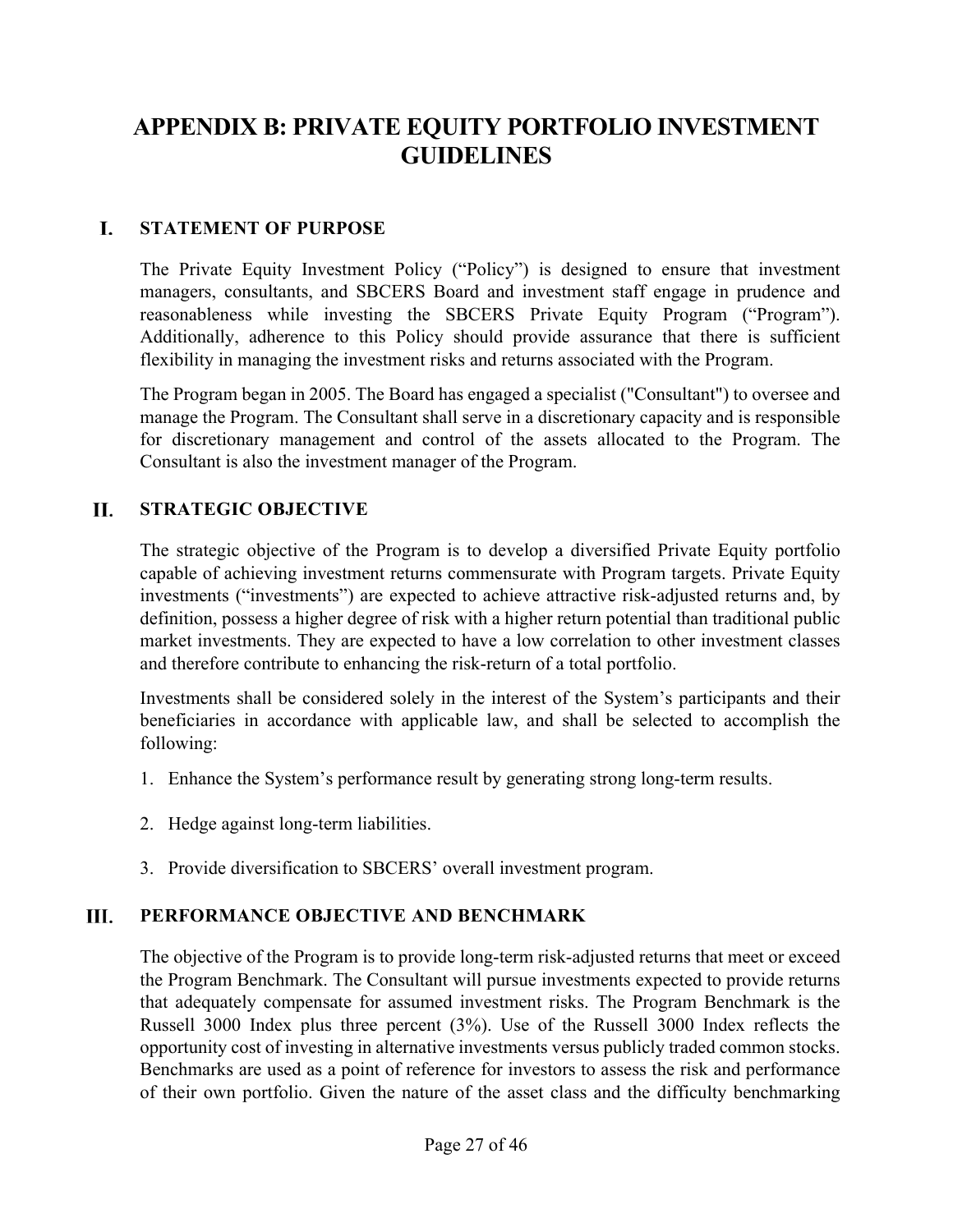shorter-term results, there may be significant deviations between Program results and benchmark performance over shorter time periods.

#### $\mathbf{IV}$ . **RESPONSIBILITIES AND DELEGATIONS**

The Board shall, from time to time, approve and amend both this Policy and the Annual Strategic Plan as presented by the Consultant. In addition, the Board shall oversee the Program's performance and will act in a fiduciary capacity in the exercise of its duties.

Investment staff shall:

- 1. Oversee day-to-day investment operations not performed by the Consultant and ensure the availability of cash to fund investment commitments.
- 2. Review Consultant's work to ensure completeness, thoroughness and accuracy.
- 3. Assist Consultant in making recommendations to the Board on written guidelines and policies.
- 4. Assist Consultant in working with SBCERS Counsel on legal matters.
- 5. Coordinate on-going reporting to the Board.

Consultant shall:

- 1. Assist in the development and implementation of the Program.
- 2. Be responsible for discretionary management and control of the assets allocated to the Program subject to the limitations of this policy, and direct all decisions to buy, hold, and sell Program assets.
- 3. Conduct due diligence on investment opportunities under consideration and negotiate agreements on behalf of SBCERS in conformance with contract and side letter templates and provisions established by SBCERS legal counsel.
- 4. Acknowledge and act as a fiduciary to SBCERS.
- 5. Monitor individual partnerships, including compliance with established investment mandates and negotiated agreements as part of its process for monitoring the total portfolio.
- 6. Prepare the Annual Strategic Plan that includes an annual pacing plan and present such to the Board, as soon as practicable after the first of the year.
- 7. Promptly alert the Board and Staff of any changes or events that would reasonably impact the Program.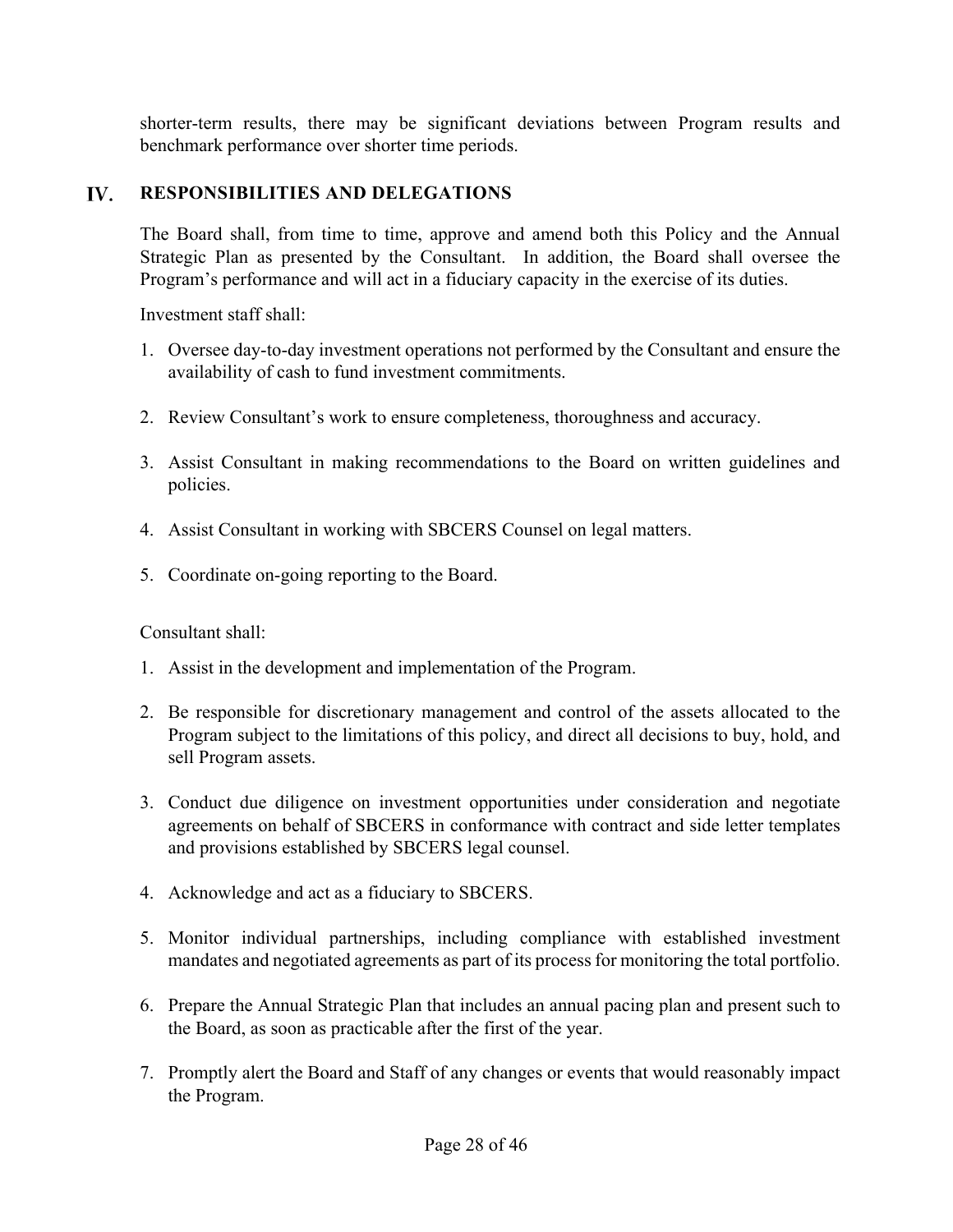- 8. Notify investment staff at least six (6) business days prior to the required funding of capital calls.
- 9. Provide quarterly performance reports to the Board and investment staff that assess investment performance of partnerships and address following areas:
	- a. Objectives established by the partnership.
	- b. Risk undertaken.
	- c. The long-term performance objective, with appropriate interpretation if applied to the short-term.
	- d. All commitments, secondary sales and invested fund closures.
- 10. Consultant shall provide annual reports that comply with California laws applicable to reporting fees for investments in this asset class.

#### V. **INVESTMENT APPROACHES AND PARAMETERS**

### **1. General Approach and Target Exposures**

The Program is expected to be diversified by industry sector, strategy, vintage year, geographic location, and investment managers. The majority of investments will be made through primary partnership vehicles. However, the Program can opportunistically invest in fund of funds, which are known as efficient vehicles to gain diversified exposure to private market investments. Additionally, the Program may pursue direct secondary investments or secondary focused fund of funds. The Consultant shall report to the Board prior to making a secondary investment or Fund-of-Funds if it has any relationship, including management of assets or receipt of compensation from such vehicles' underlying investments.

#### **Industry Sector**

The Consultant will monitor industry sector exposure and will adjust future capital commitments if a given industry sector concentration becomes high. Exposure to one industry is considered high at 25-30% of the Program.

### **Strategy**

The strategy for the overall Program is designed to provide long-term returns that meet or exceed the Program Benchmark. The table below outlines Consultant's investment strategy target ranges and exposures for the Program.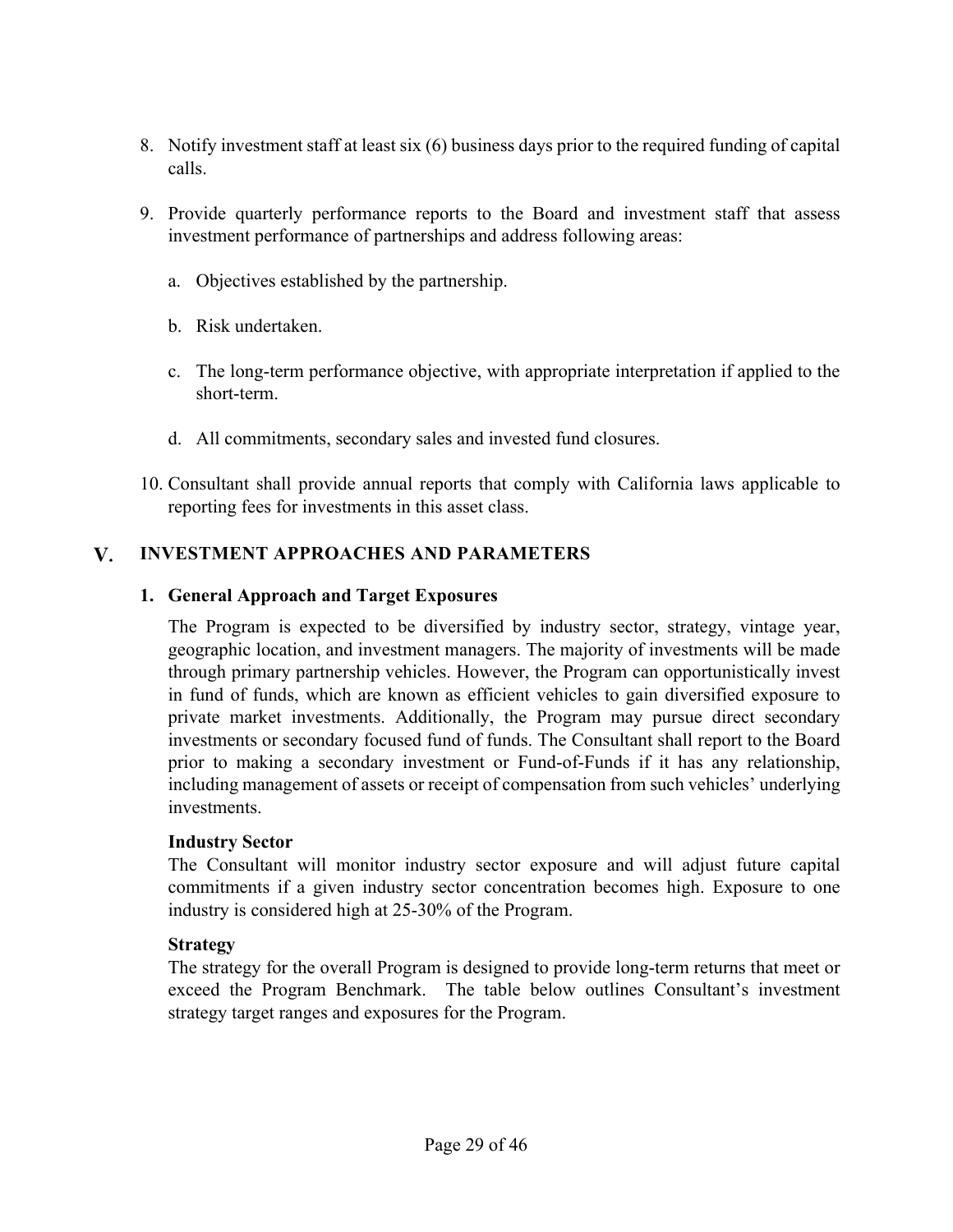| <b>Strategy</b>                 | <b>Target Range</b> |
|---------------------------------|---------------------|
| <b>Corporate Finance/Buyout</b> | 60-80%              |
| Large/Mega Buyout               | 25-45%              |
| Small/Mid Buyout                | 25-45%              |
| <b>Special Situations</b>       | $0 - 20%$           |
| Distressed Debt                 | $0 - 10\%$          |
| Secondary                       | $0 - 10\%$          |
| Secondary-Direct                | $0 - 10\%$          |
| <b>Special Situations</b>       | $0 - 10\%$          |
| <b>Venture/Growth Equity</b>    | 15-35%              |

Corporate Finance Buyout: Characterized by partnerships seeking to make controlling and non-controlling investments in established companies which have the potential to achieve greater value through improved performance. Consultant believes the buyout sector will provide attractive risk adjusted returns over the public markets in the long run.

Special Situations: Characterized by partnerships using a unique strategy, primarily distressed and turnaround, industry focused and multi-stage partnerships. Consultant believes investing in this strategy will enhance returns, while mitigating risks in the longterm.

Venture/Growth Equity: Characterized by partnerships that provide start-up or growth capital to companies in the early stages of development. Growth investments tend to carry less risk than typical venture capital investments as companies within this strategy are generally more mature and more developed in nature.

Consultant believes that this strategy has the potential to provide higher returns for the Portfolio. Consultant believes performance dispersion between top and bottom quartiles is the greatest in this investment strategy and as a result, fund access and selection are crucial to attractive returns. Consultant shall invest in venture capital opportunistically, with a focus on top tier managers and may consider fund-of-funds vehicles, while mindful of additional layers of fees.

### **Vintage Year**

Vintage year diversification for the Program will be maintained through commitment pacing. A commitment pacing plan and model will be prepared and presented to the Board annually as part of the Strategic Plan

### **Geographic Guidelines**

The Program is expected to primarily remain focused primarily in North America, with additional exposure to Europe, Asia, and Rest of World. The table below outlines the geographic target exposures for the Program.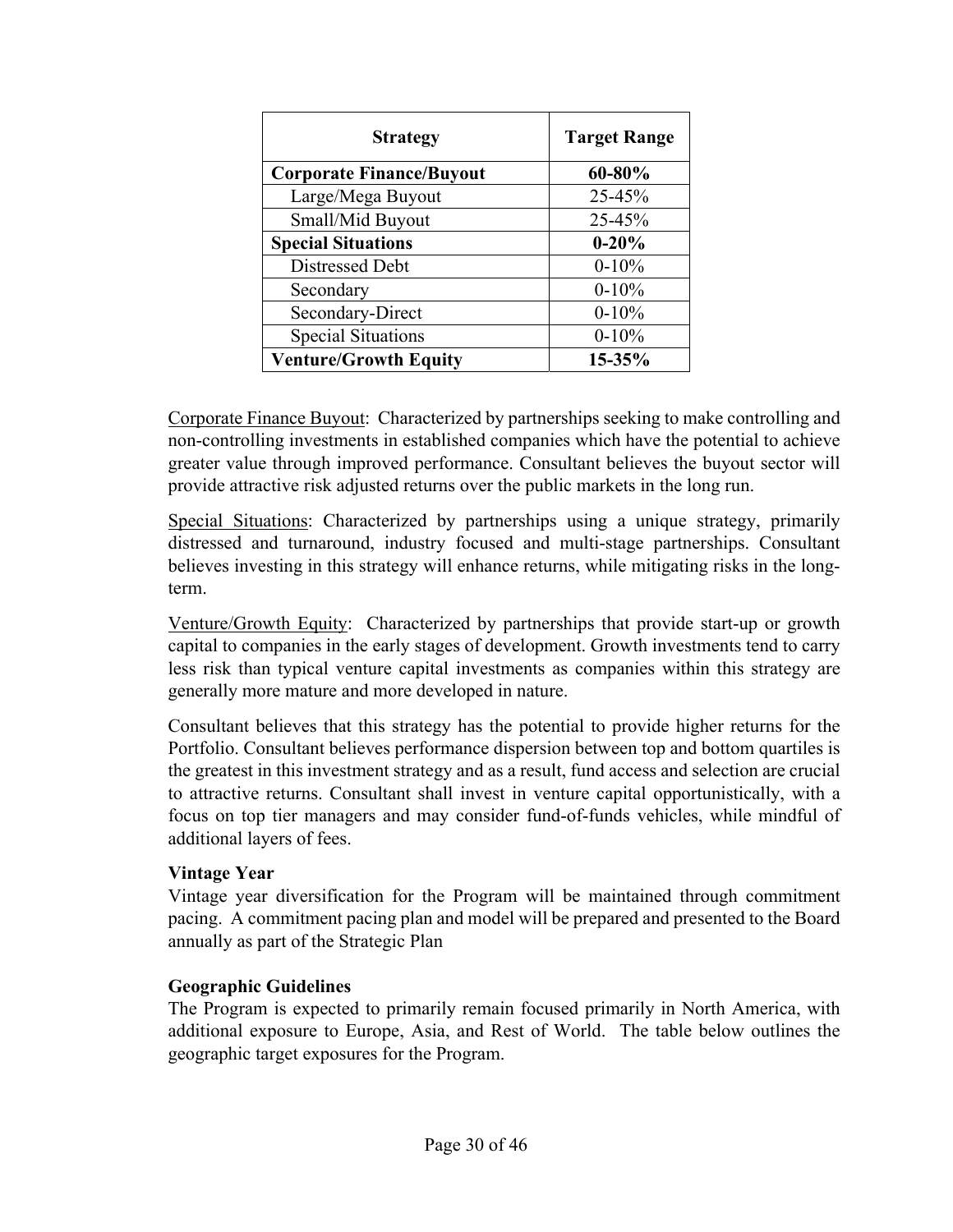| Location      | <b>Target Range</b> |
|---------------|---------------------|
| North America | 60-80%              |
| Europe        | 15-35%              |
| Asia          | $0 - 10\%$          |
| Rest of World | $0 - 10\%$          |

### **Manager Relationships**

Consultant will continue to exercise due diligence in reviewing the entire private equity market for investment opportunities. In order to ensure proper portfolio diversification, the Program will limit exposure to one manager to a maximum of 25% of the total Program.

### **2. Specific Risk Parameters**

The Program will be exposed to specific risks that are associated with investing in private equity, including, but not limited to:

- a. Operating and Business Risk: Investments entail above average operating and business risk.
- b. Liquidity Risk: Investments lack liquidity and typically have time horizons of 5-to 10 years.
- c. Structural Risk: Specific fundamental rights and protections are negotiated, which include mechanisms for taking remedial action. These basic protections may include specific termination provisions in partnership transactions or the removal of general partners.
- d. Valuation Risk: Partnerships shall be evaluated to determine if the general partner employs an appropriate valuation discipline.
- e. Leverage Risk: Investments may employ a substantial degree of leverage, which, depending on the specific terms, could result in significant risk.
- f. Sovereign Risk: Investments outside the US, and particularly in developing markets, could face risks associated with political, economic, and currency instability.

### **3. Quality Control Process**

The Consultant shall employ a quality control process to track investment performance, manage risk, and monitor Program efficiency.

a. Monitoring Portfolio Performance: Actual returns will be compared to the benchmark(s) as appropriate, and to the expected return for the investment.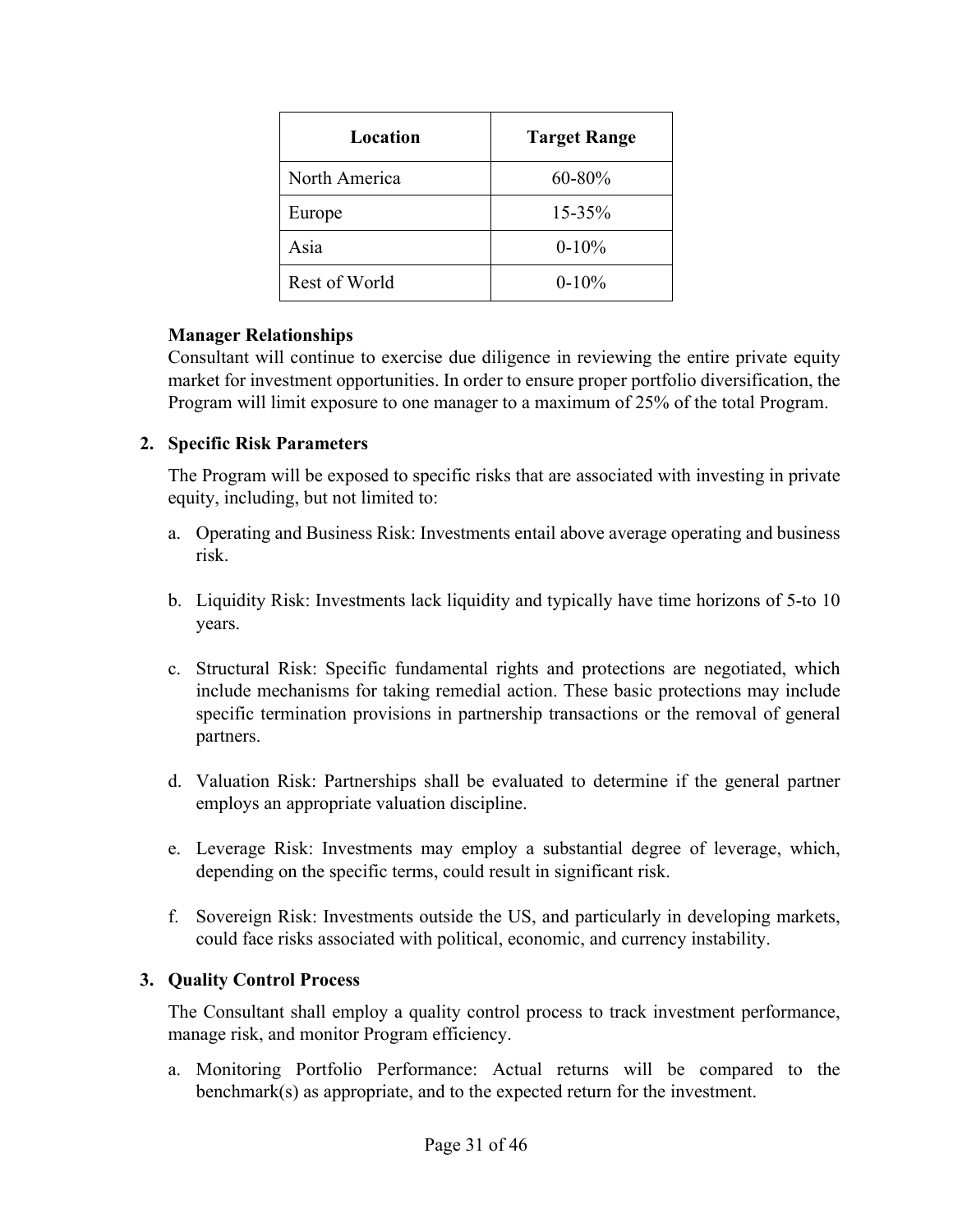- b. Risk Control: The Program's standards are maintained through the following processes:
	- i. Assessing the level of diversification in the portfolio on a continual basis, including the level of diversification across investment style, geographic distribution, industry concentrations, and across other ranges as appropriate.
	- ii. Assessing manager and investment vehicle business and operational risks.
	- iii. Documenting due diligence activities.
- c. Process Monitoring: monitor transaction processing to insure timely decision-making and an effective process.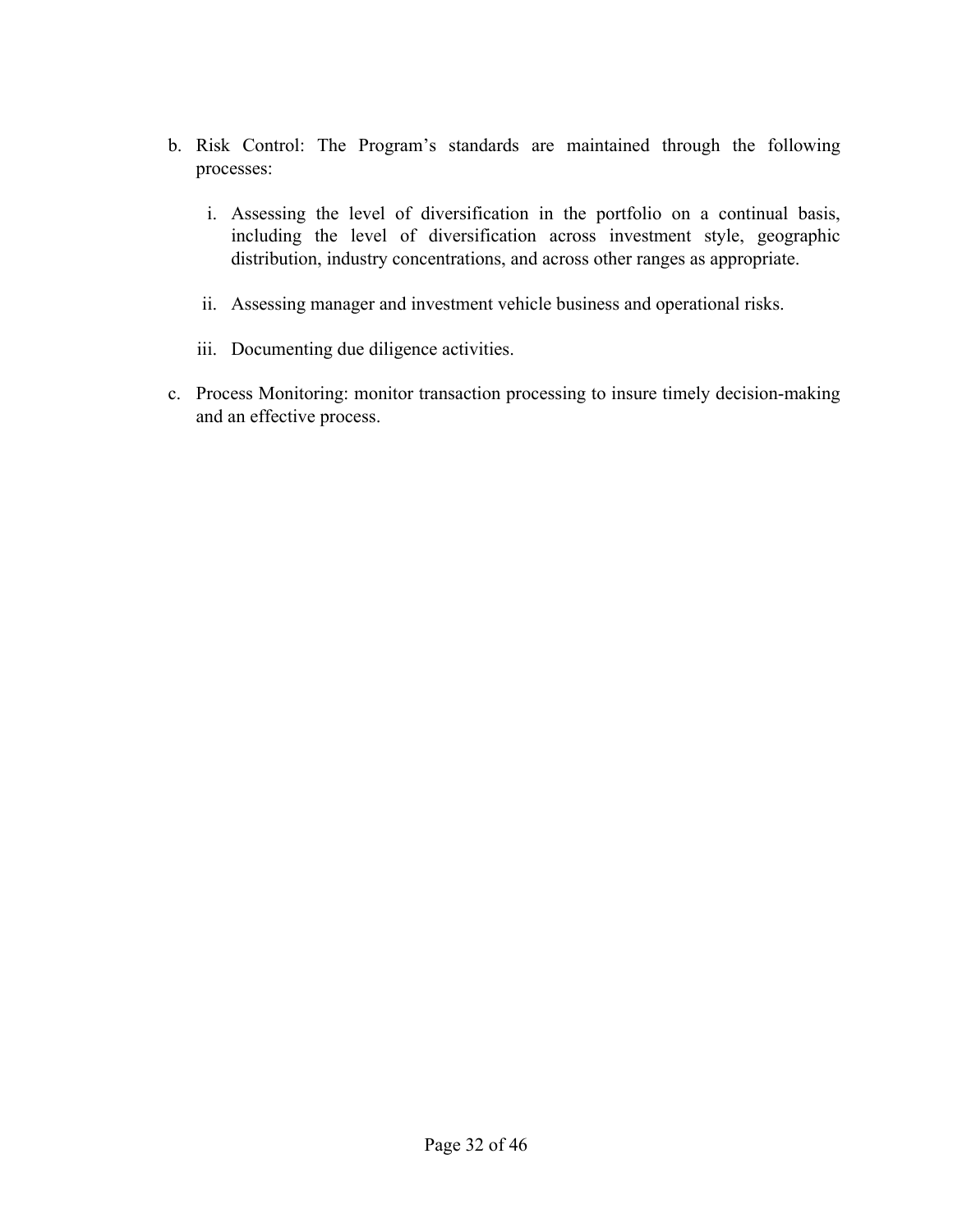# **APPENDIX C: PRIVATE REAL ESTATE PORTFOLIO INVESTMENT GUIDELINES**

#### I. **STATEMENT OF PURPOSE**

The Private Real Estate Investment Policy ("Policy") is designed to ensure that investment managers, consultants, and SBCERS Board and investment staff engage in prudence and reasonableness while investing the SBCERS Private Real Estate Program ("the Program"). Additionally, adherence to this Policy should provide assurance that there is sufficient flexibility in managing the investment risks and returns associated with the Program.

The Program began in 2010. The Board has engaged a specialist Consultant ("Consultant") to oversee and manage the Program. The Consultant shall serve in a discretionary capacity and is responsible for discretionary management and control of the assets allocated to the Program. The Consultant is also the investment manager of the Program.

#### **II. STRATEGIC OBJECTIVE**

The strategic objective of the Program is to develop a diversified private real estate portfolio capable of achieving investment returns commensurate with Program targets. Private real estate investments ("investments") are expected to achieve attractive risk-adjusted returns through active management and ability to access managers with the expertise and capabilities to exploit market opportunities in the asset class. Private real estate investments, by definition, possess a higher degree of risk with a higher return potential than traditional public market real estate investments. They are expected to have a low correlation to other investment classes and therefore contribute to enhancing the risk-return of a total portfolio.

Investments shall be considered solely in the interest of the System's participants and their beneficiaries in accordance with applicable law and shall be selected to accomplish the following:

- 1. Enhance the System's performance result by generating strong long-term results.
- 2. Hedge against unanticipated inflation, which real estate has historically provided due to lease structures and the increases in material and labor costs during inflationary periods.
- 3. Invest in unique opportunities that arise due to dislocations in markets that occur from time to time.
- 4. Provide diversification to SBCERS' overall investment program.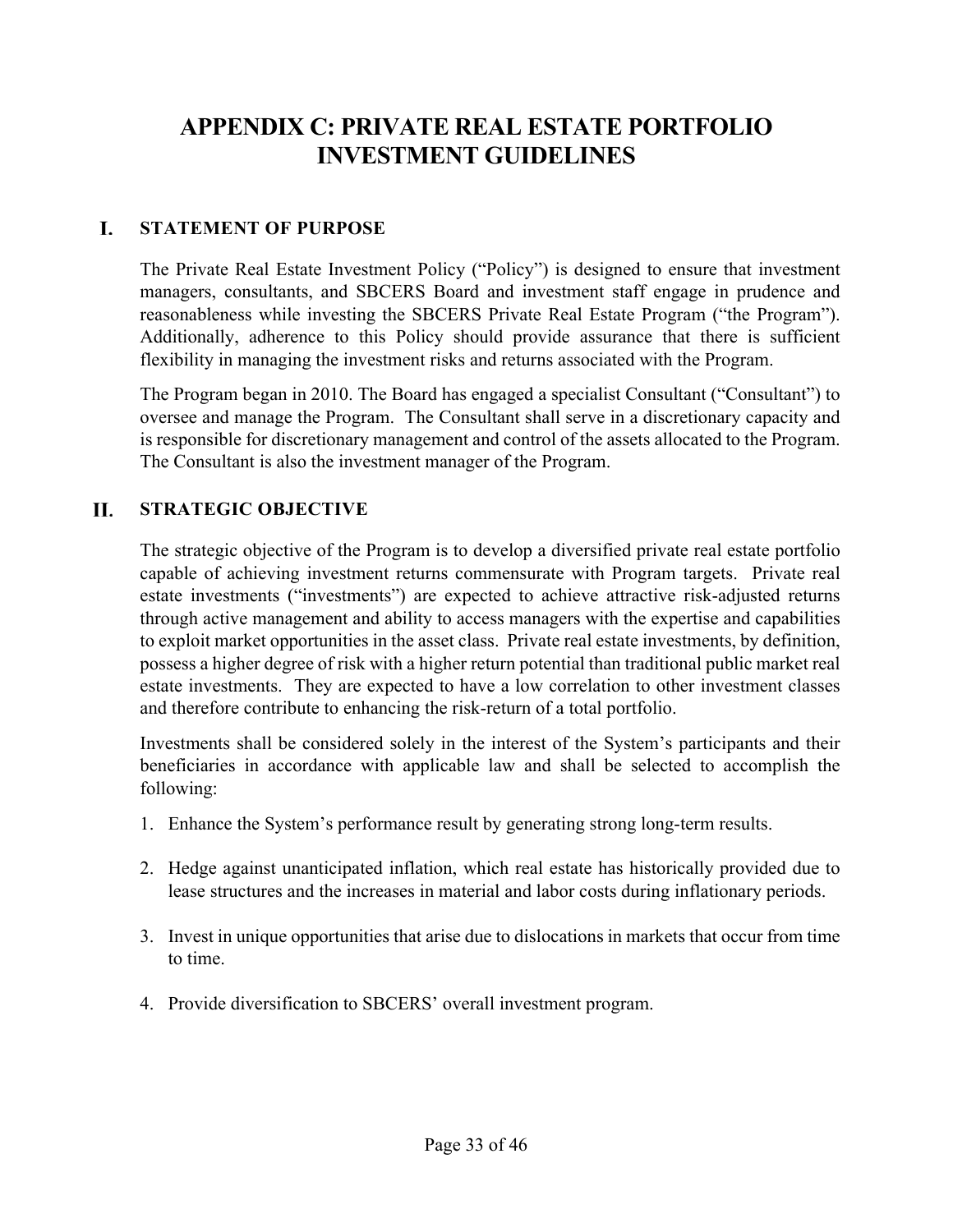#### III. **PERFORMANCE OBJECTIVE AND BENCHMARK**

The long term objective for the program is a real rate of return (in excess of inflation) of four and one-half percent (4.5%), net of investment management fees. This return shall be calculated on a time-weighted basis using industry standard reporting methodologies as defined by Global Investment Performance Standard ("GIPS") and the National Council of Real Estate Investment Fiduciaries ("NCREIF") on a three, five and ten-year basis. The Benchmark for the program is the National Council of Real Estate Investment Fiduciaries Open-Ended Diversified Core Equity Index over rolling five-year periods net of fees.

#### IV. **RESPONSIBILITIES AND DELEGATIONS**

The Board shall, from time to time, approve and amend both this Policy and the Annual Strategic Plan as presented by the Consultant. In addition, the Board shall oversee the Program's performance and will act in a fiduciary capacity in the exercise of its duties.

Investment Staff shall:

- 1. Oversee day-to-day investment operations not performed by the Consultant and ensure the availability of cash to fund investment commitments.
- 2. Review Consultant's work to ensure completeness, thoroughness, and accuracy.
- 3. Assist Consultant in making recommendations to the Board on written guidelines and policies.
- 4. Assist Consultant in working with SBCERS Counsel on legal matters.
- 5. Coordinate on-going reporting to the Board.

Consultant shall:

- 1. Assist in the development and implementation of the Program.
- 2. Be responsible for discretionary management and control of the assets allocated to the Program subject to the limitations of this policy, and direct all decisions to buy, hold, and sell Program assets.
- 3. Conduct due diligence on investment opportunities under consideration and negotiate agreements on behalf of SBCERS in conformance with contract and side letter templates and provisions established by SBCERS legal counsel.
- 4. Acknowledge and act as a fiduciary to SBCERS.
- 5. Monitor individual partnerships, including compliance with established investment mandates and negotiated agreements as part of its process for monitoring the total portfolio.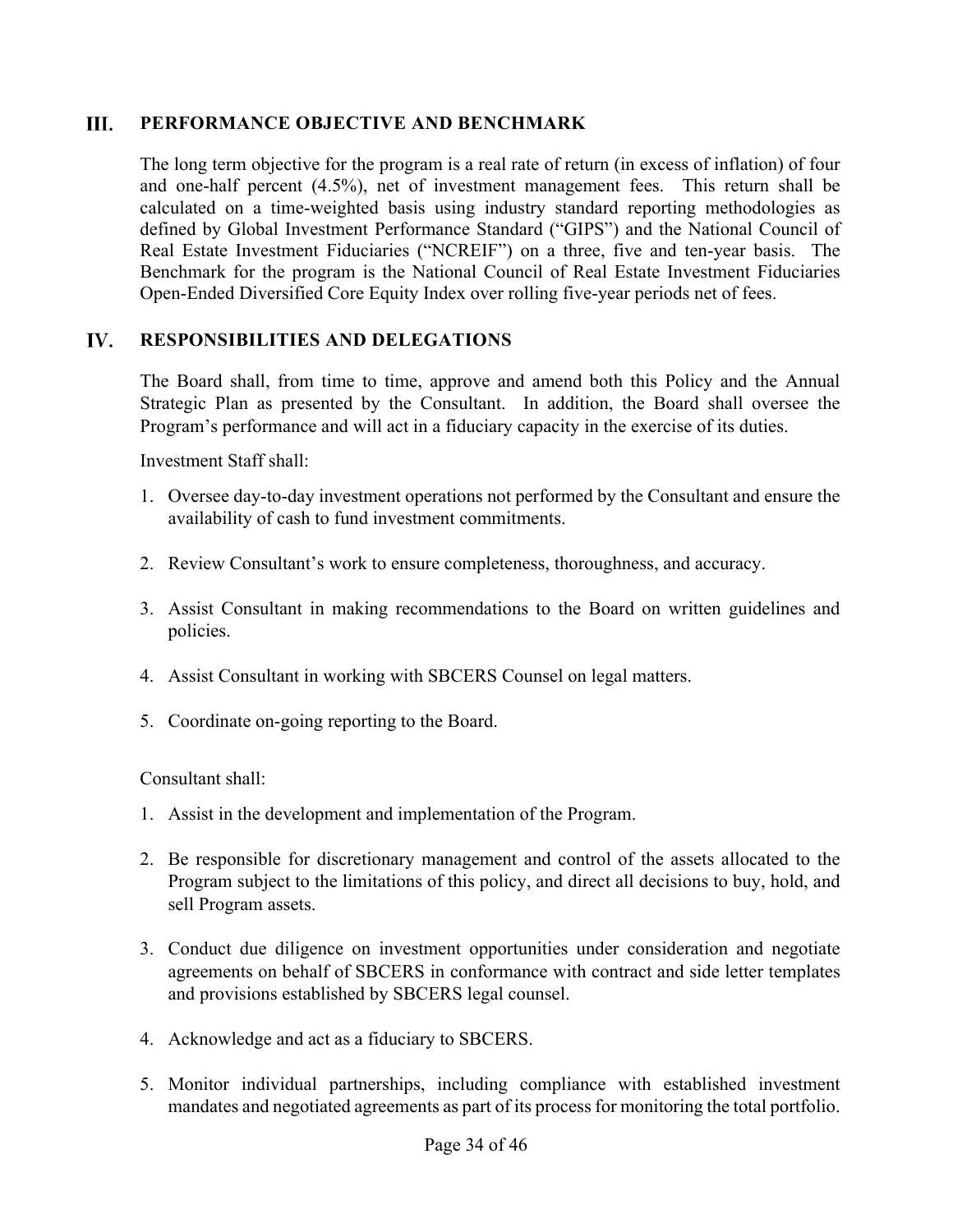- 6. Prepare the Annual Strategic Plan that includes an annual pacing plan and present such to the Board, as soon as practicable after the first of the year.
- 7. Promptly alert the Board and Staff of any changes or events that would reasonably impact the Program.
- 8. Notify investment staff at least six (6) business days prior to the required funding of capital calls.
- 9. Provide quarterly performance reports to the Board of Retirement and Investment Staff that assess investment performance of partnerships and address following areas:
	- a. Objectives established by the partnership.
	- b. Risk undertaken.
	- c. The long-term performance objective, with appropriate interpretation if applied to the short-term.
	- d. All commitments, secondary sales and invested fund closures.
- 10. Consultant shall provide annual reports that comply with California laws applicable to reporting fees for investments in this asset class.

#### V. **INVESTMENT APPROACHES AND PARAMETERS**

# **1. General Approach and Target Exposures**

Investments will include open-end and closed-end commingled funds with an expectation that a larger portion of the portfolio will be invested in closed-end commingled funds.

- a. Open-end funds: The open-end funds have liquidity provisions where investors can seek redemption, typically on a quarterly basis, although there are periods of time when many open-end funds have gates erected and liquidity is limited.
- b. Closed-end funds: Closed-end funds generally have a set investment period and a defined termination date. Closed-end funds typically have durations of seven to ten years. These vehicles generally call capital over a three-year period and often commence returning capital prior to the fund being fully invested. As a result, the Consultant may from time to time over commit the portfolio above the target allocation. The Consultant will evaluate the impact of funding each new investment above the target allocation and provide quarterly reports to the Board highlighting the assumptions in cash flow.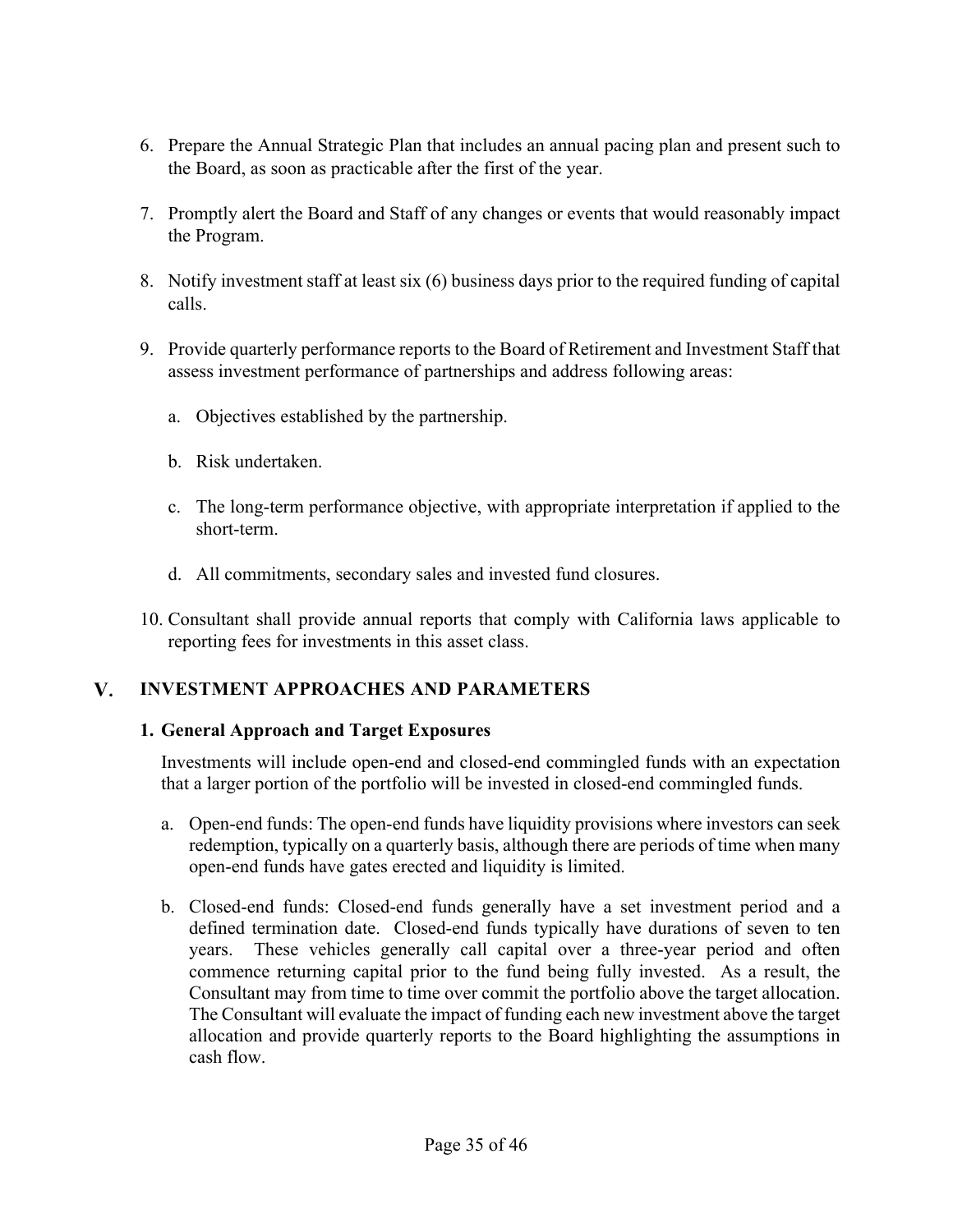To the extent the open-end funds and other liquid investments allow, open-end funds may be utilized to rebalance the portfolio to the target allocation. The Program is expected to be diversified by industry sector, strategy, property type, geographic location, vintage year and investment manager in order to reduce the volatility of real estate returns and the risk of loss of capital.

## **Sector**

The program is to be diversified across the following sectors, Core, Value-Added and Opportunistic. The Consultant shall maintain a minimum (40%) percentage of the portfolio in low-risk investments that will be generally considered Core and may be structured in the form of equity or debt. The remainder of the portfolio will not be tied to specific targets, but will be monitored regularly to maintain prudent levels of diversification.

| <b>Sector</b> | <b>Target</b> |
|---------------|---------------|
| Core          | 40-80%        |
| Value-Added   | $10 - 35\%$   |
| Opportunistic | $0 - 25\%$    |

# **Core Investments**

Core investments are defined as stable and income producing properties with lower risk.

- a. Operating, substantially leased office, retail, industrial or apartments/multi-family properties.
- b. Target unleveraged total returns of 6%-8% per year, gross of fees, with a high proportion of the total return (70% to 100%) to be generated from current income with a smaller portion of the total return (0% to 30%) generated from appreciation.
- c. Leverage is generally limited to no more than 50% loan to value with comfortable debt service coverage ratios that are dependent on property type, cash flow coverage and interest rate environment.
- d. Core investments may include property types other than traditional investments when the cash flow or appreciation characteristics are similar to traditional Core property types.

### **Value-Added Investments**

Value-added Investments are defined as properties with an identifiable deficiency that can be corrected and converted to Core.

- a. Office, retail, industrial or apartments/multi-family properties that have moderate risk.
- b. The additional risk associated with Value-Added investments is generally a deficiency that is identifiable and correctable through leasing, re-development, management and/or recapitalization.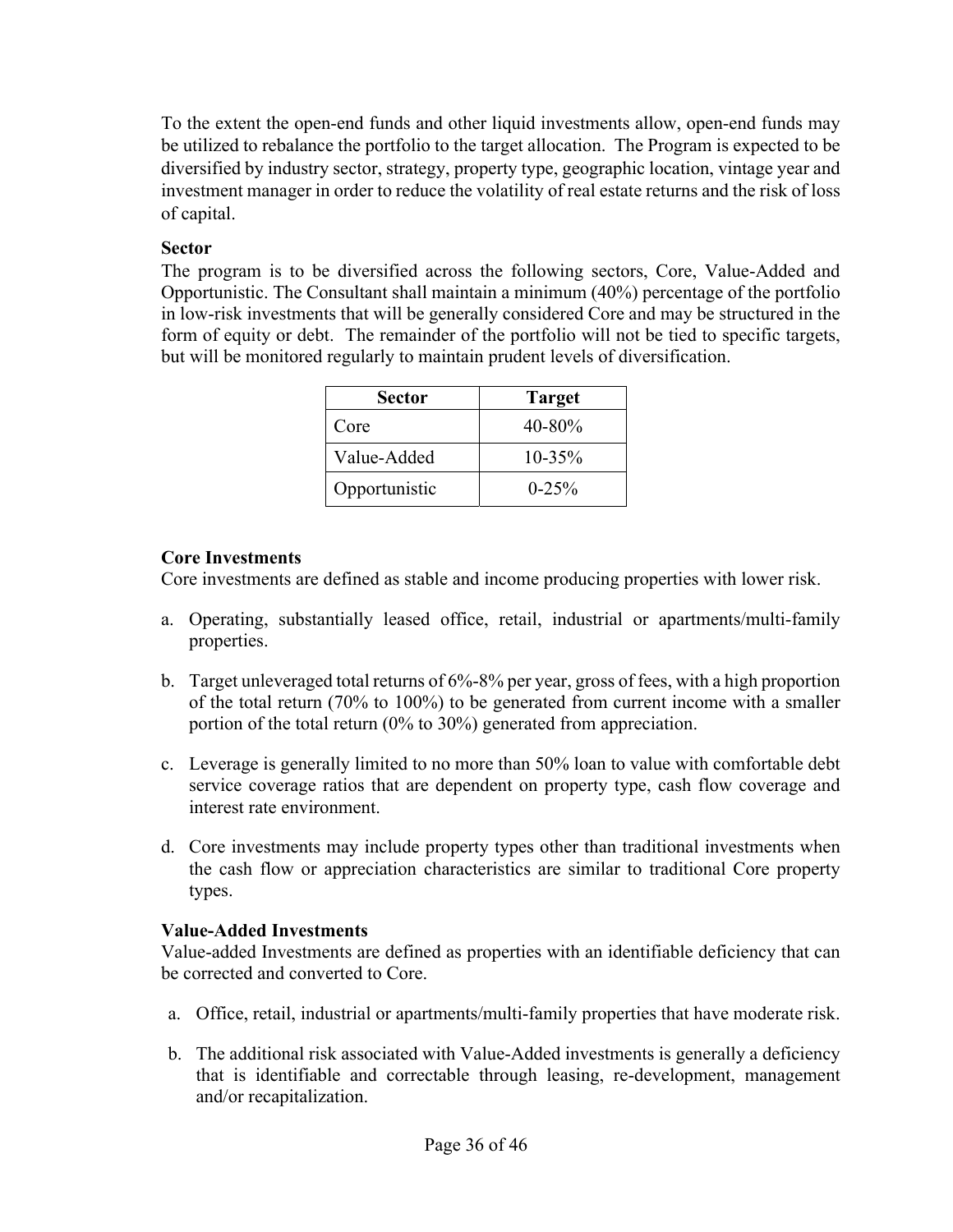- c. Value-Added investments may include property types other than traditional Value-Added investments when the risk/return characteristics are similar to the traditional property types.
- d. Target gross-of-fee total returns for Value-Added investments are at least 200 basis points per year higher than for Core Investments.
- e. Leverage for Value-Added investments is generally limited to 70% loan to value (portfolio and property level).

### **Opportunistic Investments**

Opportunistic Investments have greater risk characteristics such as distressed assets, development, land and international properties.

- a. Opportunistic investments can be comprised of any property sector including office, retail, industrial, hotels and apartments/multi-family properties with high-risk attributes.
- b. Leverage is generally limited to 70% loan to value; however, may be higher in certain cases (property and portfolio level).
- c. Target gross-of-fee total returns for Opportunistic investments are at least 600 basis points or more per year than for Core investments in order to compensate for the increased risk.

### **Property Type Diversification**

The Program will be diversified through investments in office, retail, apartments/multifamily, industrial and non-traditional categories such as hotels, self-storage, senior housing, student housing, land, for sale residential and other property types.

| <b>Property Type</b>    | <b>Target</b> |
|-------------------------|---------------|
| Office                  | $10 - 35\%$   |
| Retail                  | $5 - 25%$     |
| Apartments/Multi-family | $10 - 35%$    |
| Industrial              | $10-40%$      |
| $Other*$                | $0 - 30\%$    |

\* Hotel, land, for sale residential, self-storage, senior housing, etc.

### **Geographic and Economic Location Diversification**

The Program shall include investments diversified across various locations globally and in economies with different economic concentrations. The portfolio shall be predominantly U.S. No more than 15% of the total program assets shall be allocated to any other single country outside the U.S.

### **Investment Manager Diversification**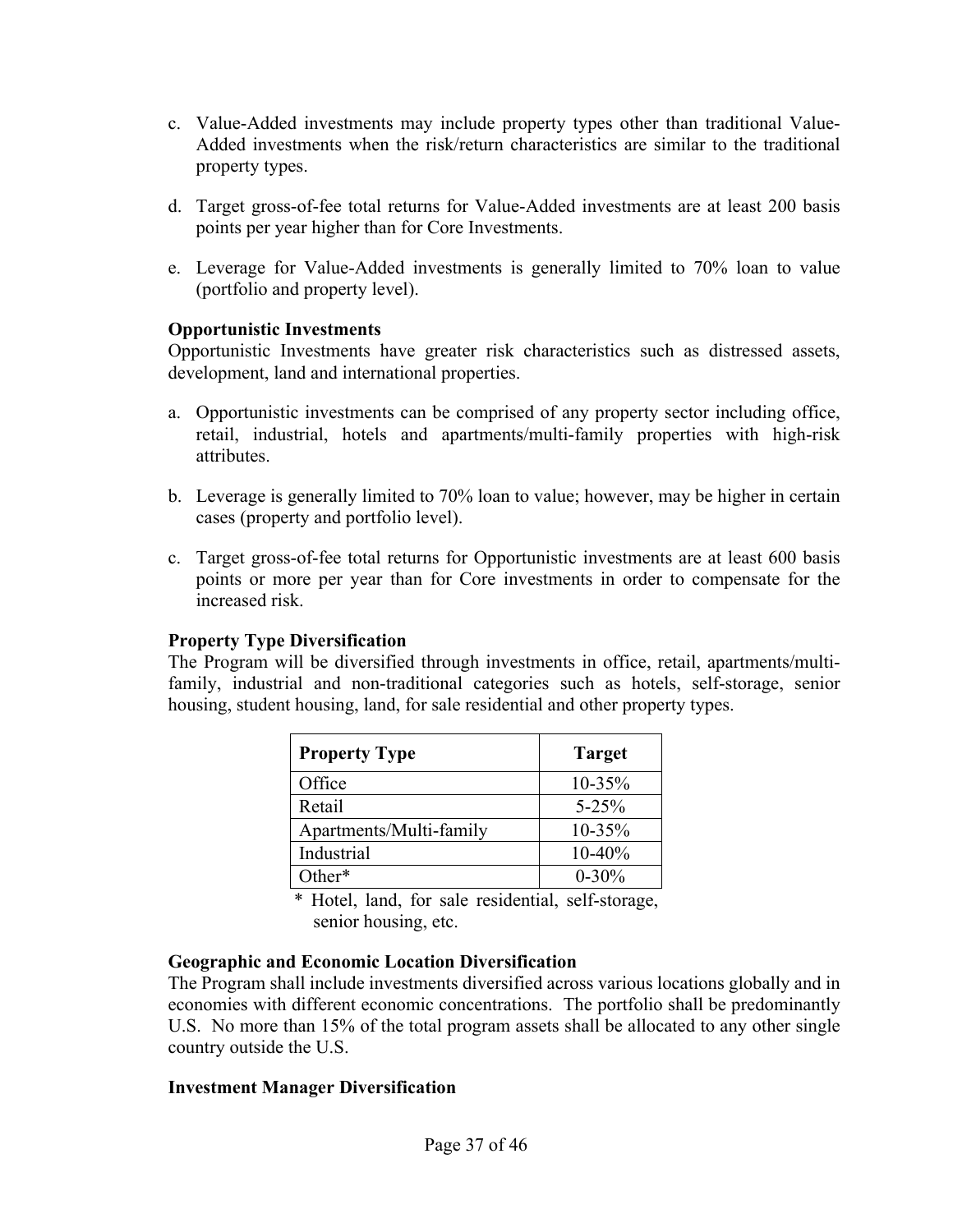The Program will utilize various investment managers and will limit the amount committed to one investment manager to no more than twenty percent (20%) of the total Program, measured at the time of the commitment to the investment.

### **Vintage Year Diversification**

The Program will invest in funds across vintage years in order to avoid excessive exposure to any one real estate cycle. Not more than twenty-five (25%) of the total program assets will be invested in any one vintage year.

### **Investment Size**

The maximum investment size for any single investment shall be limited to fifteen percent (15%) of the total Program assets, measured at the time of the commitment to the investment.

### **Commercial Mortgages**

No more than 25% of total program assets shall be invested in Commercial Mortgages.

Commercial Mortgages have bond-like risk/investment characteristics, with real estate serving as collateral. Commercial Mortgage returns are sensitive to interest rates, spreads and credit quality. The duration of a commercial mortgage portfolio can be high due to yield maintenance pre-payment penalties in many commercial mortgages. Investment in Commercial Mortgages can be accomplished through public or private market vehicles and can be investment grade (Core) or non-investment grade (Value-Added or Opportunistic).

The long-term expected return, depending on the strategy, is 150-300 basis points over comparable treasuries or considerably higher for value added and opportunistic debt strategies.

# **2. Specific Risk Parameters**

The Program will be exposed to specific risks that are associated with investing in private real estate, including but not limited to:

- a. Leverage Risk There shall be a limit of 65% Loan to Value limit of the total Program portfolio, calculated on a quarterly basis. Leverage is an inherent component of real estate investments and the use of leverage can be an effective means to increase overall returns from time to time on a risk-adjusted basis. However, highly leveraged investments also carry additional risks that shall be monitored by the Consultant within the context of the overall real estate portfolio. All portfolio leverage will be secured through the individual investments within the commingled funds. There will be no recourse to SBCERS permitted beyond the capital commitment to a Fund.
- b. Liquidity Risk: Investments in closed-end funds lack liquidity and typically have time horizons of 7+ years. Open-end funds provide liquidity to the extent that certain withdrawal parameters are met and the manager has sufficient funds to pay the withdrawal.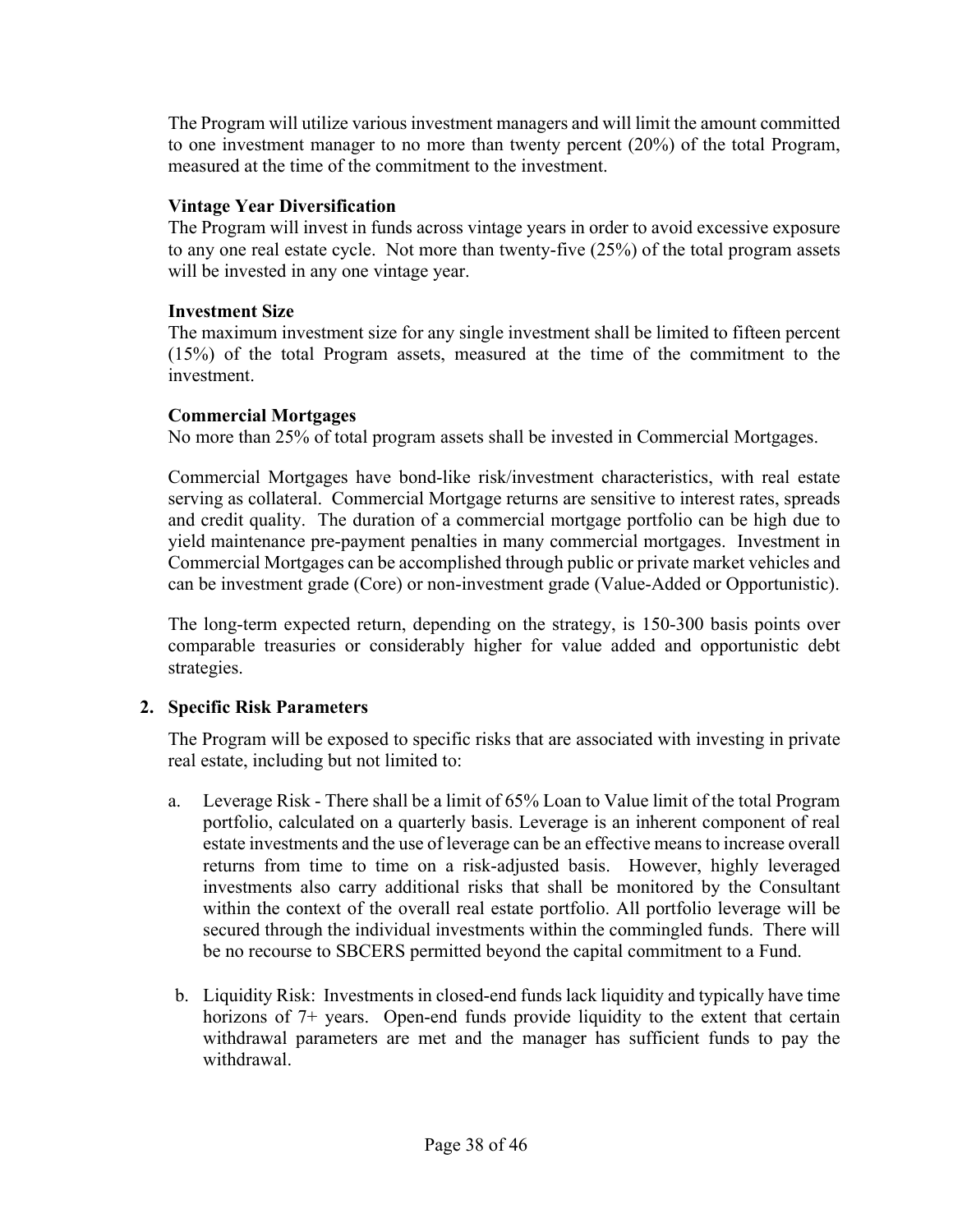- c. Structural Risk: Specific fundamental rights and protections are negotiated, which include mechanisms for taking remedial action in certain situations which may include provisions for removal of general partners in certain situations.
- d. Valuation Risk: Partnerships shall be evaluated to determine if the general partner has a documented valuation policy and follows their policy.
- e. Sovereign Risk: Investments outside the U.S., and particularly in developing markets, could face risks associated with political, economic and currency instability.

# **3. Quality Control Processes**

The Consultant shall employ a quality control process to track investment performance, manage risk and monitor Program efficiency.

- a. Monitoring Portfolio Performance: Actual returns will be compared to the benchmark(s) as appropriate and to the expected return for the investment.
- b. Risk Control: The Program's standards are maintained through the following processes:
	- i. Assessing the level of compliance to the stated Target Exposures and diversification in the portfolio on a continual basis.
	- ii. Assessing manager and investment vehicle business and operational risks.
	- iii. Documenting due diligence activities.
- c. Process Monitoring: Monitor transaction (capital calls and distributions) processing to ensure accurate reporting. Monitor the investments in each manager's portfolio to ensure compliance with Manager's stated objectives.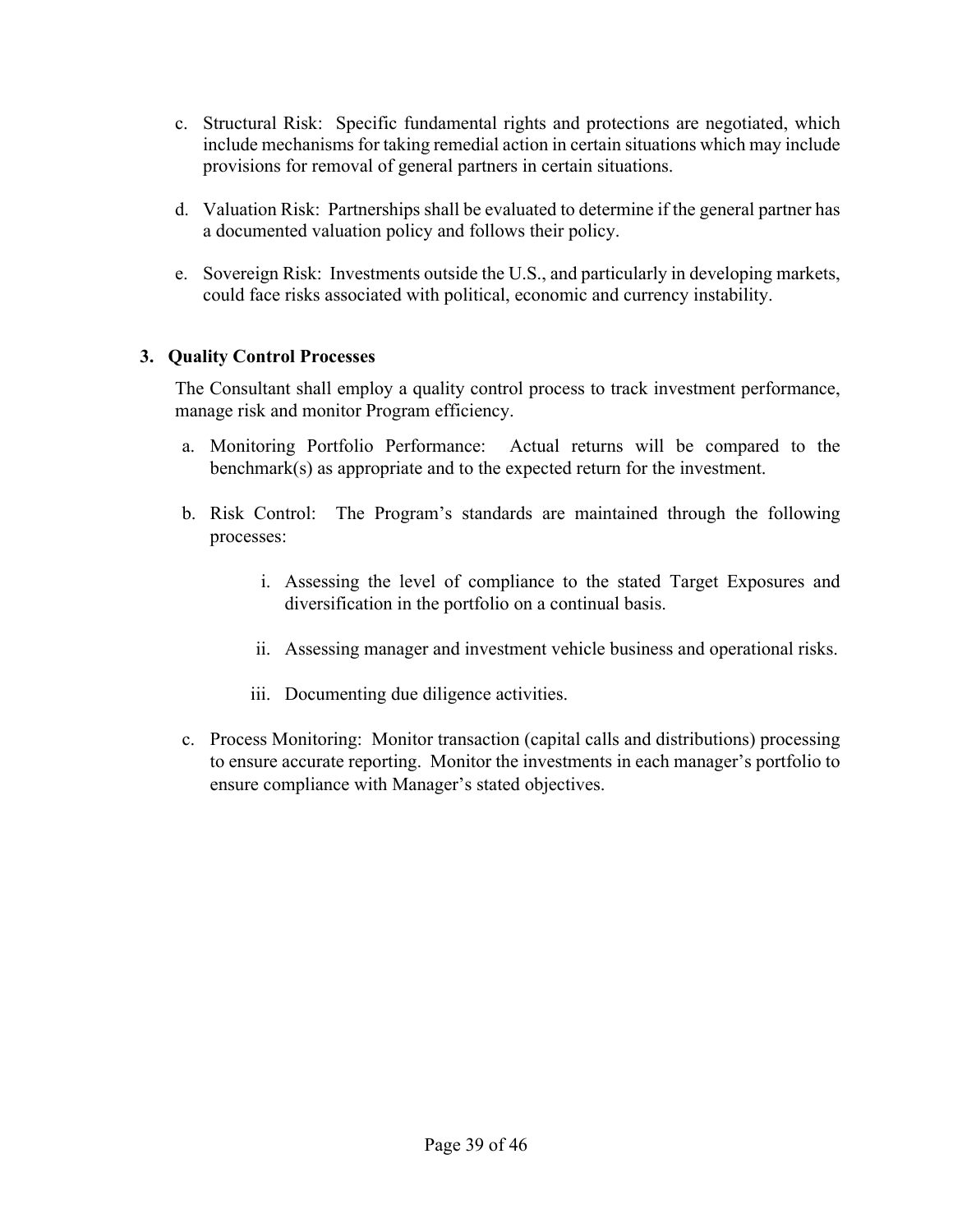# **APPENDIX D: PRIVATE CREDIT PORTFOLIO INVESTMENT GUIDELINES**

#### I. **STATEMENT OF PURPOSE**

The purpose of the Private Credit Allocation shall be to augment the long-term risk-adjusted returns of the Santa Barbara County Employees' Retirement System ("SBCERS") non-core fixed income program. The Private Credit Program ("The Program") is meant to deliver a robust and consistent level of return, primarily from the income generated by its underlying investments. The Program is intended to derive relatively little of its overall return from the price appreciation of its underlying assets, and its returns are expected to remain largely uncorrelated to those of publicly traded assets.

The Private Credit Allocation will target a level of return and yield above those available to most types of publicly traded fixed income, and a level of risk at or below that incurred by most high-yield bond allocations. The Private Credit Allocation is not intended to maintain a high level of liquidity, and any capital invested in the Program is expected to become unavailable for reinvestment for periods of up to 10 years.

#### **STRATEGIC OBJECTIVE**  H.

The strategic objective of the Program is to develop a diversified Private Credit portfolio equal to one-third of the Non-Core fixed income allocation capable of achieving investment returns commensurate with Program targets. Private Credit investments are expected to achieve attractive risk-adjusted returns, with higher average income-driven returns compared to most types of publicly traded fixed income, and lower average losses from borrower default compared to most types of high yield fixed income securities. They are expected to have a relatively low correlation to other investment classes, and therefore are expected to act as a diversifier at the portfolio level, potentially enhancing the risk-adjusted return of the total portfolio.

Investments shall be considered solely in the interest of the Program's participants and their beneficiaries in accordance with applicable law, and shall be selected to accomplish the following:

- 1. Enhance the Portfolio's performance result by generating long-term results in excess of performance and within volatility targets established for the program.
- 2. Provide a robust and consistent source of real return or income yield.
- 3. Provide diversification to SBCERS' overall investment program.
- 4. Implementation of the long-term investment pacing plan for the program.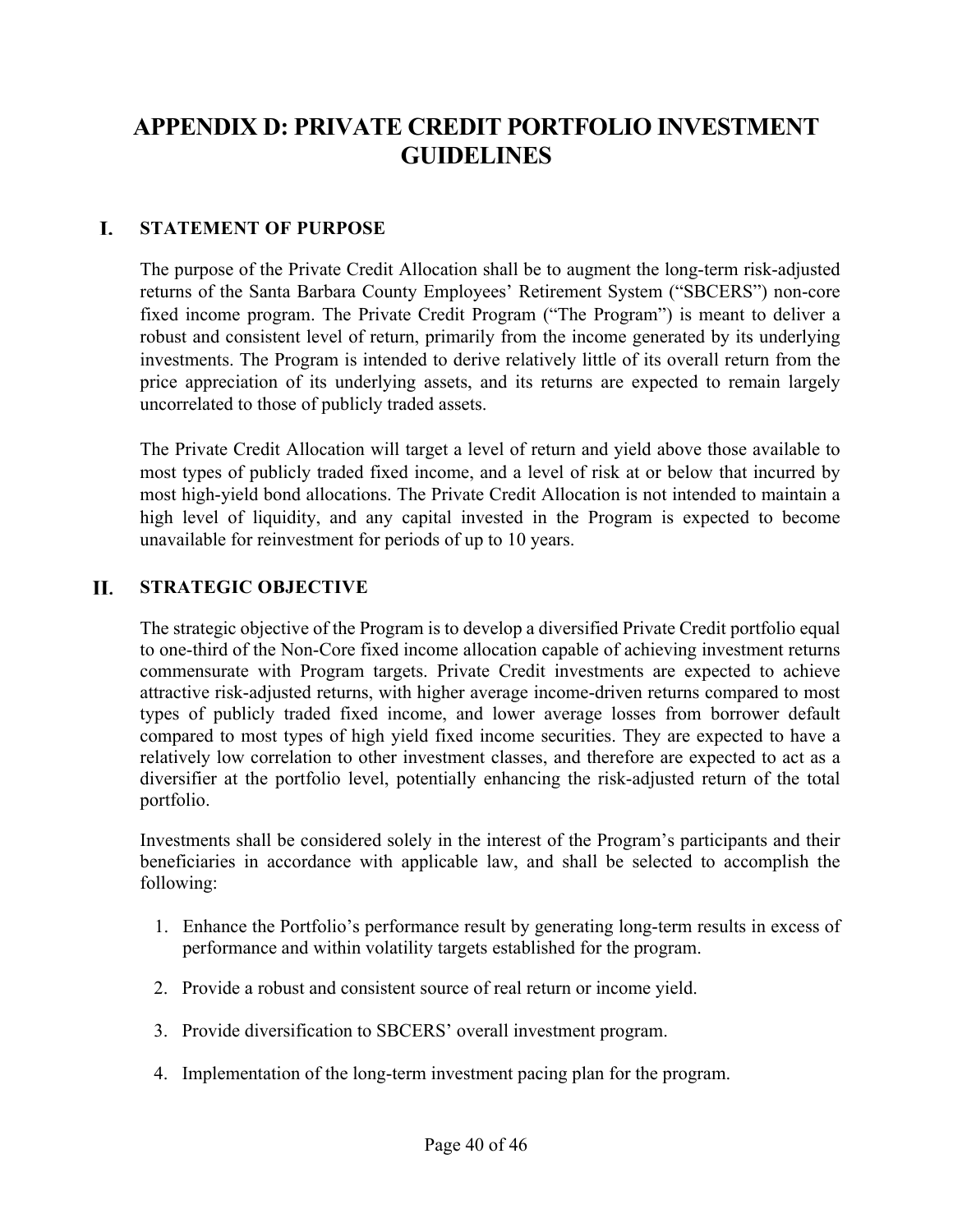#### III. **PERFORMANCE OBJECTIVE AND BENCHMARK**

The Program shall target a long-term return, net of all fees and expenses, of 4% over the Secured Overnight Financing Rate ("SOFR").

In order to achieve this objective, the program shall target funds with a minimum expected yield of 6% per year. Notwithstanding this general guideline, funds with lower expected returns may be selected in order to manage overall program risk.

If the yields available to private credit strategies deteriorate to the extent that strategies targeting a reasonable level of risk can no longer generate minimum yields at or above this level, the Consultant shall recommend to the Board a temporary deviation from the program's long-term pacing plan in order to avoid the dilution of the program's expected yield or an unreasonable increase in the program's risk level.

#### IV. **RESPONSIBILITIES AND DELEGATIONS**

The Board shall, from time to time, approve and amend both this Policy and the Annual Strategic Plan as presented by the Consultant. In addition, the Board shall oversee the Program's performance and will act in a fiduciary capacity in the exercise of its duties.

Investment staff shall:

- 1. Oversee day-to-day investment operations not performed by the Consultant and ensure the availability of cash to fund investment commitments and timely funding of capital calls.
- 2. Review Consultant's work to ensure completeness, thoroughness, and accuracy.
- 3. Assist Consultant in making recommendations to the Board regarding investment opportunities, written guidelines, and policies.
- 4. Engage counsel to negotiate legal terms of new investments, including side letter documentation, and work with retained counsel and Consultant on legal matters.
- 5. Coordinate on-going reporting to the Board.

Consultant shall:

- 1. Assist in the development and implementation of the Program.
- 2. Conduct due diligence on investment opportunities under consideration and make recommendations to the Board regarding investments.
- 3. Acknowledge and act as a fiduciary to SBCERS.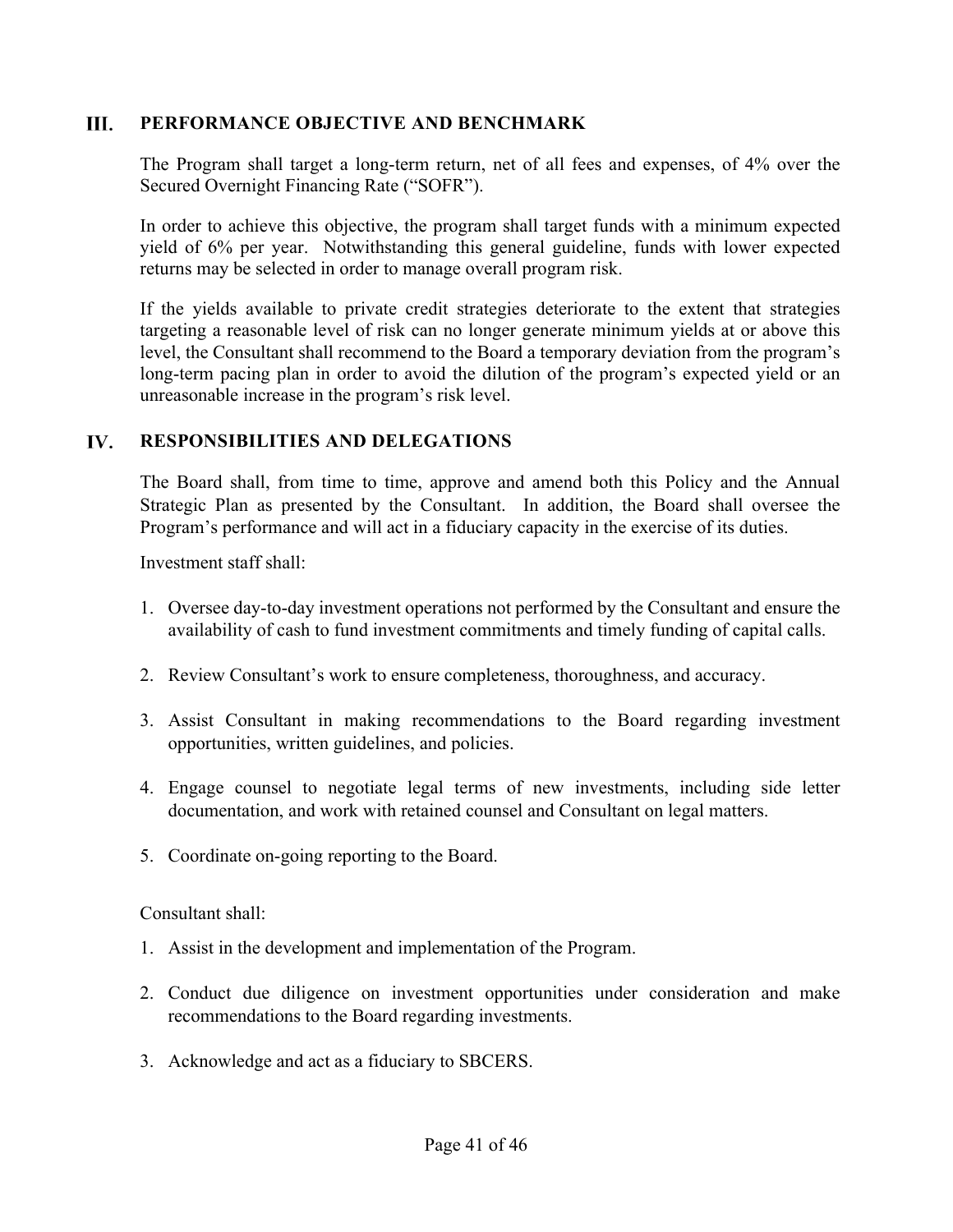- 4. Monitor individual investments, including compliance with established investment mandates and negotiated agreements as part of its process for monitoring the total portfolio.
- 5. Prepare the Annual Strategic Plan that includes an annual pacing plan and present such to the Board, as soon as practicable. The Annual Strategic Plan will also address the following areas:
	- a. The Program's established objectives.
	- b. Risk undertaken.
	- c. The long-term performance objective, with appropriate interpretation if applied to the short-term.
- 6. Promptly alert the Board and Staff of any changes or events that would reasonably impact the Program.
- 7. Provide quarterly performance reports to the Board and investment staff that assess investment performance and address following areas:
	- a. Outstanding commitments compared to market values.
	- b. When appropriate provide information and recommendations on potential secondary sales, harvest rights availability and invested fund closures.
- 8. Consultant shall provide annual reports that comply with California laws applicable to reporting fees for investments in this asset class.

#### V. **VOLATILITY TARGET**

The Program shall target long-term average default rates below those experienced by US High Yield Bonds, as measured by the U.S. Speculative-Grade Corporate Default Rate, provided by S&P Global Ratings Research. For reference, the default rate is that rate at which all loans issued by a lender are left unpaid by the borrower, or are declared to be in default.

If the long-term average default rates experienced by the Program are consistently higher than those experienced by this benchmark, the Consultant shall recommend to the Board funds that present more conservative strategies and future commitments to the program's highest-risk strategy series.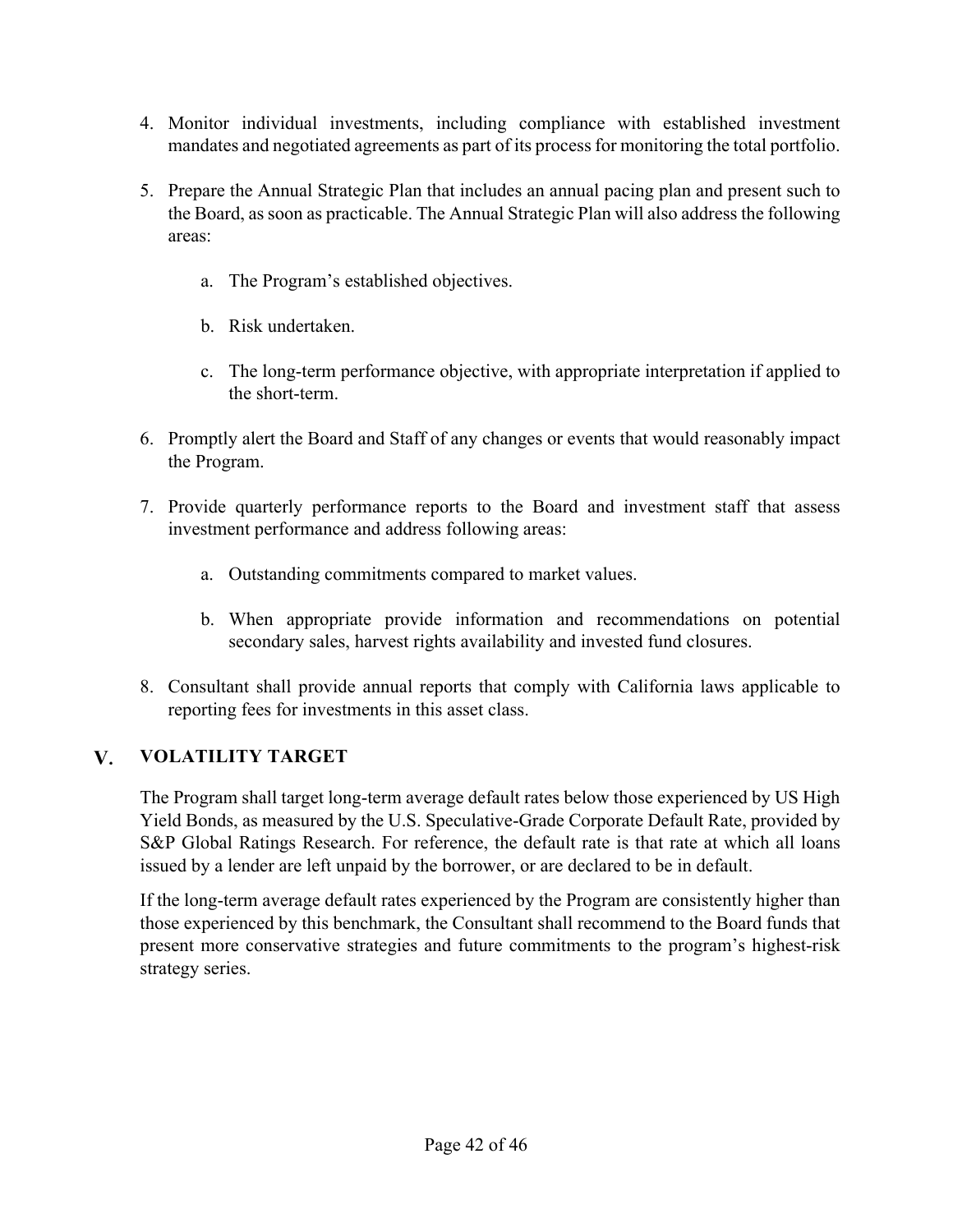#### VI. **INVESTMENT APPROACHES AND PARAMETERS**

### **1. General Approach and Target Exposures**

The Program is to be diversified by industry sector, strategy, vintage year, geographic location, borrower type, collateral type, and investment manager. The majority of investments will be made through primary partnership vehicles. Investments may be structured as both drawdown funds and evergreen funds.

In order to achieve the return and volatility targets, program will allocate strategies within the following ranges, as measured by percentages of the Program's total long-term target allocation of one-third of the Non-Core fixed income allocation.

| <b>Strategy Type</b>     | <b>Target Range</b> |
|--------------------------|---------------------|
| Direct Lending           | 25-35%              |
| <b>Asset-Backed Debt</b> | $10 - 20%$          |
| <b>Specialty Finance</b> | 30-40%              |
| Multi-Strategy           | $15 - 25%$          |

Direct Lending: Private loans to stable corporate borrowers which are backed by borrower cash flows. These loans are typically used to finance investments in areas such as working capital, capital structure refinancing, corporate transactions such as acquisitions or leveraged buyouts, and other related uses of capital expected to increase the earnings and value of the borrower.

Asset-Backed Debt: Private loans to established corporate borrowers which are backed by borrower assets, such as pools of receivables, inventory, property, plant and equipment, royalty streams, or portfolios of investments owned by the borrower. Uses of loan proceeds are typically similar to those associated with direct lending. This category may include strategies dedicated exclusively to debt that is collateralized by borrower's real estate.

Specialty Finance: Niche investments where targeted borrowers, loan structures or collateral packages have atypical features, such as a strategy focused on consumer lending, a strategy focused on a single industry, a strategy focused on providing liquidity to other asset managers, or a strategy focused on the purchase of discounted private loan portfolios through secondary market transactions. The specialty finance strategy shall be subject to the same risk restrictions as the rest of the private credit portfolio.

Multi-Strategy: A strategy that includes several private credit sub-strategy types; including, but not limited to: direct lending, asset-backed debt, and specialty finance.

If a material change occurs in the private credit investment or regulatory landscape which meaningfully changes the expected risk-adjusted long-term returns available to any of the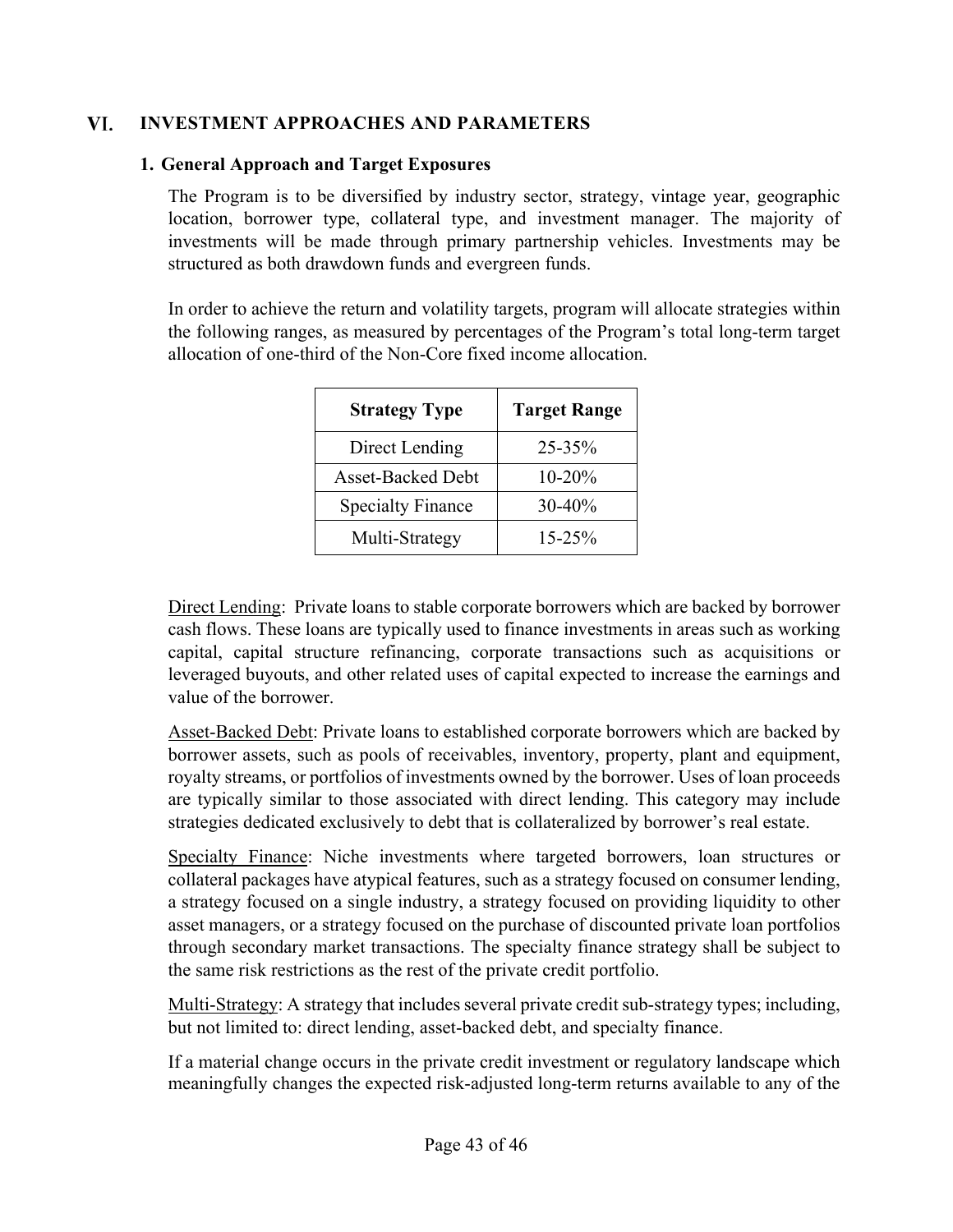above-listed strategy types, the Consultant shall propose an adjustment to the allocation. Any adjustment to this targeted long-term allocation must be approved by the Board.

If, at any time, adherence to the above-listed target allocation would require a reduction in the quality of the private credit strategies proposed for the Program, the Consultant shall recommend request permission from the Board to deviate from the above allocation or other appropriate alternatives.

# **2. Capital Pacing Plan**

The general investment consultant shall develop and recommend a capital pacing plan for the program to the Board as part of their annual Strategic Plan. Such pacing plan shall take into consideration the target portfolio size, expected inflows and outflows along with vintage year diversification to determine the appropriate number and size of fund commitments to make each year.

# **3. Specific Risk Parameters**

The Program will be exposed to specific risks that are associated with investing in private credit, including, but not limited to:

- a. Operating and Business Risk: Investments entail above average operating and business risk.
- b. Liquidity Risk: Investments lack liquidity and typically have time horizons of 5-to 10 years.
- c. Structural Risk: Specific fundamental rights and protections are negotiated, which include mechanisms for taking remedial action. These basic protections may include specific termination provisions in partnership transactions or the removal of general partners.
- d. Valuation Risk: Partnerships shall be evaluated to determine if the general partner employs an appropriate valuation discipline.
- e. Leverage Risk: Investments may employ a substantial degree of leverage, which, depending on the specific terms, could result in significant risk.
- f. Sovereign Risk: Investments outside the US, and particularly in developing markets, could face risks associated with political, economic, and currency instability.

# **4. Investment Limitations**

The Private Credit Allocation shall be invested subject to limitations based on the Program's total target allocation, and shall be considered at the time any given investment is proposed.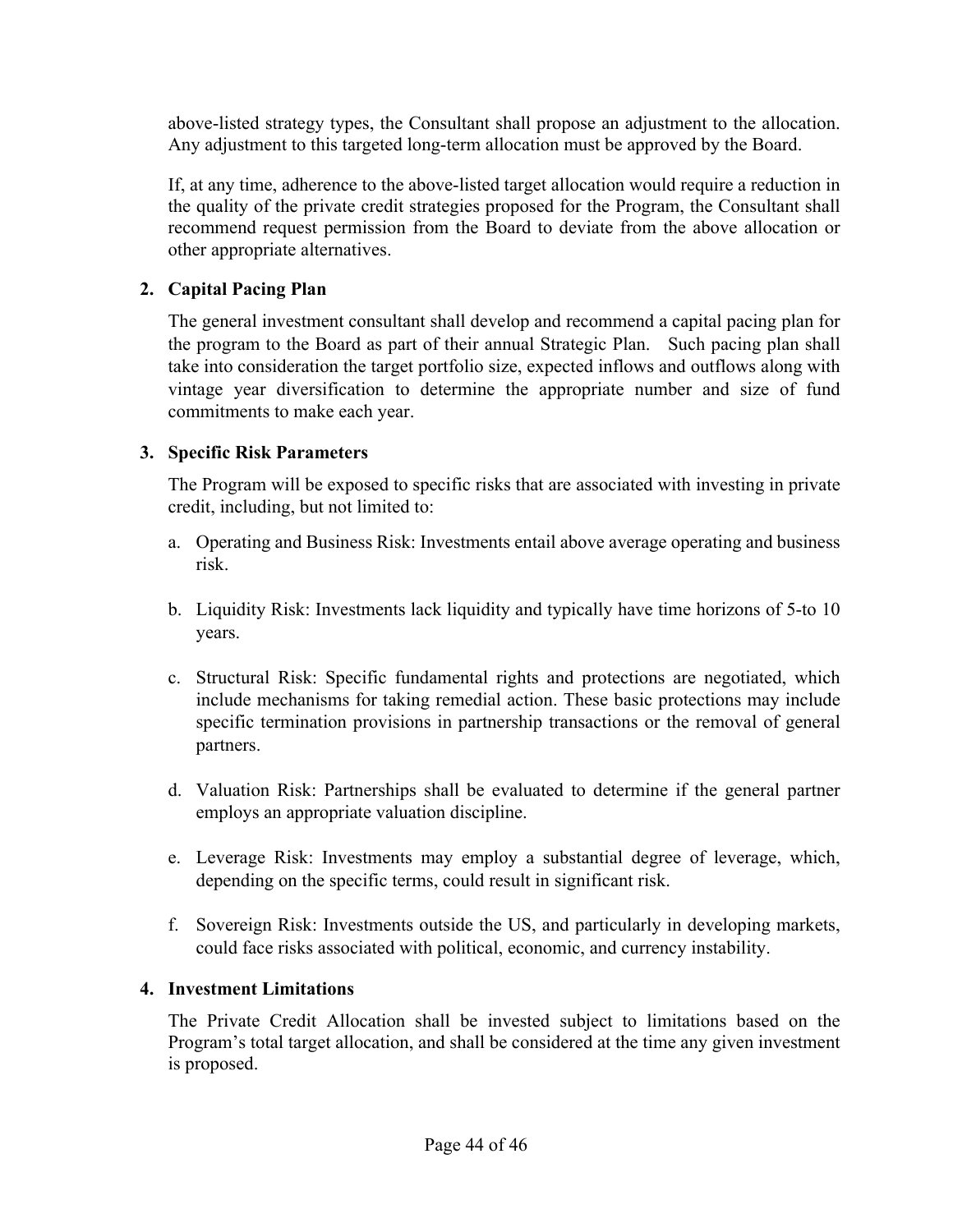- a. **Leverage:** The total program-level leverage targeted by the Private Credit Allocation shall be limited to 1.5X of its total committed capital or lower, and no single strategy with a targeted leverage level of over 2X may be considered for inclusion in the Private Credit Program at any time.
- b. **Senior Debt:** The Private Credit Program is intended to focus primarily on senior debt. As such, no more than 50% of the Program's total targeted capital commitments may be allocated to strategies with a primary focus outside of senior debt. For sake of clarity, senior debt may include strategies with a primary focus on first lien debt, revolvers, and unitranche loans.
- c. **Single Fund:** No more than 25% of the Program's total targeted capital commitments may be allocated to a single fund at the time of its recommendation.
- d. **Single Firm:** No more than 35% of the Program's total targeted capital commitments may be allocated to a single investment manager at the time of any given recommendation.
- e. **Single Sector:** No more than 25% of the Program's total targeted capital commitments may be allocated to single-sector strategies.
- f. **Ex-US Exposure:** The program is intended to optimize its expected risk-adjusted return by targeting the most promising investments available to it, which is likely to lead to investments in a variety of different regions over time as the relative value of different regional opportunity sets continues to evolve. However, due to the large number of strategies operating in the US, it is expected that the program will likely maintain a prominent US allocation in most investment environments. For the purposes of macroeconomic risk control, exposure to any single ex-US region is limited to a maximum of 35%.

| <b>Primary Geographic Focus</b> | <b>Target Range</b> |
|---------------------------------|---------------------|
| <b>United States</b>            | $65-100\%$          |
| <b>Ex-United States</b>         | $0 - 35\%$          |

- g. **Vintage Year:** No more than 35% of the Program's total targeted capital commitments may be allocated to strategies sharing a single vintage year.
- h. **Distressed Debt & Real Estate Debt:** The Consultant shall not propose investment in any strategies with a primary focus of either distressed debt or real estate debt, as such strategies are already accessed through other SBCERS Programs. The SBCERS Private Equity Program and Real Estate Program, as outlined in separate appendices, encompass distressed debt & real estate debt, respectively.